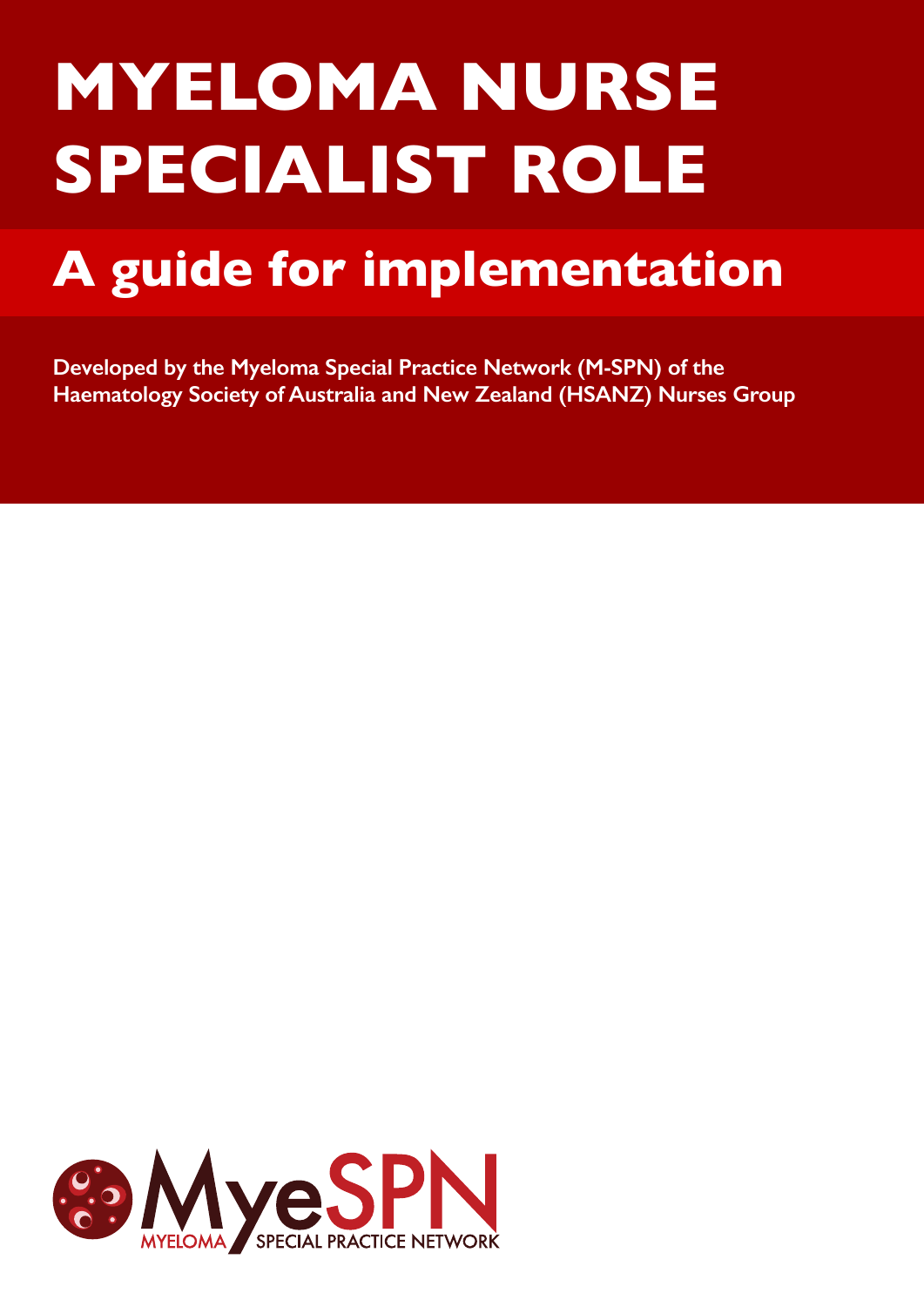Adapted with permission from the Myeloma Academy, Myeloma UK. 'Meeting the nursing needs of myeloma patients: Myeloma Clinical Nurse Specialist Business Case'.

#### Available at:

https://academy.myeloma.org.uk/wp-content/uploads/sites/2/2015/04/Business\_Case-2015-Final.pdf.

Amended to reflect the Australian healthcare system.

#### **M-SPN group member authors:**

#### **Julija Sipavicius BSc(Nurs), MN(Lead) MN(NP)**

*Nurse Practitioner Myeloma / Blood and Marrow Transplant Royal North Shore Hospital, Sydney NSW.* Julija.sipavicius@health.nsw.gov.au

#### **Tracy King RN, MN(Lead)**

*Clinical Nurse Consultant Myeloma Royal Prince Alfred Hospital, Sydney NSW.* tracy.king1@health.nsw.gov.au

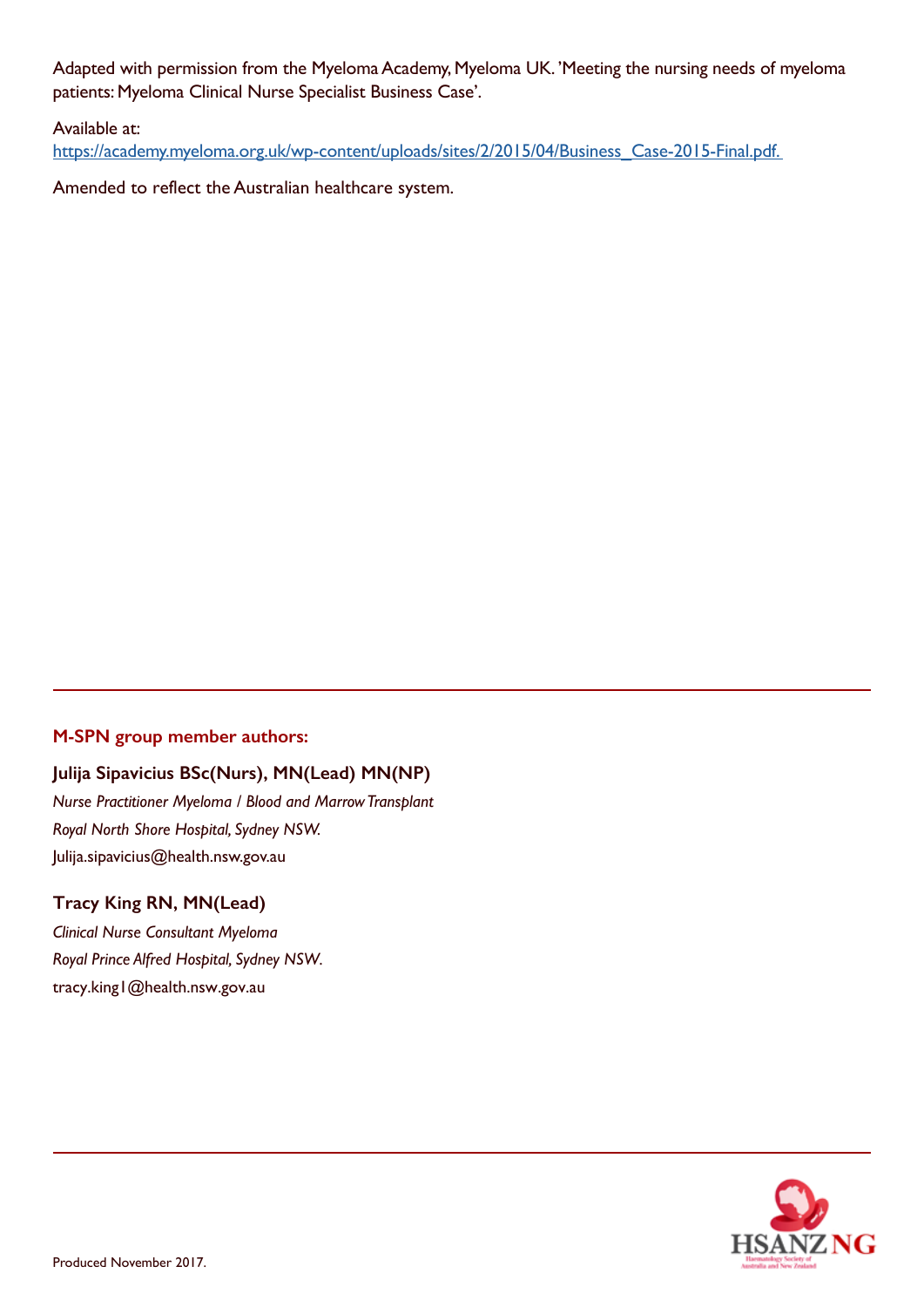#### **CONTENTS**

| <b>MAKING THE CASE</b>                    | 4            |
|-------------------------------------------|--------------|
| <b>AIMS OF THE BUSINESS CASE:</b>         | 4            |
| <b>BEFORE YOU WRITE YOUR CASE</b>         | 5            |
| <b>SUBMITTING A BUSINESS CASE</b>         | 5            |
| <b>I. EXECUTIVE SUMMARY</b>               | 6            |
| <b>2. BACKGROUND</b>                      | 6            |
| 3. STRATEGIC ALIGNMENT AND OBJECTIVES     | $\mathbf{H}$ |
| <b>4. MARKET ASSESSMENT</b>               | 16           |
| <b>5. BENEFITS AND DELIVERABLES</b>       | 18           |
| <b>6. CONSTRAINTS AND DEPENDENCIES</b>    | 19           |
| <b>7. OPTIONS APPRAISAL</b>               | 19           |
| <b>8. FINANCIAL EVALUATION</b>            | 20           |
| 9. NON-FINANCIAL RISK                     | 21           |
| <b>10. IMPACT ON OTHER SERVICES</b>       | 22           |
| <b>II. CONCLUSION AND RECOMMENDATIONS</b> | 22           |
| <b>REFERENCES</b>                         | 24           |
| <b>APPENDIX I: SWOT ANALYSIS</b>          | 27           |
| <b>APPENDIX 2: JOB PLAN</b>               | 28           |
| <b>APPENDIX 3: SAMPLE AUDIT</b>           | 33           |
| <b>APPENDIX 4: RESOURCES</b>              | 38           |
|                                           |              |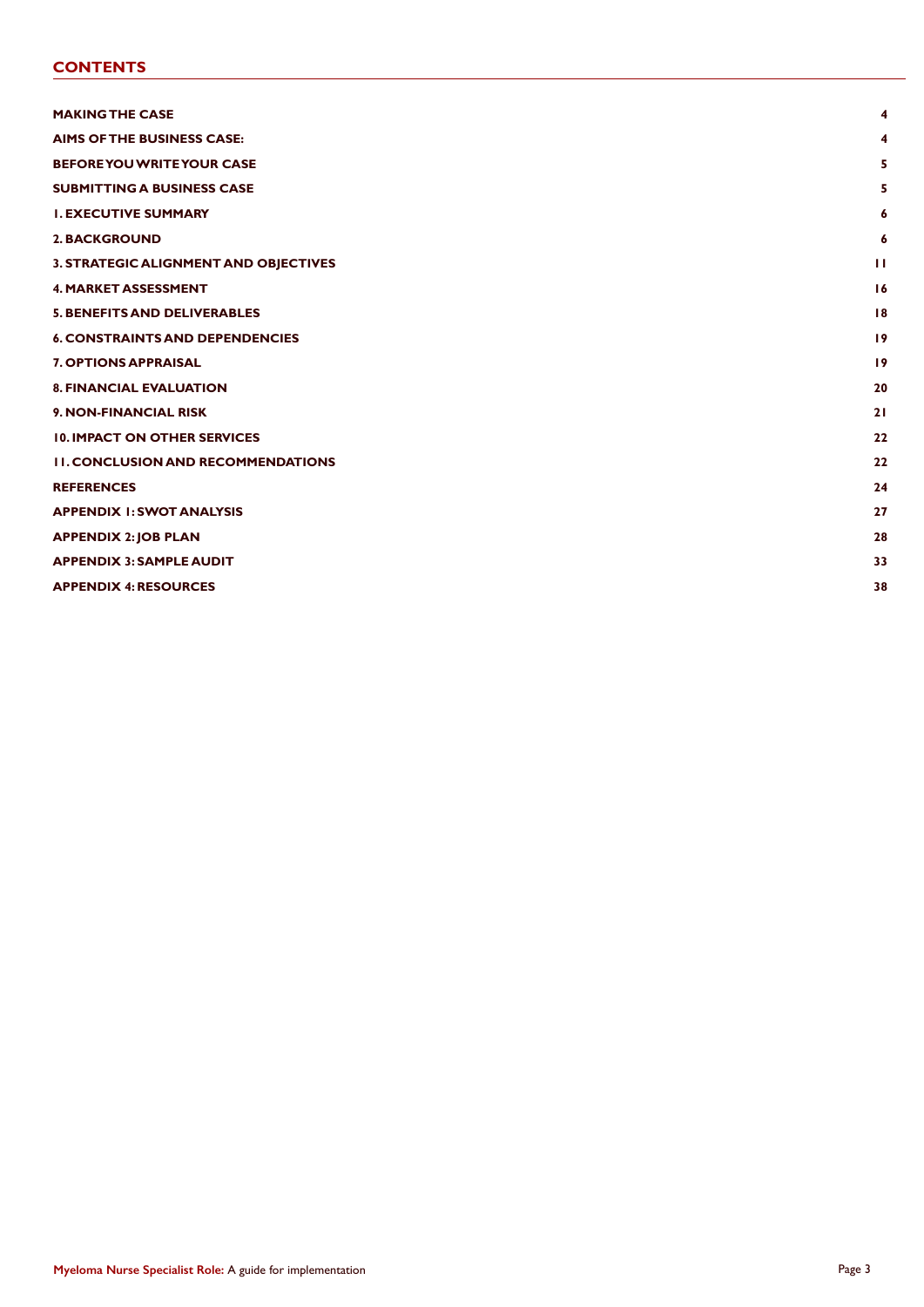#### **MAKING THE CASE**

Published literature refers to a registered nurse with specialist knowledge, expertise, practicing with some degree of autonomy, and possesses specialist and tertiary qualifications by many different titles including: Clinical Nurse Specialist, Clinical Nurse Consultant (CNC), Specialist Practitioner, Nurse Consultant, Advanced Practitioner, Advanced Nurse Practitioner, Independent Nurse Prescribers, Advanced Practice Registered Nurse, and Nurse Practitioner (NP).<sup>1–8</sup> For the purposes of this document the title will be referred to as Myeloma Nurse Specialist (MNS).

A business case is required whenever a new role is to be justified and formally approved within an Area Health Service (AHS). The aim of a business case is to assist decision makers in understanding the justification for the allocation of financial, human, and other resources. A business case is required whenever a resource, such as a MNS, is being justified for formal hospital approval. This MNS implementation framework has been designed as a guide to help develop a business case for funding applications for a MNS role.

A well-developed business case should outline the reasons the current service provision may need improvement to better address the needs of the local population. The business case must be approved prior to implementation of the position, and will be subject to internal approval procedures. You should receive input from all relevant stakeholders and departments in your organisation, who can provide information to support the case specific to your organisation, including finance and human resources. You should meet with all relevant internal stakeholders to increase their awareness of, and engagement with, the business case, which will help increase the chances of approval.

A business case should capture both quantifiable and unquantifiable characteristics of the MNS role, including potential benefits, such as health promotion, chronic disease management, symptom control, patient education, leadership activities, and participation in clinical trials and research. It is also important to demonstrate how the MNS post will help meet national, state, and/or local care quality initiatives and standards relevant to your area health service (AHS) or organisation. This framework details recommended sources of evidence and data that can be used in support of the development of a business case that is robust and well-evidenced, along with summarising the key considerations when developing a business case for a MNS post. This document has been designed as a guide, and should be used in conjunction with local practice and the relevant AHS, state, and national policies.

#### **AIMS OF THE BUSINESS CASE**

Demonstrate how a MNS post will improve access to care for patients with myeloma.

- Provide a detailed framework for an internal dialogue with stakeholders, and departments and services impacted by the business case, to gain a better understanding of the benefits of establishing a MNS post.
- Demonstrate that the MNS post will have a positive cost-benefit (i.e. cost neutral or will generate income for the AHS or organisation).
- Outline measurable outcomes resulting from the creation of the MNS post linked to organisation or AHS key strategic objectives.
- Provide robust evidence of the positive impact of the MNS post on patient experience, as well as:
	- Patients' families/caregivers
	- Multi-disciplinary team (MDT)
	- Local organisation or AHS
	- Compliance with relevant quality state and national cancer standards.

Before writing a business case you should consider the following questions:

- Why is the appointment/retention of a MNS needed?
- Can you quantify the demand for a MNS post? Is the demand currently not met, or met by a more expensive resource option (e.g. medical consultant or physician-led services)?
- How will this MNS post free-up capacity within your organisation or AHS, to support efficiency and income generation?
- Are you able to describe the complexities of the MNS role?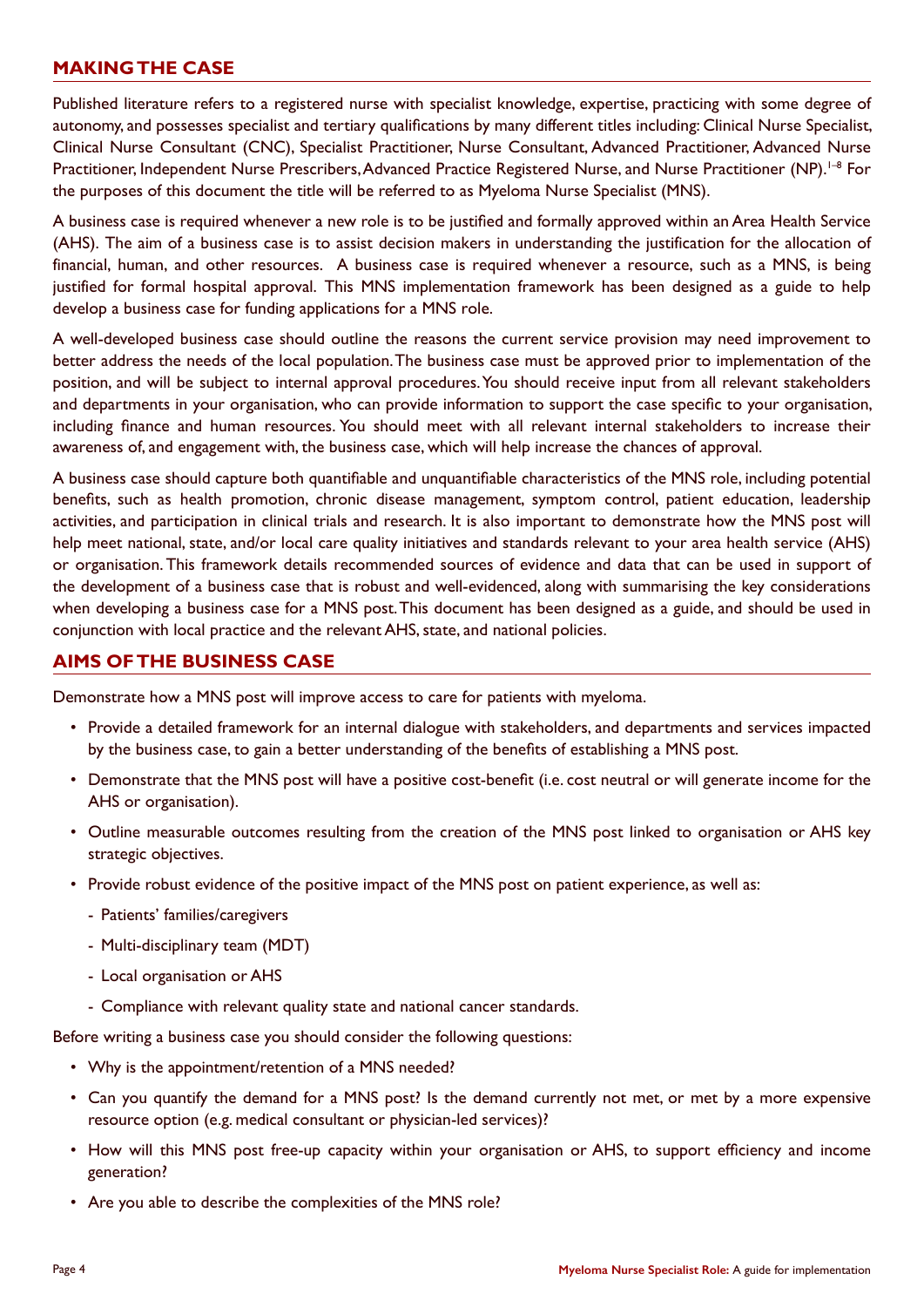- Can you quantify the expected contribution of the MNS to safety, quality and efficacy, and improved patient outcomes?
- Will the MNS post deliver a return on investment?
- How will the MNS post resolve issues and/or develop opportunities for the department, organisation, or AHS?
- What is unique about the work of a MNS?
- What would be the impact on the service of not appointing a MNS?

#### **BEFORE YOU WRITE YOUR CASE**

Below are some important things to research and consider before writing a business case:

- Does your organisation or AHS have a template or guide to writing a business case, which can be referenced. You need to ensure that your business case contains information specific to your organisation or AHS.
- Find out the submission cycle within your organisation or AHS for a business case. Are cases only accepted at specific times of the year?
- Find out to whom you should submit your business case.
- Make sure the business case is clear and succinct.
- Make sure you include quantitative evidence and data, avoid anecdotal information.
- Where possible utilise diagrams, tables, and graphs, to display data to support your case.

**You have permission to use any of the information contained within this guide to support the development of your business case.**

#### **SUBMITTING A BUSINESS CASE**

- **1.**Clarify the submission process, including time scales, for your business case
- **2.** Identify key stakeholders involved in the development of the business case and agree which sections they will contribute to
- **3.** Gather required evidence and information to support the development of your business case
- **4.** Set a deadline for key stakeholders to collate relevant information to complete their sections of the business case
- **5.** Draft and review business case to ensure relevant data has been captured and submit as per your organisation AHS process
- **6.** Business case review and submission of any additional requested information / evidence
- **7.** Decision reached on business case if successful, agree implementation and ongoing monitoring

#### **Tips for completing a business case:**

- Write the business case for an audience that does not have specialist knowledge of myeloma or senior nurse roles, such as CNC and NP.
- Reflect the service or organisation current strategic objectives.
- Reference current relevant local health policy requirements that the business case will address.
- Collect or source robust quantitative evidence and information to support the business case, this will include local data such as:
	- length of stay
	- number of emergency admissions
- number of impatient readmissions
- Avoid anecdotal information and evidence.
- Ensure you have access to relevant financial data e.g. payment by results income.
- Reflect your organisation and/or AHS learning and development strategy.
- Collect and reference relevant nurse workforce data, including sickness rates, staff turnover, use of relief staff etc. to support arguments for the cost effectiveness of the role.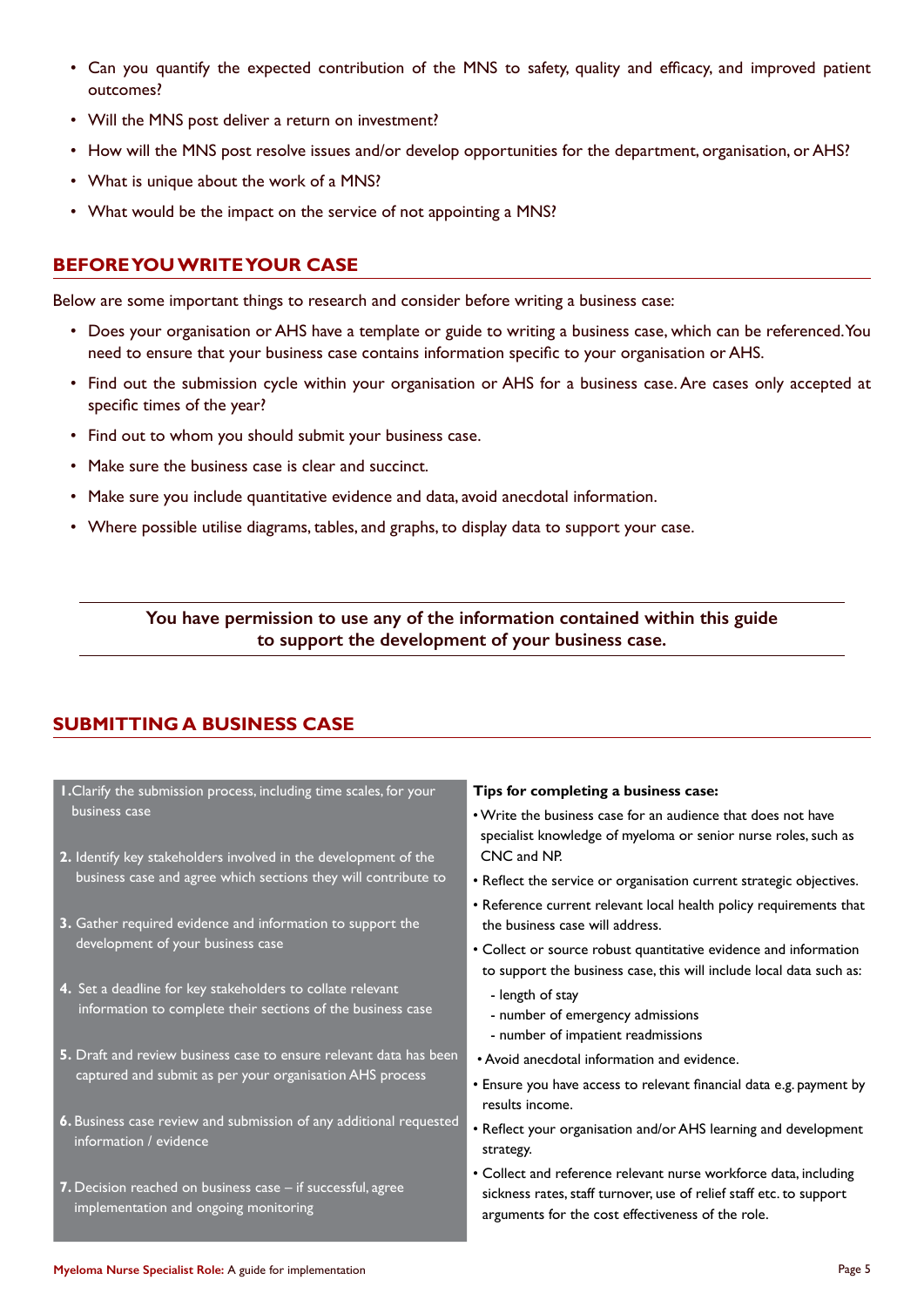### **1. EXECUTIVE SUMMARY**

This is the most important part of the business case. It should contain a clear and concise overview of the business case, including the rationale. The executive summary is crucial as:

- Some of your audience may only read this section, so you must ensure the reader can easily understand the basic argument and rationale for your case upfront.
- It provides an overview to orientate the reader prior to diving into the details.
- This section should be written last and include a short summary of the business case, including the main benefits of establishing the post and the following:
- Summary of the current haematology and myeloma services in your organisation and/or AHS and any opportunities, weaknesses, and risks.
- Details of how the MNS post can address these opportunities, weaknesses, and risks.
- Evidence to support the demand for a MNS post.
- Data on other senior nurse posts (Clinical Nurse Consultant [CNC] or Nurse Practitioner [NP] or equivalent advanced practice posts), particularly in haematological cancers, in your organisation and/or AHS, and services provided to patients.
- Key deliverables, including key performance indicators (KPIs), and benefits of the post (clinical and non-clinical).
- Financial information demonstrating that the post will be cost-neutral or generate income for the organisation and/ or AHS.

#### **2. BACKGROUND**

In this section, you should provide information about myeloma and the role the MNS plays. Bear in mind your audience may not have specialist knowledge. Sample content is outlined below.

#### **MYELOMA: AN OVERVIEW**

Myeloma is a complex and incurable blood cancer characterised by bone destruction, anaemia, renal, and immunological impairment. <sup>9,10</sup> In Australia, over 1600 new cases of multiple myeloma (MM) are diagnosed each year, which is projected to increase with an aging population.<sup>11,12</sup> Myeloma remains an incurable cancer with a 5 year relative surivial in Australia, of 48.8%.<sup>12,13</sup> Myeloma is primarily a disease of the elderly with median age at diagnosis of 70 years. Managing myeloma requires an understanding of the concepts of frailty and disability to best individualise treatment choices.

The MM treatment paradigm and patient survival has dramatically changed in the past decade, with the introduction of several novel therapies has improved survival rates.<sup>12,13</sup> Treatment goals in the management of myeloma are to control the disease, maximise health related quality of life (HRQoL) and prolong survival.<sup>10,13,14</sup> The HRQoL for patients diagnosed with MM is poor, with disease and treatment-related effects adversely affect all domains of HRQoL, especially the burden of symptoms.<sup>9,10,14,15</sup> Patient clinical management requires stringent and regular review to pre-empt and manage treatment toxicities, and myeloma-related symptoms. Myeloma is typically characterised by a course of multiple remissions and relapses during a patients' lifetime, which means individualised management is important, but complicated. Clinical management should involve regular review of therapies, disease control, disease management, treatment, and cumulative toxicities, including: cytopenias, infection, peripheral neuropathy, thrombotic events, and gastrointestinal side effects. 9,10,14

MM accounts for only 1.2% of all cancer cases in Australia, but was included among the top five reasons for cancer admissions to hospital for chemotherapy between 2014-15.<sup>12</sup> The five-year survival rate for MM in Australia, increased from 26–48.8% between the periods 1982–1987 and 2009–2013.<sup>12</sup>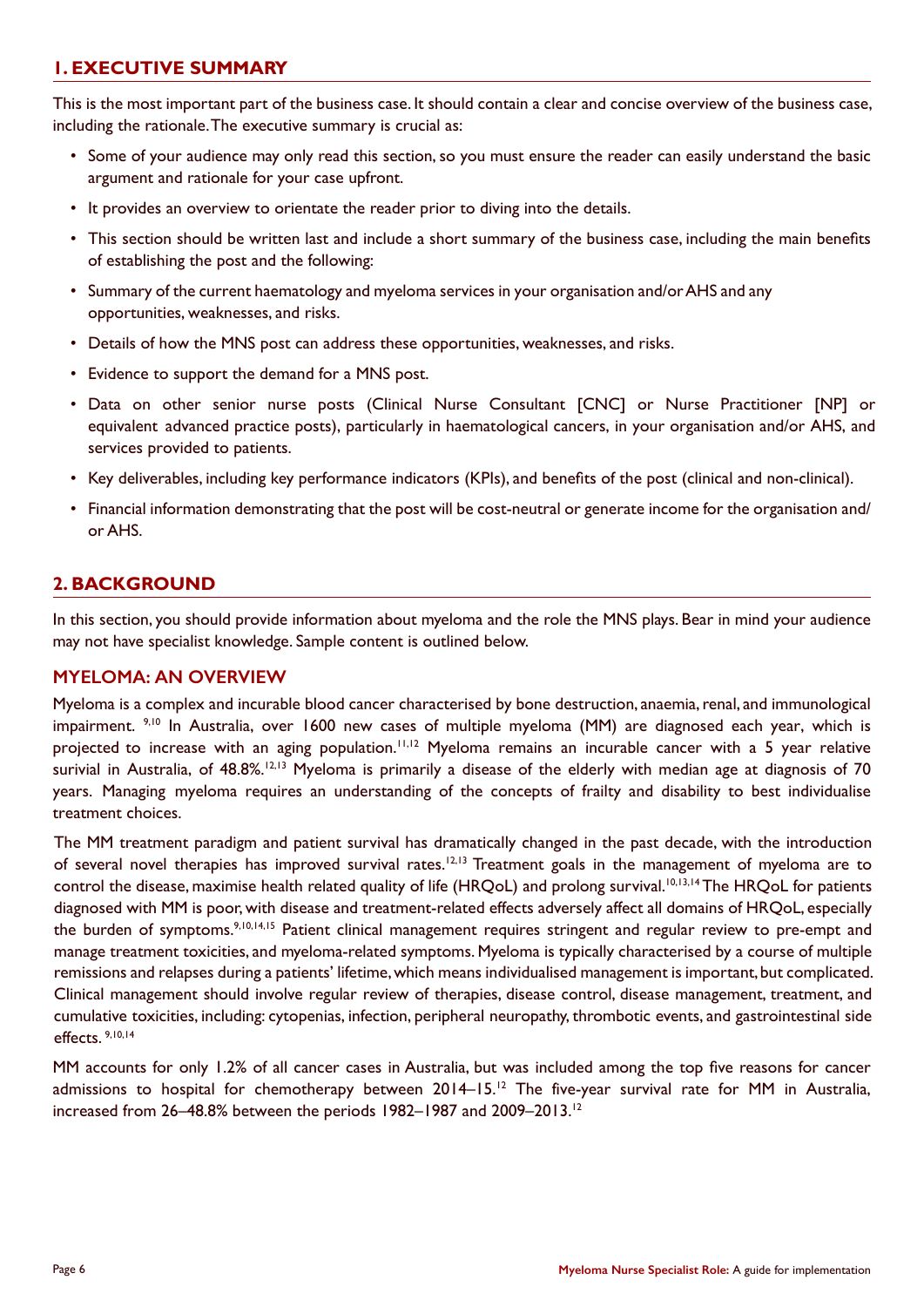Increasingly patients with myeloma are living longer with a complex chronic disease, with the treatment landscape becoming increasingly complicated as options diversify.<sup>13</sup> Consequently, the interplay of the complex clinical features of myeloma and the range of complications associated with the disease and its treatment, means it is challenging to manage these patients. Improving overall health outcomes for patients requires a combination of treatment approaches, delivery of supportive measures and provision of targeted supportive care. A patient centred model of care requires a multidisciplinary team approach with input from a broad range of healthcare professionals (HCPs), in which specialist nurses play a pertinent role.

#### **THE NURSES' ROLE IN MYELOMA**

The competency standards for specialist cancer nurses outlined in the national Professional Development Framework for Cancer Nursing<sup>16</sup> describes the expected minimum standards of professional qualifications, experience and practice of specialist cancer nurses. Below we describe the varying levels of nursing expertise in the management of patients with myeloma.

Nurses have an important role to play in myeloma treatment, management, and care:

- A key member of the MDT.
- Ensure that nursing goals reflect the changing nature of myeloma treatment, management, and care, and adapt to individual patient circumstances and characteristics.
- Provide patient information in the right format, at the right time to:
	- Ensure patients, family, and caregivers, can make informed decisions about treatment, management, and care.
	- Ensure patients feel they are in control of their cancer and treatment.
	- Support patient treatment compliance, reporting of side-effects, and ensuring prompt resolution of any complications.

#### **THE MNS ROLE**

MNSs are well positioned to meet the complicated care needs of myeloma patients; including monitoring and managing symptoms related to the disease and treatment, underpinned by evidence-based clinical practice guidelines.

MNS possess post-registration specialist education, have completed graduate level tertiary qualifications, commonly at Masters level. Many MNSs practice with a high degree of autonomy, and initiate nursing actions.<sup>16,17</sup> MNSs are highly knowledgeable, experienced and educated about myeloma, its treatment and clinical management.<sup>18,19</sup> They can function both autonomously and cooperate with the wider MDT to manage these complicated patients.<sup>1</sup> They are key providers of information, education, and social and psychological support, to patients, their families and caregivers, which has a significant impact on their experience.<sup>15,19,20</sup> Early provision of information and support can help patients, their families and caregivers, to better understand myeloma and make informed decisions about treatment and care. Well-informed patients are better equipped to detect and report side-effects and complications early, meaning they can be managed promptly and effectively, minimising the impact on their quality of life, and reducing the need for hospital admissions, especially for complex interventions, such as renal and intensive care support.<sup>21</sup> Well-informed patients are also more likely to comply with treatment, meaning outcomes are better, and treatment is more cost-effective.<sup>22</sup>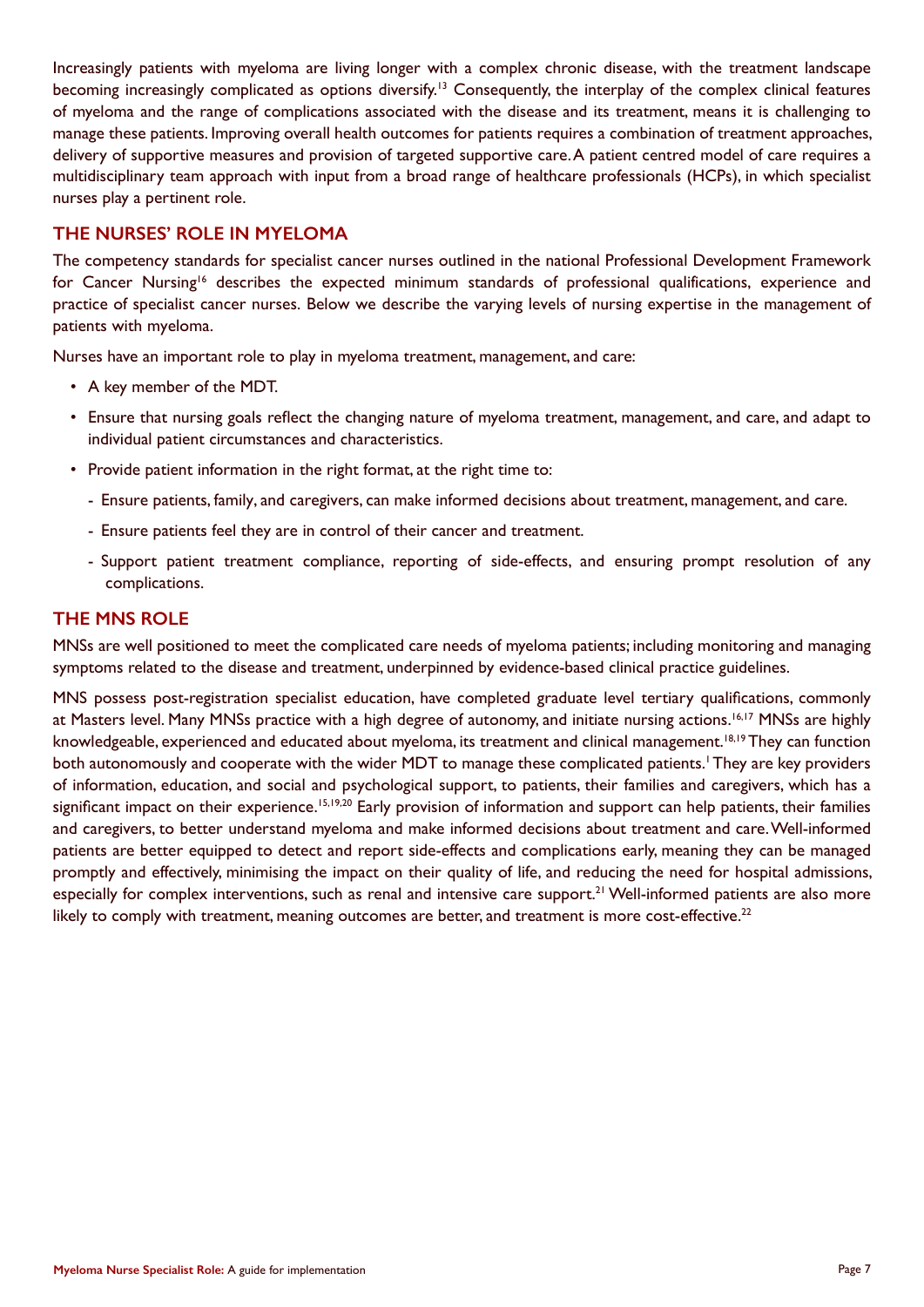To further support the development of a business case, refer to CNC or NP competencies to provide a framework for an advanced practice nurse role. Competencies can be either accessed from your organisation and/or AHS, or accessed through the Nursing and Midwifery Board of Australia. 24

*Nursing professional development model as it applies to the MNS role. Reprinted with permission from the National Cancer Nursing Education Project (EdCaN).<sup>16</sup>*



#### **THE NURSE PRACTITIONER (NP) ROLE**

A NP is a registered nurse educated and authorised to function autonomously and collaboratively in an advanced and extended clinical role. A myeloma NP demonstrates extensive knowledge and clinical expertise in clinical management of patients with myeloma; with extensions to nursing practice that include diagnosis, ordering, and interpretation of diagnostic investigations, prescribing medicines, and direct referrals to other HCPs. Refer to the NP competency standards.24

The NP is well positioned to provide care for the complicated needs of patients with myeloma, monitoring and managing symptoms related to the disease and treatments, including:

- Advanced clinical assessment and management of treatment-related adverse effects, including (but not limited to):
	- Instigation, review, and interpretation of pathology and common diagnostics.
	- Early instigation, prescribing and monitoring of supportive therapies to prevent or treat adverse effects of treatment and/or disease.
	- Assess timing, instigate, and order re-staging diagnostic investigations at the end of treatment, intolerance of treatment, or at disease progression.
- Facilitate ongoing and regular clinical review.
- Medication management: prescribing, initiation, dose alteration, cessation of drug therapy, patient education, and assessment of compliance.
- Early assessment and clinical management of myeloma-related symptoms, treatment adverse effects and cumulative toxicities.
- Initiation of diagnostic investigations and referrals to other Health Care Professionals (HCPs), specialist services, and clinics.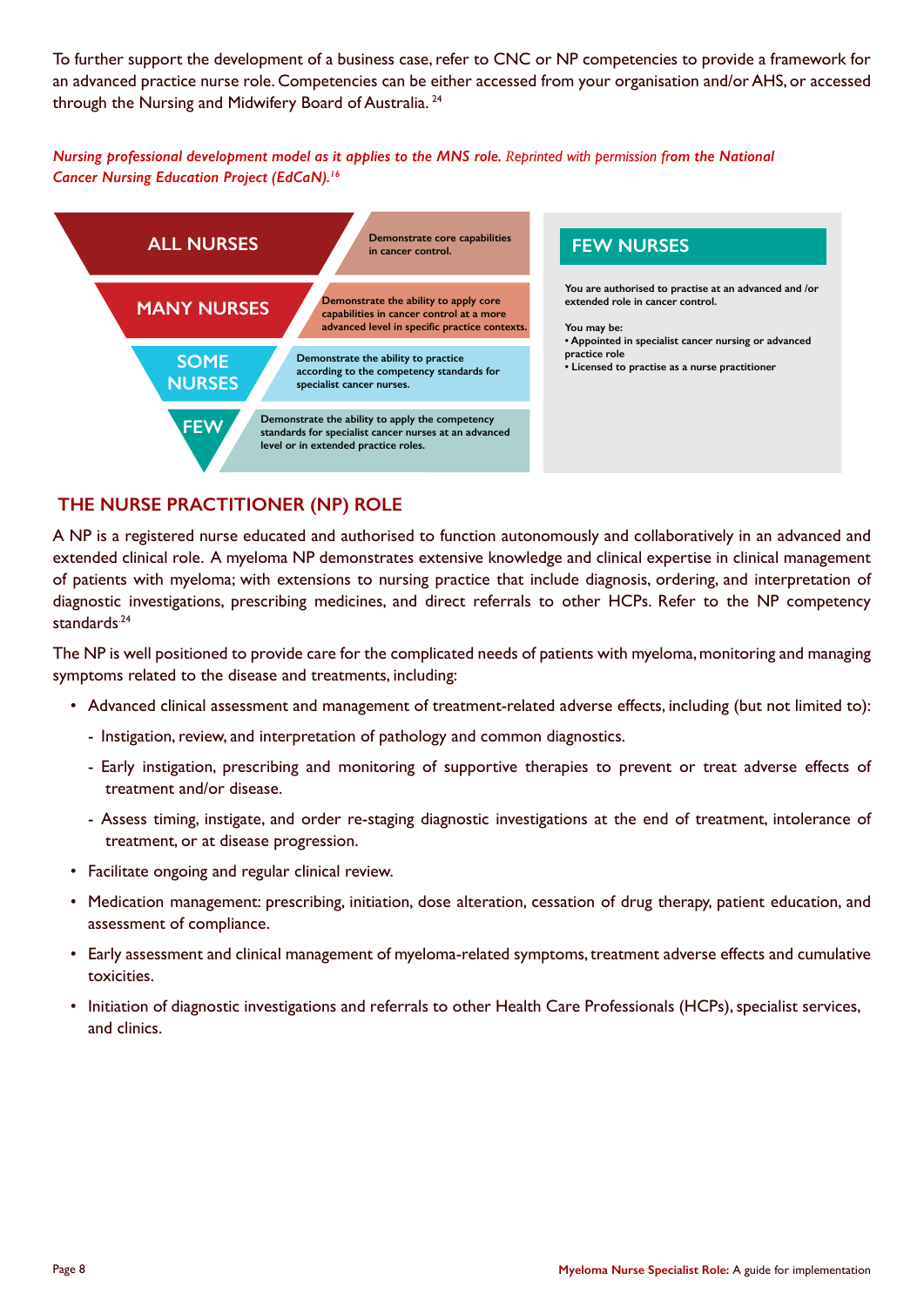*Nursing professional development model as it applies to the NP role. Reprinted with permission from the National Cancer Nursing Education Project (EdCaN).<sup>16</sup>*



#### *Impact of the MNS role activities*

#### **Demonstrate safety**

- **• Be involved in routine patient review including monitoring, assessment of thrombotic, bleeding, and infection risk**
- **• Undertake medicine management for MM patients**
- **• Deliver safe nurse-led services**
- **• Use vigilance of symptoms and drug toxicity**
- **• Identify and take action to reduce risk**
- **• Facilitate rapid re-entry into acute services (as appropriate)**

#### **Pathway and service provision**

- **• Improve referral pathways between primary and secondary care**
- **• Input measures of MM care and outcomes into appropriate databases**
- **• Liaise between different specialist services within secondary care**
- **• Increase training, education and awareness of myeloma across differing healthcare settings**
- **• Provide effective liaison and planning between specialist services**
- **• Coordinate, escalate and refer care**
- **• Provision of consistency in care**

#### **Impact of the MNS activities**

#### **Direct patient care**

- **• Patient's main point of contact, coordinating treatment management and care, initiating a care plan for patients in partnership with the wider MDT throughout their MM pathway.**
- **• Education and information to manage the symptom burden of MM both verbally and in a written format including relief strategies**
- **• Patient assessment and initiating and supporting patients undergoing diagnostic processes**
- **• Prevention & treatment of illness or injury**
- **• Promotion of health, well-being and quality of life**
- **• Ensure continuity of treatment management and care throughout all care settings**
- **• Use advanced skills in communication and education to support patients, their carers and families at all stages of myeloma**
- **• Assessing prescriptions to maximise patient management and recovery**

#### **Pathway and service provision**

- **• Initiate and implement standards of nursing treatment and care for MM patients**
- **• Develop new approaches to running services**
- **• Undertake strategic planning to incorporate specific speciality needs and evidence-base practice**
- **• Provide nurse-led clinics as appropriate, such as pre- and post-transplant, inpatient/outpatient, routine monitoring, whilst receiving active therapy**
- **• Have the experience and judgement to assess patients' physical and psychological responses to treatment and be able to take appropriate action in a timely way**
- **• Contribute to achieving the best outcomes for the patient through research**
- **• Act as a source of expertise for a wide range of clinical staff involved in the treatment, management and care of MM patients, but not necessarily MM specialists**
- **• Educate & share specialised expertise & knowledge with patients & colleagues**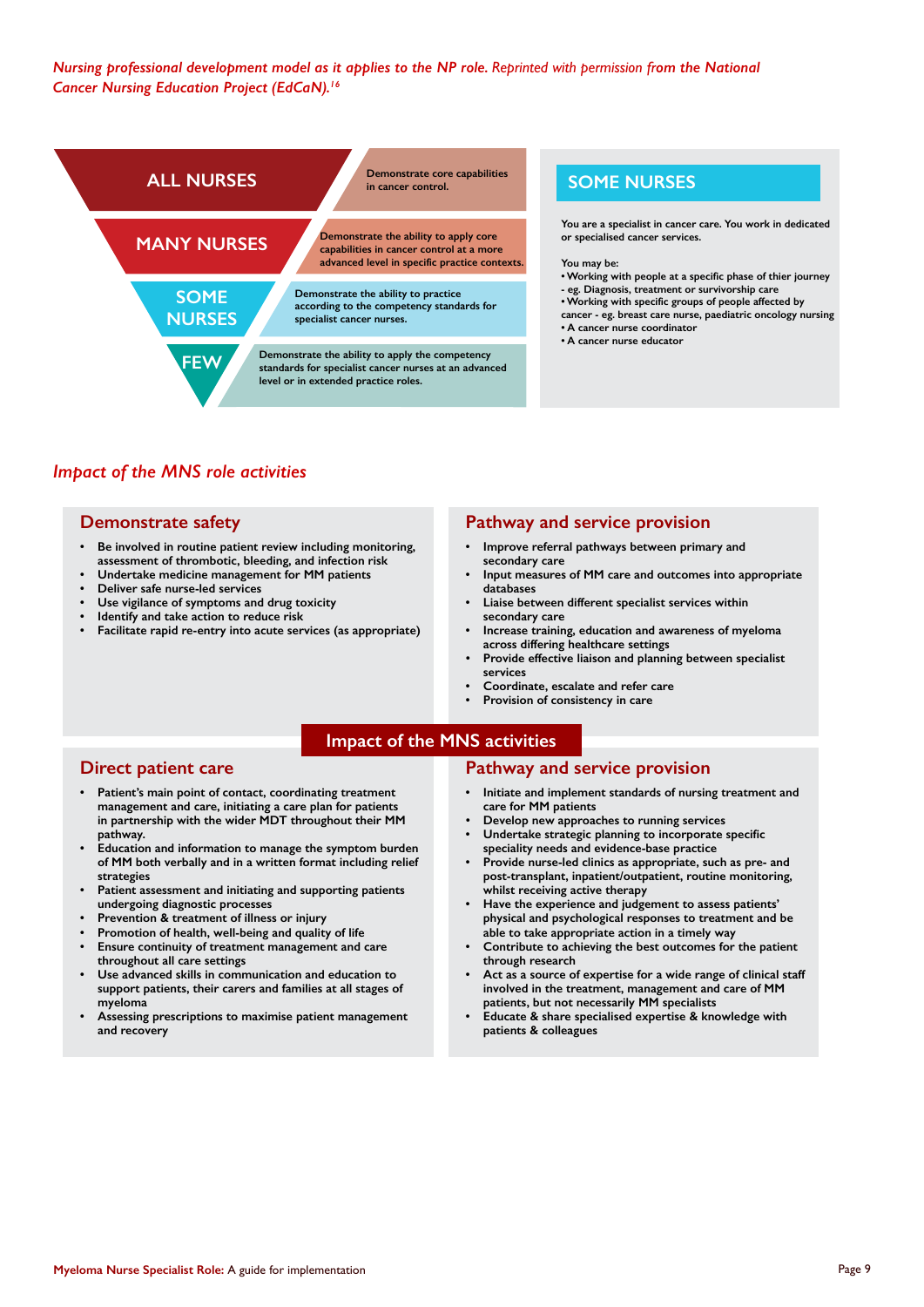#### **EVIDENCE FOR THE ROLE OF A MNS**

Both Australian and international studies, have reviewed the role of senior nurses in cancer care, highlighting the varied and important domains of the position, including supporting patient navigation through an increasingly complex healthcare system - including case manager, clinical coordinator, cancer support nurses, follow-up nurses, disease based specialist and coordinator.

These functions consequently lead to the provision of patient-centred care, promotion of MDT contribution to patient care, and provides patients and clinicians with a central point of contact. Across all studies the role was found to play a critical role in patient education, and linking patients to support services, particularly psychosocial support services.10,14,18, 21.23.25-34

However, there are few publications demonstrating the positive impact of senior nurse roles on the experience of patients with myeloma in Australia and New Zealand. Evidence is drawn from elsewhere where these roles are more established.

#### **SUPPORTING EVIDENCE FOR THE MNS ROLE**

There is evidence that senior nurse roles have a significant impact on the management and care of cancer patients, whilst showing that they are cost-effective or neutral. In the United Kingdom (UK), several studies have been conducted to illustrate the value a senior nurse role brings to patients, their families, and caregivers, as well as to the organisation and/or AHS, including:34,35

- Reducing waiting times.
- Free-up consultant appointments.
- Services delivered at the point of need.
- Reduced patient treatment drop-out rates.
- Education of HCPs and social care professionals.
- Introduction of innovative service delivery frameworks.
- Direct specialist advice given to patients and families.

Furthermore, studies have shown that senior cancer nurses:<sup>34</sup>

- Are highly valued by cancer patients and have a positive impact on their management, treatment, and care
- Lead to positive patient-reported outcomes in relation to the care and support they received, compared with those who were not cared for by a senior specialist nurse.

In the UK, reports from large numbers of patients with myeloma who call the Myeloma UK helpline,<sup>36</sup> demonstrate that under-provision of senior myeloma nurses can have a negative impact on patients. Without access to a senior myeloma nurse, patients report that they 'fall through the gap' in terms of the amount and quality of information, support, and care they receive.<sup>36</sup>

A patient experience survey conducted by Myeloma UK in April 2013, completed by 1,063 participants, collected data on the role of the myeloma clinical nurse specialist (CNS) impact on patient care, which found the following:<sup>36</sup>

- Patients reported more positive ratings of the quality of healthcare they received up to diagnosis, when a CNS was present at diagnosis. 85% with a CNS present rated their pre-diagnosis care as good compared to 70% when a nurse was not present.
- Only 2/5 patients reported a nurse specialist present at diagnosis.
- 1/3 of patients' had not been provided with a key worker/CNS.
- Only 34% of patients were provided with the contact details of a key worker/CNS.
- 90% of patients reported they have either a good or very good relationship with their CNS.

A further source of evidence comes from the National Cancer Patient Experience Survey,<sup>37</sup> in which haematology patients were asked about their experiences across the healthcare service. This highlighted areas for improvement that could be facilitated by a CNS role:

• Only 58% understood explanations of what was wrong with them. The lowest level recorded across all tumour groups, compared with breast (79%), colorectal (79%) and lung (75%) cancer patients.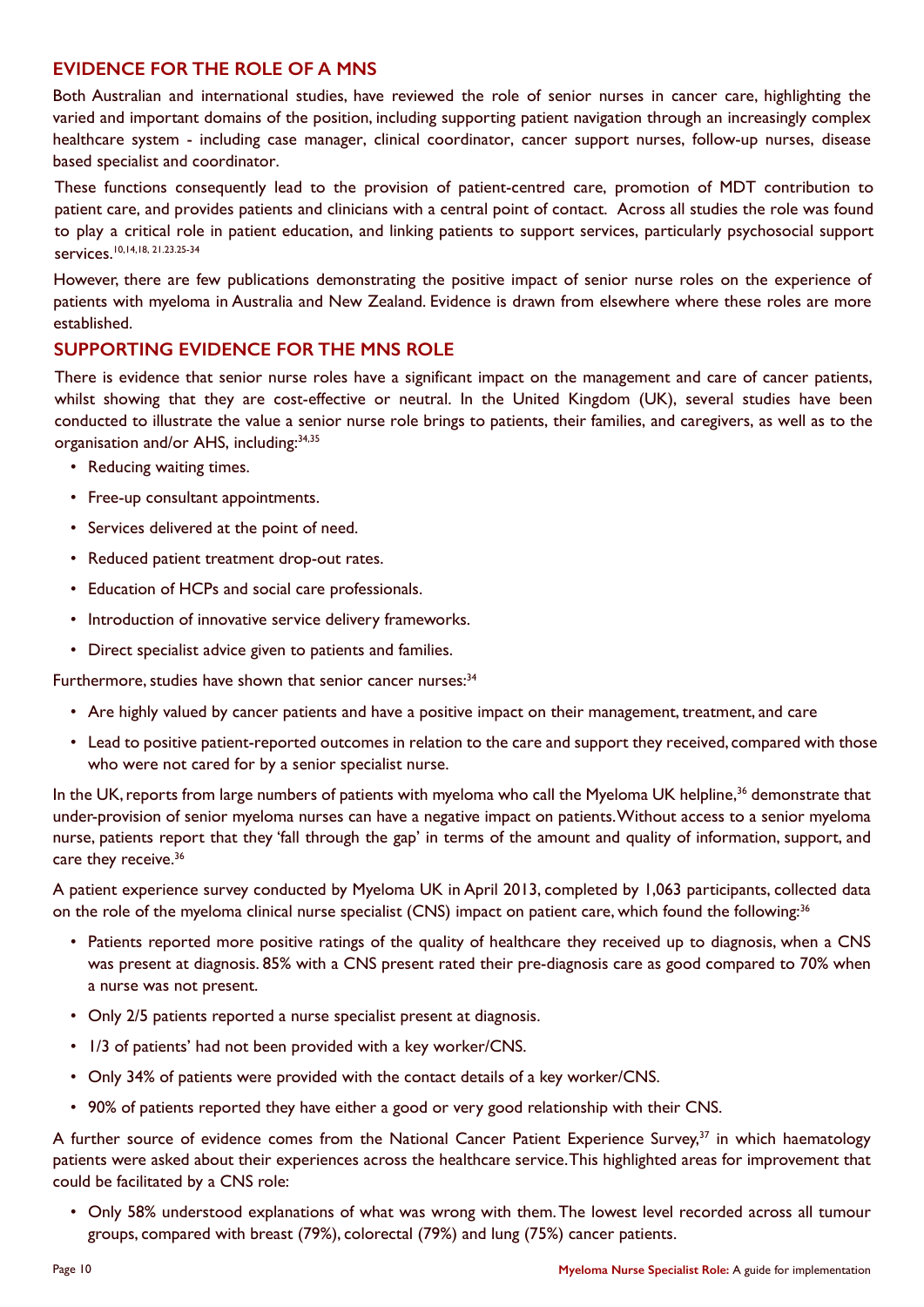- There was a lower level of trust in ward nurses.
- Older patients had less access to a CNS myeloma affects mainly an older population.
- People with rare forms of cancer reported poorer experiences of their treatment and care than people with more common forms of cancer.

This evidence suggests that there is an unmet need amongst patients with a haematological malignancy, and more specifically patients with myeloma, which can be met by a MNS. As myeloma is a complex cancer, there are potentially greater benefits gained from increased senior nurse support to these patients than with other more common, less complex cancers.<sup>22</sup>

MNSs can have a positive impact on patient outcomes, including prevention of unnecessary early deaths from myeloma. Studies show that patients with myeloma experience high rates of early death, with 10–20% dying within the first 60 days of diagnosis.<sup>38,40</sup> It is known that infection is a major cause of early mortality in myeloma and if symptoms are recognised early and treated promptly the number of deaths may be significantly reduced.<sup>38,39</sup> MNSs are ideally placed to educate patients and their families (carers) about the signs and symptoms of infection, which require reporting to ensure intervention.<sup>18,25,34</sup>

#### **3. STRATEGIC ALIGNMENT AND OBJECTIVES**

A business case should demonstrate how the MNS role aligns strategically to your state or territory requirements, and local objectives. Your service will have its own objectives. For an example of local AHS objectives refer to the Northern Sydney Area Health District – Strategic Plan and Objectives (see Appendix 4)

#### **Contribution to local health service strategic plan**

The proposal to implement a MNS post must conform to the health service (insert own) strategic plan as the position addresses key points of the health service quality framework (reference your source).

**Consumer Value –** Complex patient case management: Patients with myeloma should have the opportunity to be reviewed by a highly skilled and experienced MNS throughout their hospital/healthcare experience. Patients may avoid prolonged in-hospital stays as the MNS can regularly review and instigate early clinical interventions to avoid potential deterioration in their status and avoid the subsequent need for hospital admission. This consistency provides greater patient satisfaction, more efficient delivery of care; reduced hospital re-admissions, length of stay, and reduced emergency department presentations. The patient can be referred to appropriate HCPs by the MNS and provide multidisciplinary and interdisciplinary referrals, as required, enabling the patient to gain access to the appropriate HCPs for their requirements in a timely and efficient manner.

**Clinical Performance & Evaluation –** MNS will practice within the agreed Scope of Practice as legislated by AHPRA and agreed to by the nurse, and the AHS. Performance will be measured through assessment and review by the clinical supervisor and/or relevant direct line manager. Evaluation will be provided and determined by AHS framework and governance. It should be participatory, evidence-based, patient-focused and have a clear process for guiding development, implementation, and evaluation of advanced practice nursing. The framework will be utilised to ensure that reporting and auditing processes provided reflect accurately the advanced care provided.

**Clinical Risk –** The MNS will reduce the organisation/AHS clinical risk to adverse events by providing expert, evidence-based, and timely interventions, for patients with complex and chronic health care needs.

**Innovation –** The MNS will provide new researched methods of improving service provision and clinical care. The MNS will remain current with the latest trends, and research on myeloma management, and should have the ability to evaluate, research, trial, and implement new innovations that benefit both the patient and the AHS.

#### Your business case should demonstrate how the MNS role aligns strategically to national policy requirements and local objectives.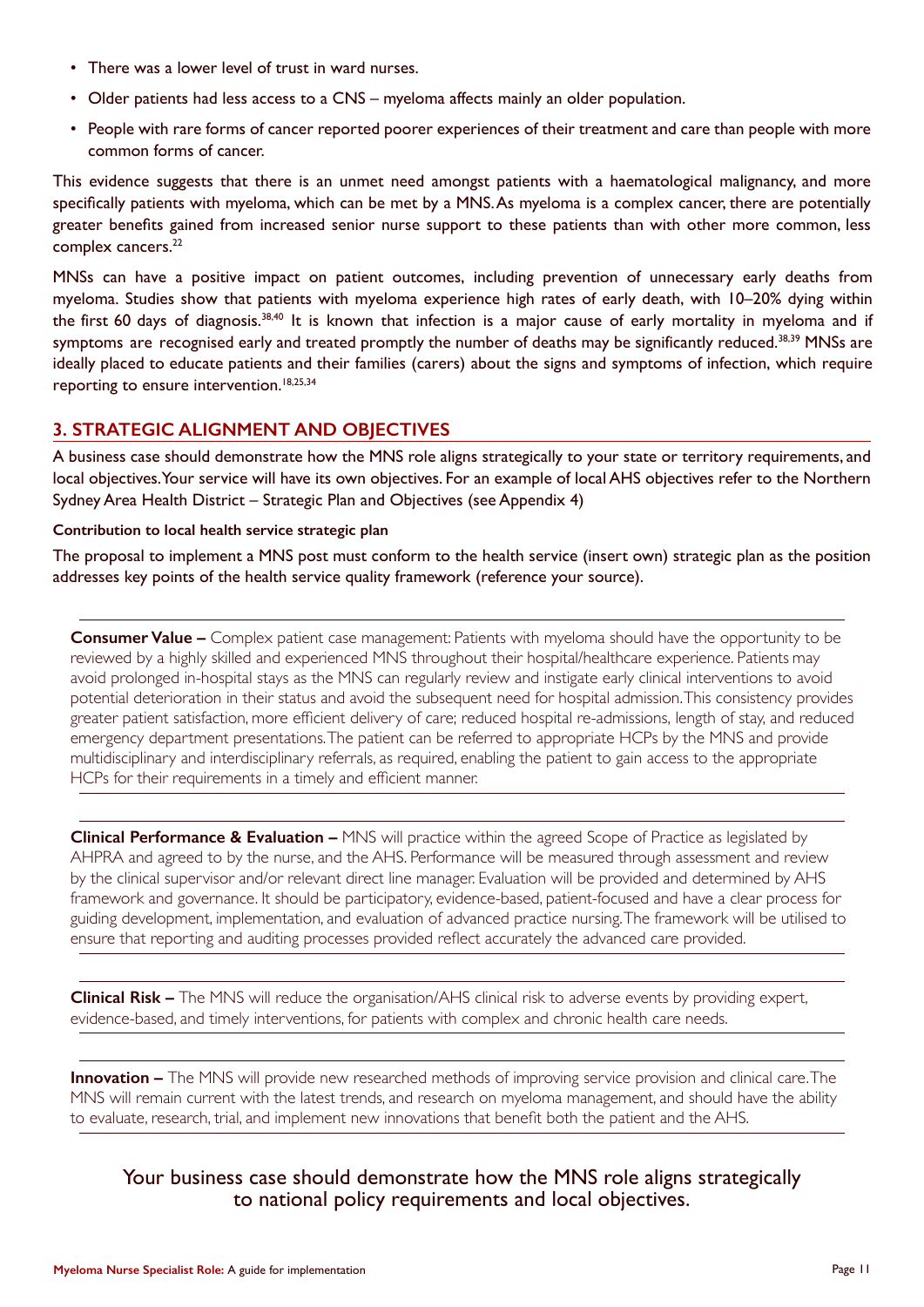| <b>Policy and Guideline</b>                                                                                             | How does the MNS role align to this policy objective?                                                                                                                                                                                                                                                                                       |
|-------------------------------------------------------------------------------------------------------------------------|---------------------------------------------------------------------------------------------------------------------------------------------------------------------------------------------------------------------------------------------------------------------------------------------------------------------------------------------|
| AIHW 2016 - Australia's Health <sup>41</sup><br>AIHW 2017 - Cancer in Australia <sup>12</sup>                           | • Develop and implement new and innovative treatment methods -<br>including coordinated care and chronic disease management plans, holds<br>great promise for future disease management.                                                                                                                                                    |
|                                                                                                                         | • Contribute to improvements in cancer treatments that leads to<br>improvements in cancer outcomes, particularly decreasing mortality, and<br>improved survival. These include:                                                                                                                                                             |
|                                                                                                                         | - Provides and contributes to MDT approach to treatment;                                                                                                                                                                                                                                                                                    |
|                                                                                                                         | - Delivers more options in, and access to, treatment and follow-up.                                                                                                                                                                                                                                                                         |
|                                                                                                                         | • Survivorship experience: longer-term risks, and the associated stressors,<br>and reduced quality of life for cancer survivors and their family and carers,<br>highlight the importance of follow-up healthcare and of survivorship as<br>part of the cancer continuum.                                                                    |
| <b>National</b><br>Professional<br>$EdCan -$<br><b>Development Framework for Cancer</b><br>Nursing (2009) <sup>16</sup> | • Provision and support for all cancer nurses regardless of experience or<br>setting.                                                                                                                                                                                                                                                       |
|                                                                                                                         | • Support professional development of nurses to develop the competency<br>standards for specialist cancer nurses.                                                                                                                                                                                                                           |
|                                                                                                                         | • Act as a role model and mentor for nursing expertise in the management<br>of patients with myeloma.                                                                                                                                                                                                                                       |
|                                                                                                                         | • Provide leadership at local, state, national and international level within<br>Myeloma Special Interest Groups.                                                                                                                                                                                                                           |
|                                                                                                                         | • Focus on improving access to MDT care for all people diagnosed with<br>cancer to ensure better care and support for people affected by cancer<br>through an integrated team approach to cancer care.                                                                                                                                      |
| <b>Local health service Clinical Services</b><br>Plan, examples (Appendix 4):                                           | • Meet key strategic goals: improves integrated care particularly for patients<br>with complex and ongoing health needs such as those with myeloma.                                                                                                                                                                                         |
| - Central Adelaide Local Health<br><b>Network</b>                                                                       | • Keep people healthy, well, and out of hospital.                                                                                                                                                                                                                                                                                           |
| - Northern Sydney Local Health<br><b>District</b>                                                                       | . Provide expert clinical services with timely access and effective<br>infrastructure.                                                                                                                                                                                                                                                      |
|                                                                                                                         | • Deliver truly integrated care for persons with complex health needs using<br>(insert local model) models of care and for cancer patients through a single<br>integrated cancer/healthcare service for the AHS. Complex work based at<br>(insert organisation) and other services and treatment delivered locally on<br>an outreach basis. |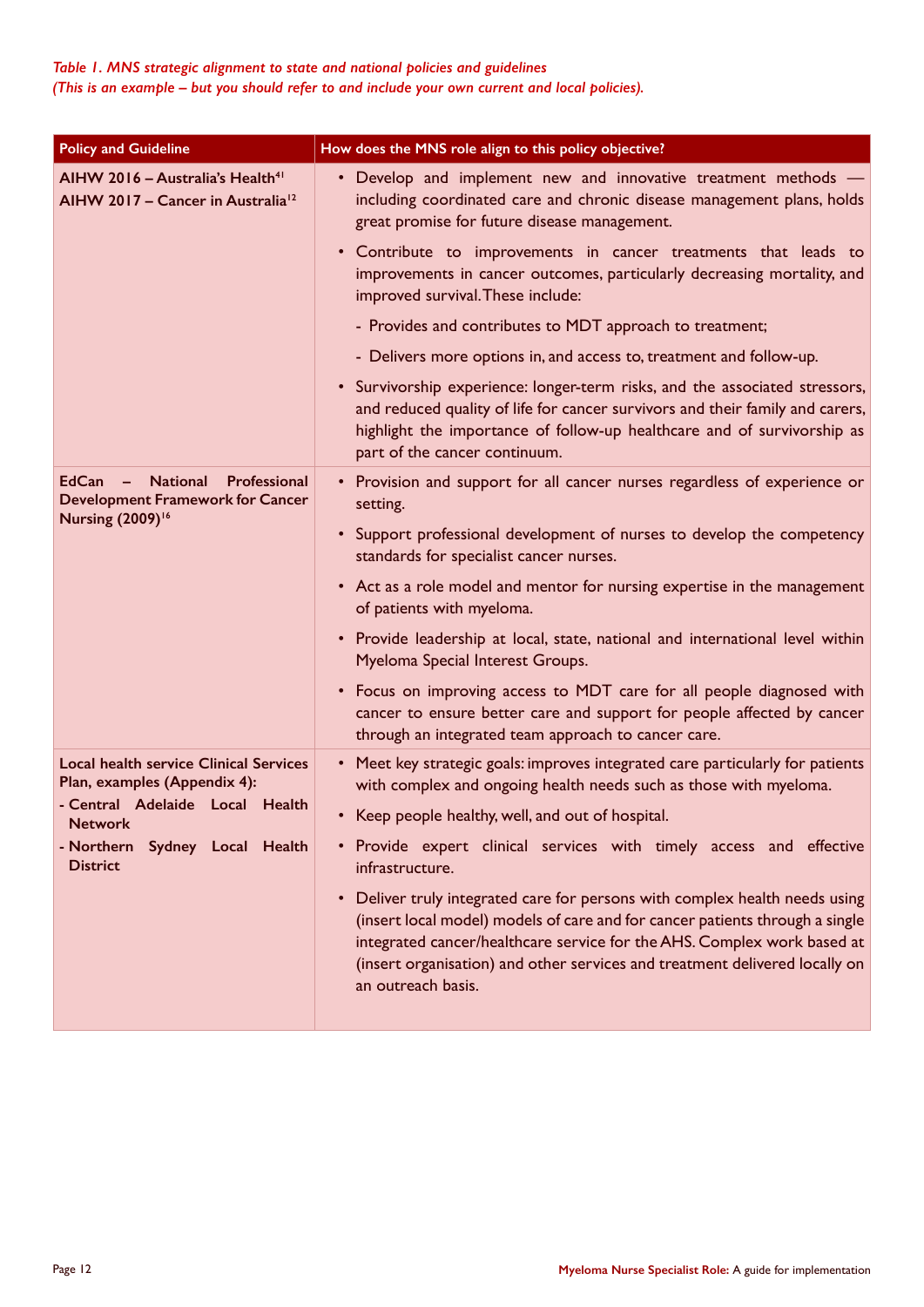| <b>Examples (Appendix 4):</b><br>- NSW Cancer Plan 2016                                                                          | To increase survival with cancer:<br>• Participates in an improved model of service delivery.                                                                                                                                                                                                                        |
|----------------------------------------------------------------------------------------------------------------------------------|----------------------------------------------------------------------------------------------------------------------------------------------------------------------------------------------------------------------------------------------------------------------------------------------------------------------|
| - VIC Cancer Plan 2016/20 - Improving<br><b>Cancer Outcomes Act 2014</b>                                                         | • Embeds healthcare services research in cancer care.                                                                                                                                                                                                                                                                |
|                                                                                                                                  | To improve the quality of life for people with cancer and their carers:                                                                                                                                                                                                                                              |
|                                                                                                                                  | • Establishes long-term goals to prevent cancer, increase survival, improve<br>the experience of the cancer treatment and care system, and achieve<br>equitable outcomes for all individuals.                                                                                                                        |
|                                                                                                                                  | • Ensures individuals have the best possible experience of the cancer<br>treatment and the healthcare system.                                                                                                                                                                                                        |
|                                                                                                                                  | • Delivers improved assessment and response to the needs of people<br>affected by cancer, in patient-centered health systems.                                                                                                                                                                                        |
|                                                                                                                                  | • Directly improves the patient experience and correspondingly positively<br>influences patient outcomes.                                                                                                                                                                                                            |
|                                                                                                                                  | • Assesses patient, family, and carer information needs throughout the patient<br>pathway, to ensure that information is provided in the right format at the<br>right time: information provision will support patients to make the right<br>choices about their health and treatment, resulting in better outcomes. |
|                                                                                                                                  | • Supports self-management by encouraging patients and their families to<br>recognise symptoms of complications/relapse and report these promptly.                                                                                                                                                                   |
|                                                                                                                                  | • Contributes to achieving improved clinical outcomes and a higher quality<br>patient experience.                                                                                                                                                                                                                    |
| <b>Standards of Practice for Registered</b><br><b>Nurses CNC and NP Policy Directives</b>                                        | Directly improves access to care and address gaps in service to a defined<br>group of patients.                                                                                                                                                                                                                      |
| (relevant to each state and territory)<br>(Appendix 4)<br>- Nursing and Midwifery Board of                                       | • Responsive to individual clinical care needs that facilitates improved patient<br>experience.                                                                                                                                                                                                                      |
| Australia - professional standards                                                                                               | • Provision of specialist care on a continuous basis.                                                                                                                                                                                                                                                                |
| - Standards for Service Provision for<br><b>Myeloma Pts in NZ</b><br>- NICE (2016). Guideline (NG35).                            | • Demonstrates expert knowledge and clinical practice in management of<br>myeloma patient.                                                                                                                                                                                                                           |
| Myeloma:<br>diagnosis<br>and<br>management                                                                                       | • Conducts advanced, comprehensive, and holistic nursing assessment and<br>plan of care for myeloma patients.                                                                                                                                                                                                        |
| - UKMF and the BSH. (2017)<br>Guidelines for screening<br>and<br>management of late and long-term                                | • Demonstrate expert and high level of communication skills with patients<br>and the wider MDT.                                                                                                                                                                                                                      |
| consequences of myeloma and its<br>treatment                                                                                     | • Provision of ongoing support and education of patients.                                                                                                                                                                                                                                                            |
| - Haematology-oncology<br>Task                                                                                                   | • Provision of collaborative care of myeloma patients.                                                                                                                                                                                                                                                               |
| Force of the British Committee<br>for Standards in Haemtology and<br><b>UKMF.</b> Guidelines for supportive<br>care in MM (2011) | • Conducts systematic review of clinical practice and ensures delivery of<br>expert and evidence based clinical nursing care.                                                                                                                                                                                        |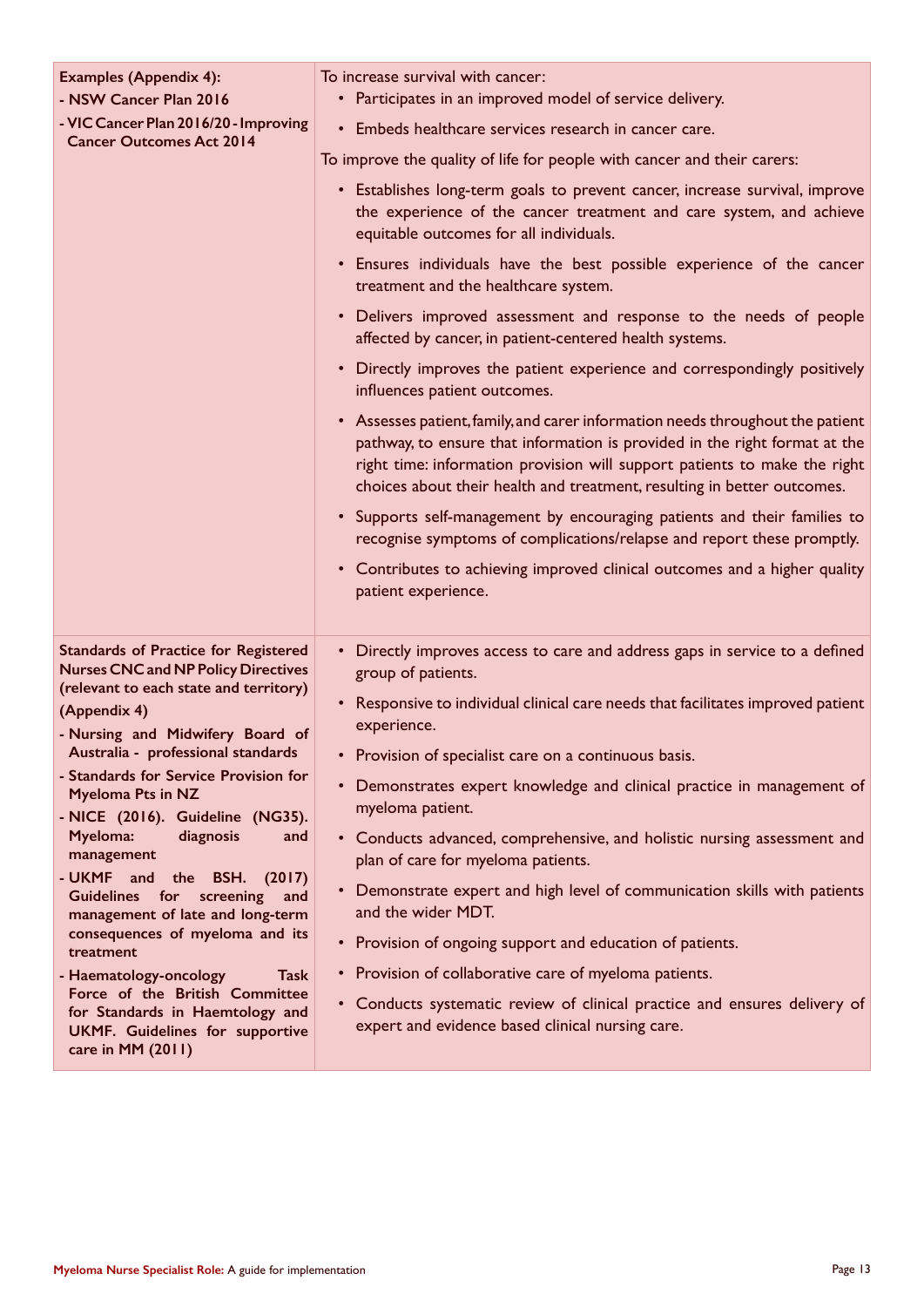| Cancer Australia Strategic Plan<br>2014-19 (Appendix 4)             | • Reduce the impact of cancer and improve the wellbeing of people affected<br>by cancer.                                                                                                                                                                                                                                |
|---------------------------------------------------------------------|-------------------------------------------------------------------------------------------------------------------------------------------------------------------------------------------------------------------------------------------------------------------------------------------------------------------------|
| NICE (2016). Guideline (NG35).<br>Myeloma: diagnosis and management | • Deliver optimal outcomes for people with cancer as well as value for the<br>health system.                                                                                                                                                                                                                            |
|                                                                     | • Provision of healthcare underpinned by the best available and updated<br>evidence.                                                                                                                                                                                                                                    |
|                                                                     | • Provides innovative and sustainable responses to current and emerging<br>challenges.                                                                                                                                                                                                                                  |
|                                                                     | . Improving quality of life for people affected by cancer, through the<br>systematic implementation of evidence-based strategies for prevention,<br>screening, early detection, diagnosis, treatment, supportive care, follow-up<br>care, palliation, and end-of-life care.                                             |
|                                                                     | • Develops innovative and sustainable system approaches to cancer care,<br>which meet the changing requirements of cancer patients, with a focus on<br>health and wellbeing, including working in a MDT.                                                                                                                |
|                                                                     | • Involves patients in their healthcare that is patient-centred and responsive<br>to the individual experience.                                                                                                                                                                                                         |
|                                                                     | • Delivers specialist support to patients with a wide range of health needs.                                                                                                                                                                                                                                            |
| Chemotherapy Service Standards<br>South Australia (Appendix 4)      | • Delivers aspects of the chemotherapy care pathway, including information,<br>education, advice and support for patients and carers.                                                                                                                                                                                   |
| <b>Cancer Institute NSW (Appendix 4)</b>                            | • Delivers safe, high quality chemotherapy.                                                                                                                                                                                                                                                                             |
|                                                                     | • Provides care in the most appropriate service setting, which has capacity<br>and capability to meet the individual patients' current and anticipated<br>health needs and risks.                                                                                                                                       |
|                                                                     | • Undertakes comprehensive clinical assessment and identifies needs and<br>risks of the patient and thus the complexities in the delivery and supportive<br>care requirements of low, medium, and high-risk chemotherapy.                                                                                               |
|                                                                     | Is credentialed and/or educated and assessed as competent according<br>to current local and state policies, standards and endorsed guidelines or<br>frameworks.                                                                                                                                                         |
|                                                                     | • Maintains level of and currency of knowledge and education in cancer,<br>cancer care and chemotherapy, including supportive care (side effects,<br>symptom management and psychosocial care to address the emotional,<br>social, spiritual, informational, and financial needs of the patient, family, and<br>carer). |
|                                                                     | • Maintains level of skill and experience in assessment of the cancer patients,<br>particularly the patient receiving chemotherapy.                                                                                                                                                                                     |
|                                                                     | • Retains level of and currency of skill, experience and competency in<br>administration and monitoring of cancer treatment.                                                                                                                                                                                            |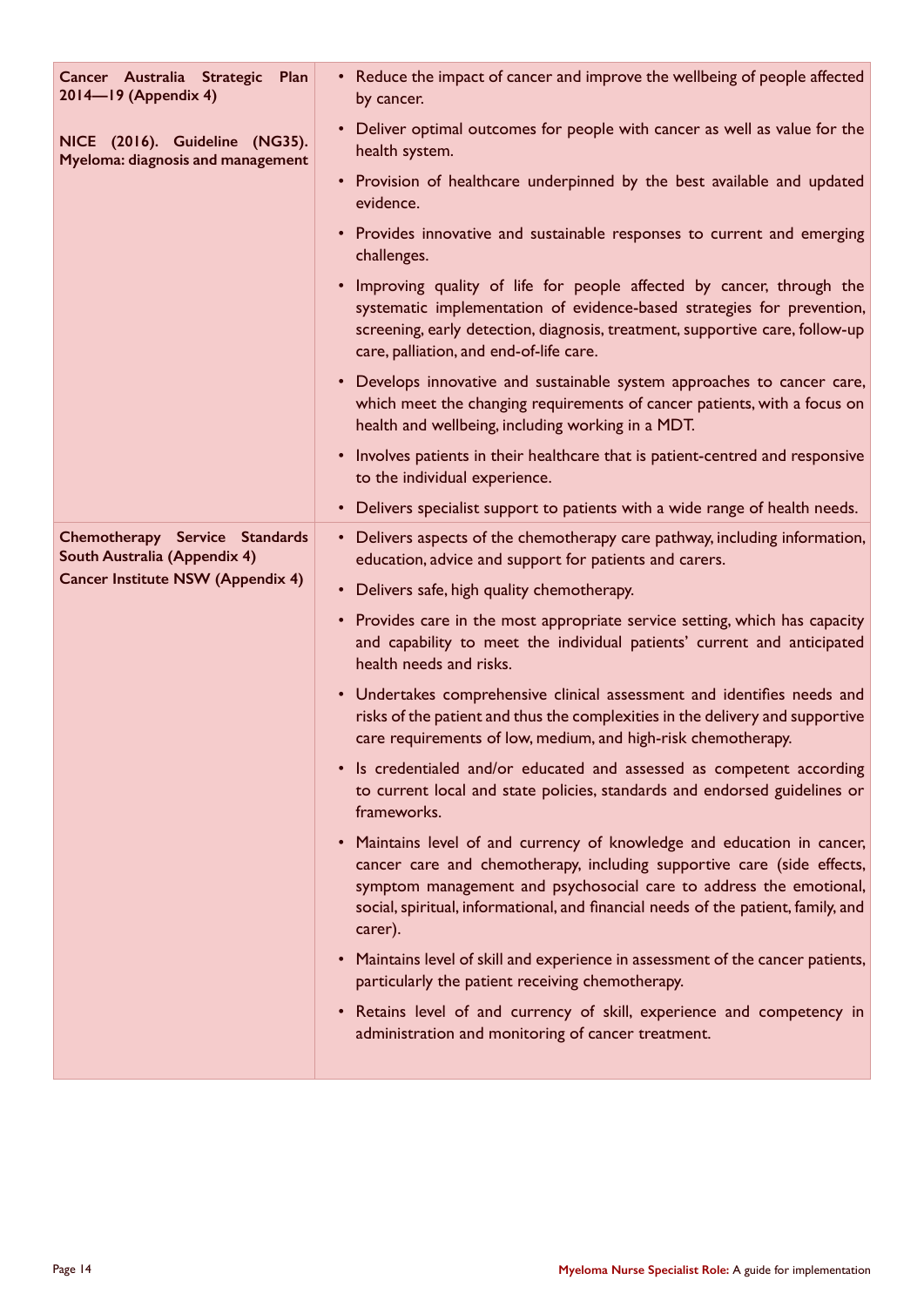| Palliative Care Australia -Standards<br>for Palliative Care for All Australians<br>(Appendix 4) | • Delivers elements of the end-of-life care pathway, including discussions<br>as end of life approaches and coordination of care for individual patients,<br>providing support and information for patients, carers and families. |
|-------------------------------------------------------------------------------------------------|-----------------------------------------------------------------------------------------------------------------------------------------------------------------------------------------------------------------------------------|
|                                                                                                 | • Manages and leads discharge (ready to go high impact action).                                                                                                                                                                   |
|                                                                                                 | • Ensures admitted patients are well nourished (keeping nourished, getting<br>better high impact action).                                                                                                                         |
|                                                                                                 | • Facilitates conversations about preferred place of death (where to die<br>when the time comes high impact action).                                                                                                              |
|                                                                                                 |                                                                                                                                                                                                                                   |

#### **GOVERNANCE STRUCTURES AND SUPPORT - STRATEGIC OBJECTIVES**

Ensure that you are aware of your organisation or AHS key strategic objectives before writing your business case; your business case should outline how the role of a MNS will support and develop the key strategic objectives alongside national policy objectives.

Most organisations will have key strategic objectives based on the following themes as per AHS or state/territory policy (for example refer to NSW Health Strategic Objectives and Performance Context – Appendix 4):

#### **A. Community integration**

In your business case demonstrate how the role of the MNS role will support services, which provide care as close to home as possible, through liaison with primary and community care where appropriate. The post holder will also be a source of expert knowledge in myeloma and provide specialist support to primary and community care colleagues.

#### **B. Providing optimum treatment and care to patients**

Demonstrate how the unique MNS role ensures that myeloma patients have vital access to specialist, expert nurse support, and the best possible standard of treatment and care. Some examples of MNS activities, which facilitate this include:

- Liaison with all wards where MM patients are in-patients to assist with care and discharge planning, ensuring continuity of care, and avoiding duplication.
- Follow-up consultation post-diagnosis psychological support, carrying out holistic assessments and palliation.
- As MM is a relapsing/remitting disease, patients need a high level of support at relapse which can be provided by the role.
- Opportunities to provide care closer to home e.g. bortezomib administration and bisphosphonate (according to patient choice and local resources).
- Ensure that the MM service has up-to-date policies and guidelines to meet clinical governance requirements and to assist in the care of patients and contribute to continuity of care wherever they are treated.
- Telephone consultations or contact with patients and carers.
- Holistic assessment at the point of diagnosis and throughout the patient's MM course.
- Referrals to other specialities to ensure holistic needs of MM patients are met.
- Acting in the role as named key worker for patients and their families/carers.
- Providing support for carers.
- Referrals and signposting of patients, their families, and carers, to other agencies.
- Supporting and leading local patient services e.g. local patient support groups.
- Blood result review and acting on blood results anomalies, such as arranging prescriptions or highlighting indications of MM relapse to consultants.
- To be present at 'breaking bad news' consultations.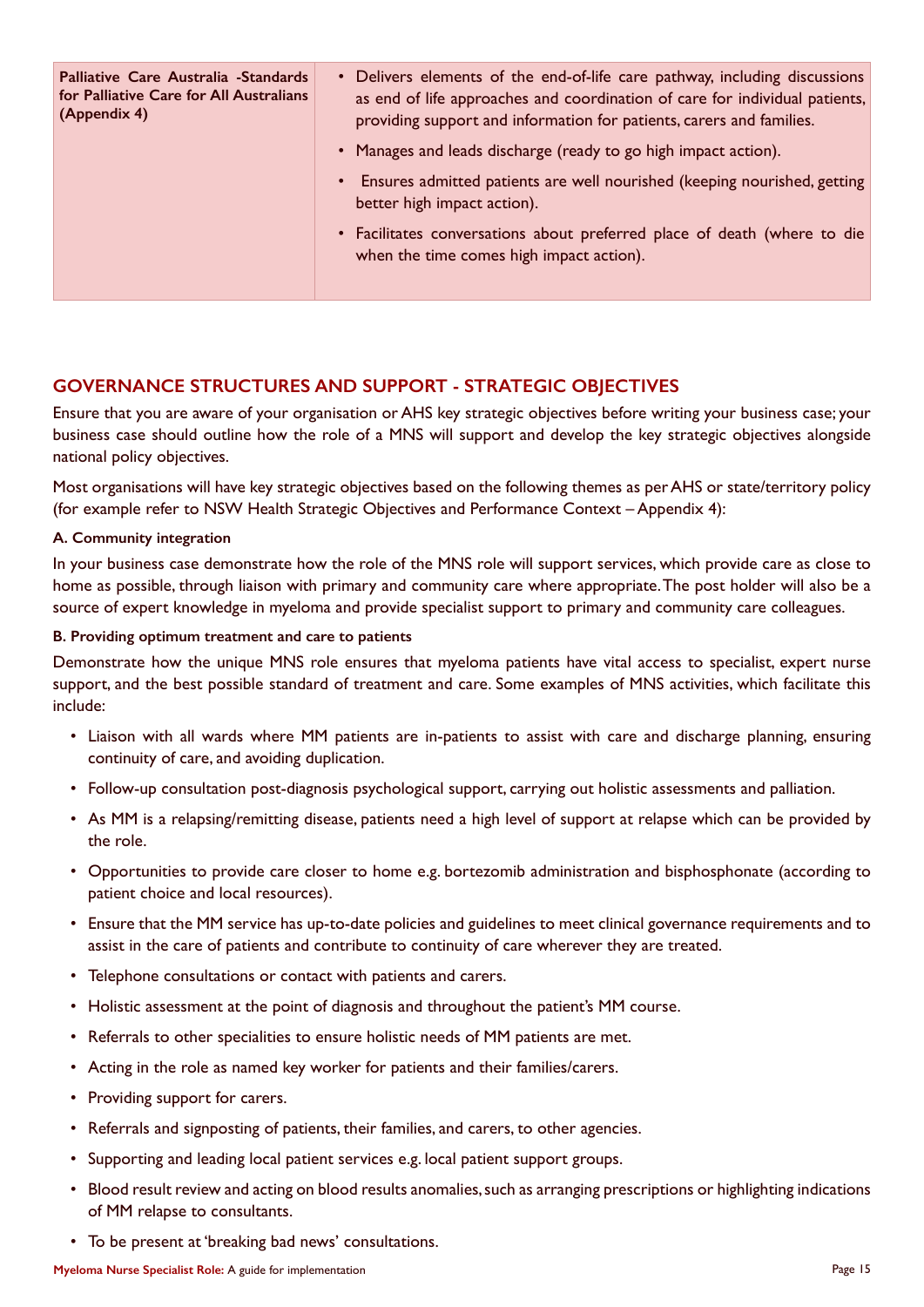- Providing letters for insurance, breaks in employment and housing etc.
- Symptom control.
- Peripheral blood stem cell transplant preparation and care during recovery following high-dose therapy and stem cell transplant.

#### **C. Supporting and developing services**

Show how the role of the MNS will not only improve treatment and care for patients, but how the post will also support the service delivery of your organisation or AHS. Some examples of how providing a MNS-led service will support your service, include:

- Improve efficacy of service provision and promote timely review of patients.
- Reduce physician consultation time.
- Contribute to staff education.
- Improving MDT working.

#### **4. MARKET ASSESSMENT**

#### **CURRENT POSITION**

This section of your business case should provide an overview of existing services (or lack of them) for myeloma patients within your organisation and/or AHS, as well as providing an indication of current service demand and potential unmet need.

Service overview should include:

- Staffing levels.
- Current nursing attendance at MDT meetings.
- Out-patient clinic appointments.
- Numbers of elective/non-elective admissions for myeloma.
- Numbers of patients diagnosed with myeloma currently receiving anti-myeloma, supportive, or other myelomarelated treatments.
- Number of newly diagnosed myeloma patients in the past five years.
- Expenditure.

Current service demand and unmet need should include:

- Expected number of myeloma patients using national or state/territory prevalence figures, also include local myeloma patient numbers.
- Appointment frequency for myeloma patients and required ambulatory care capacity.
- Indicators of mismatched demand and supply, which could be addressed by releasing medical consultant capacity, including waiting times for first appointment with a consultant haematologist, over-running ambulatory care clinics.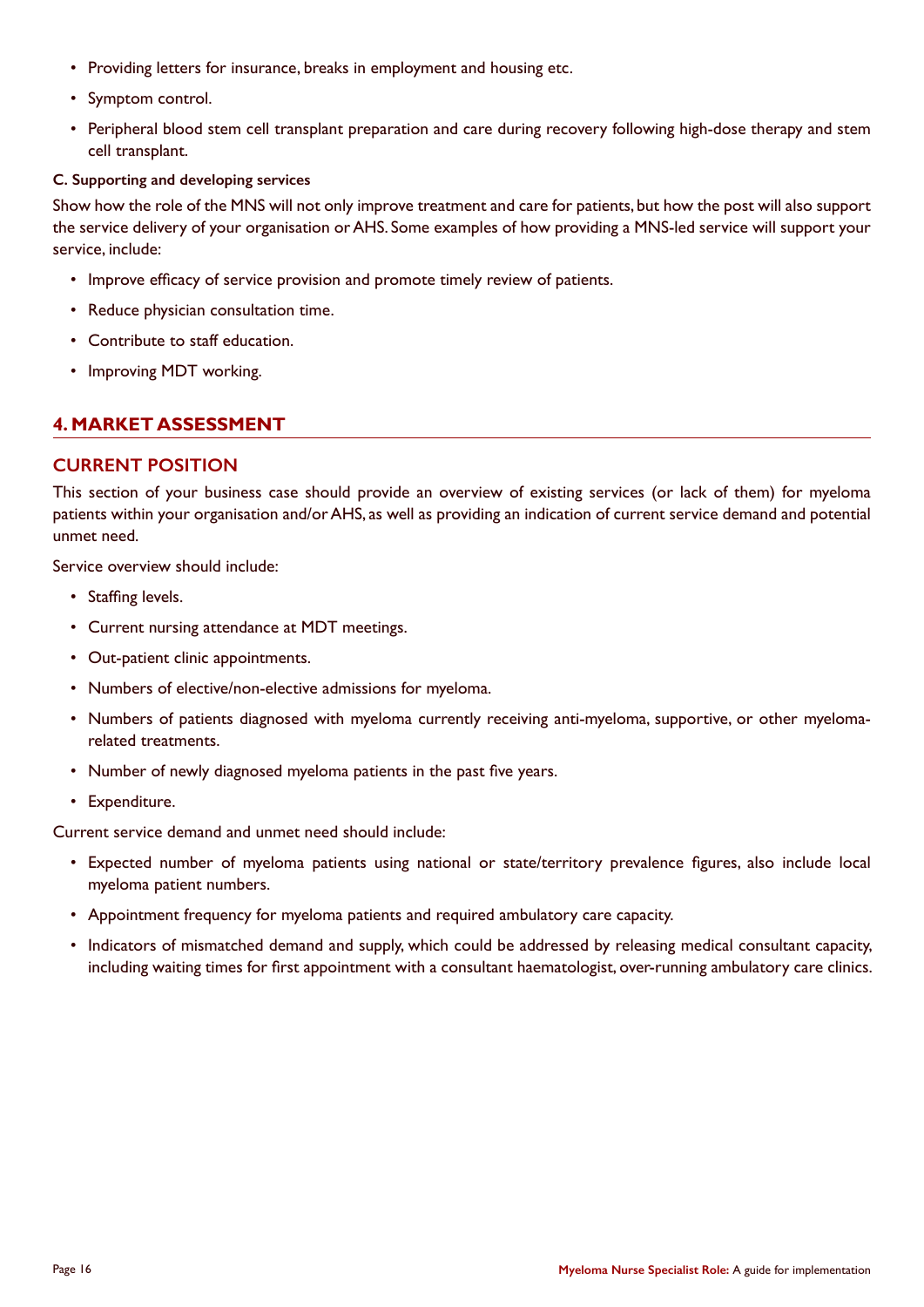*As an example, identify data to support your business case to fund (or continue funding) a MNS:*

- X patients were referred to the haematology department with suspected myeloma over the period of (insert dates).
- X% of those patients who were referred under the maximum waiting periods (refer to your state/territory and organisation cancer treatment waiting times).
- On average patients waited X days after being referred to the Haematology Department under the X week wait.
- X patients were diagnosed with myeloma.
- X patients were diagnosed with another plasma cell dyscrasia.
- Additional data you might want to include:
- X myeloma patients attend the haematology department (or your service) every month to receive supportive treatments, i.e. bisphosphonate treatment.
- X myeloma patients attend the haematology department (or your service) every month for a check-up, or follow-up appointment, and are reviewed by the MNS (if MNS post is currently filled).
- X patients with another haematological cancer are treated at your hospital.
- X other senior nursing positions, particularly in another haematological cancer (i.e. lymphoma), are in post at your hospital (If there are currently no senior nurse roles in cancer services, look to other chronic conditions).

Within this section you should outline the short-comings and limitations of existing services, which can be used to support the case for the MNS post. Conclude this section with a SWOT analysis of the current situation (see Appendix 1).

#### **PROPOSED SERVICE DEVELOPMENT**

Your business case should describe your vision for change and your proposal for service development within the framework of your organisation and/or AHS key strategic objectives, and should refer to local and state/territory strategies that support your proposed service development.

Your business case needs to address practical issues, such as the capacity of facilities to expand or maintain myeloma service provision, staff members required to deliver the service to myeloma patients, in addition to the MNS, and state what the MNS will deliver, for example:

- Additional service capacity.
- Transfer of activity to ambulatory and/or community services.
- Provision of superior care and support for patients.
- Responsive clinical care that facilitates improved patient experience and satisfaction.
- Improvement of existing services.
- Provision of a new/extended service.
- Increase and/or improve efficiency of patient throughput.
- Improve access to high quality healthcare for patients.

Within this section of your business case you should state measurable milestones, including expected completion dates for proposed service developments or improvements.

A scope of practice is included (Appendix 2) to demonstrate the activities of MNS. Another helpful document to assist with the implementation and approval process of the role is 'Nurse Practitioner in NSW – Guideline for Implementation of Nurse Practitioner Roles' (Appendix 4).

#### **PROPOSED CAPITAL DEVELOPMENT**

You will need to research and outline any financial investment required, not including the salary of the MNS, to develop the operational aspects for the myeloma services within your organisation and/or AHS. This could include, any refurbishments, clinic area for patient reviews, personal computer, telephone, pager, secretarial support, and/or additional seating capacity.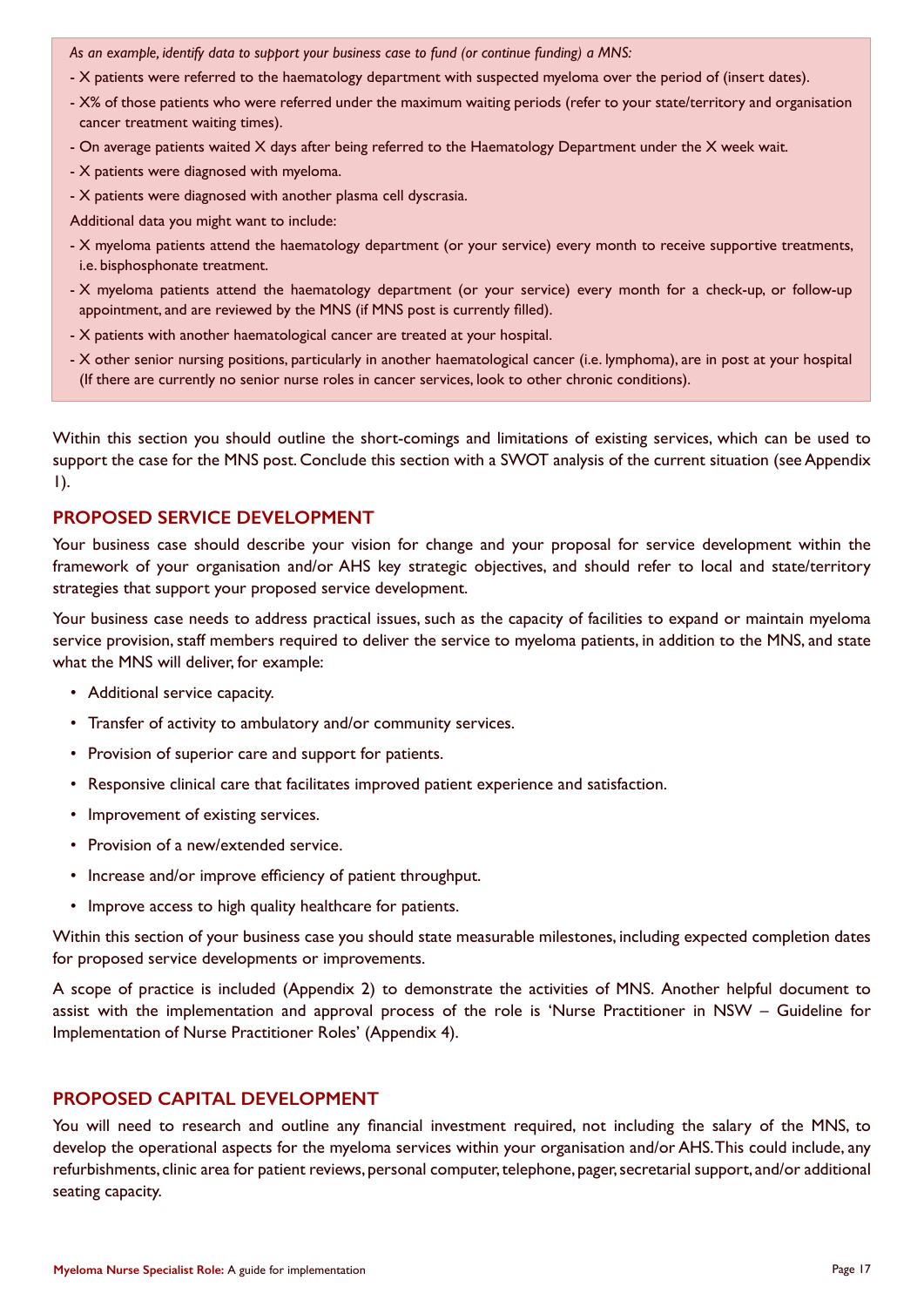#### **5. BENEFITS AND DELIVERABLES**

Your business case should demonstrate measurable, quantitative outcomes of the role of the MNS. Whenever possible you should audit the experience of myeloma patients in your organisation and/AHS to develop an evidence base, which will provide justification for the role (See sample audit Appendix 3). Some of the expected benefits you should reflect in your business case are described in the Table 2; you will need to describe how these will be quantified and evaluated on an ongoing basis and if supported by existing evidence.

#### *Table 2. Expected benefits of a MNS role.*

| <b>Expected Benefits</b>                                                                                                                                 | Supporting evidence for the MNS in delivering this benefit                                                                                                                                                                                                                         |
|----------------------------------------------------------------------------------------------------------------------------------------------------------|------------------------------------------------------------------------------------------------------------------------------------------------------------------------------------------------------------------------------------------------------------------------------------|
| Better concordance with medication and increased<br>self-care                                                                                            | Cancer patients with access to a senior cancer nurse report better<br>information provided to them about support groups and a greater<br>choice of different cancer treatments. <sup>32,42,43</sup>                                                                                |
| Better outcomes and overall survival                                                                                                                     | Senior cancer nurses educate patients to help minimise life threatening<br>complications, including renal impairment, infections, and spinal cord<br>compression. <sup>42,44</sup>                                                                                                 |
| Reduction in inappropriate admissions as<br>emergencies or to specialist haematology wards                                                               | Senior cancer nurses reduce unnecessary admissions by acting as a first<br>point of contact, helping to avoid the development of complications, and<br>improving patient's self-care. <sup>42,45-47</sup>                                                                          |
| Reduction in the length of stay/excess bed days                                                                                                          | When involved with patients at the time of admission senior cancer<br>nurses can facilitate earlier discharge and as a result reduce the length of<br>stay in hospital. 43,49,50                                                                                                   |
| Improved symptoms management following anti-<br>cancer therapies                                                                                         | Senior cancer nurses play an important role in providing education<br>about treatment plans and toxicities (including neutropenic sepsis), and<br>emphasising early presentation of signs and symptoms. <sup>42,51,54</sup>                                                        |
|                                                                                                                                                          | Lack of a specific senior cancer nurses for the relevant type of cancer<br>contributed to patient deaths due to a consequent lack of effective<br>communication between doctors, nurses, patients, and relatives. <sup>52</sup>                                                    |
| Reduction in patient, family, and caregiver distress, as<br>a result of the recognition and management of side-<br>effects of both disease and treatment | Senior cancer nurses quickly identify issues and reduce the need for<br>hospital admission. <sup>18,21,53,54,56</sup>                                                                                                                                                              |
| Reduction in side-effects of cancer treatment                                                                                                            | Patients with a senior cancer nurse are more likely to be given easy<br>to understand written information about side-effects of treatment<br>supporting them to recognise and report side-effects for appropriate<br>action. 18,29,34,44,55                                        |
| Reduction in risks of recurrent disease                                                                                                                  | Senior cancer nurses reduce the risk to patients from the disease or its<br>treatment. <sup>55,58</sup>                                                                                                                                                                            |
| Reduction in the proportion of people who report<br>unmet physical or psychological support needs                                                        | Senior cancer nurses provide a holistic approach to patient<br>management. <sup>59,60</sup>                                                                                                                                                                                        |
| following treatment                                                                                                                                      | Senior cancer nurses use empathy, knowledge and experience to<br>assess and alleviate psychosocial suffering of patients. <sup>34</sup>                                                                                                                                            |
|                                                                                                                                                          | Senior cancer nurses play a vital role in ensuring patients receive<br>optimal psychological support to promote wellbeing and overall quality<br>of life. 53, 55, 61, 62                                                                                                           |
| Increased liaison between community and specialised<br>services                                                                                          | Senior cancer nurses refer to other agencies or disciplines as<br>appropriate. 46,53,62                                                                                                                                                                                            |
| Incorporation of best evidence-based practice into<br>all myeloma services                                                                               | Senior cancer nurses improve the quality of care. <sup>18,31,55</sup>                                                                                                                                                                                                              |
| Improved patient satisfaction                                                                                                                            | Senior cancer nurses are consistently rated higher than other<br>healthcare professionals in understanding patient needs, designing<br>better personal care pathways and obtaining patient feedback. <sup>35</sup><br>Senior cancer nurses improve patient experience. 15,31,43,62 |
| Improved times from first referral to first treatment                                                                                                    | Cancer nurse-led clinics are successful and can free up consultant<br>capacity. <sup>29,58,65</sup>                                                                                                                                                                                |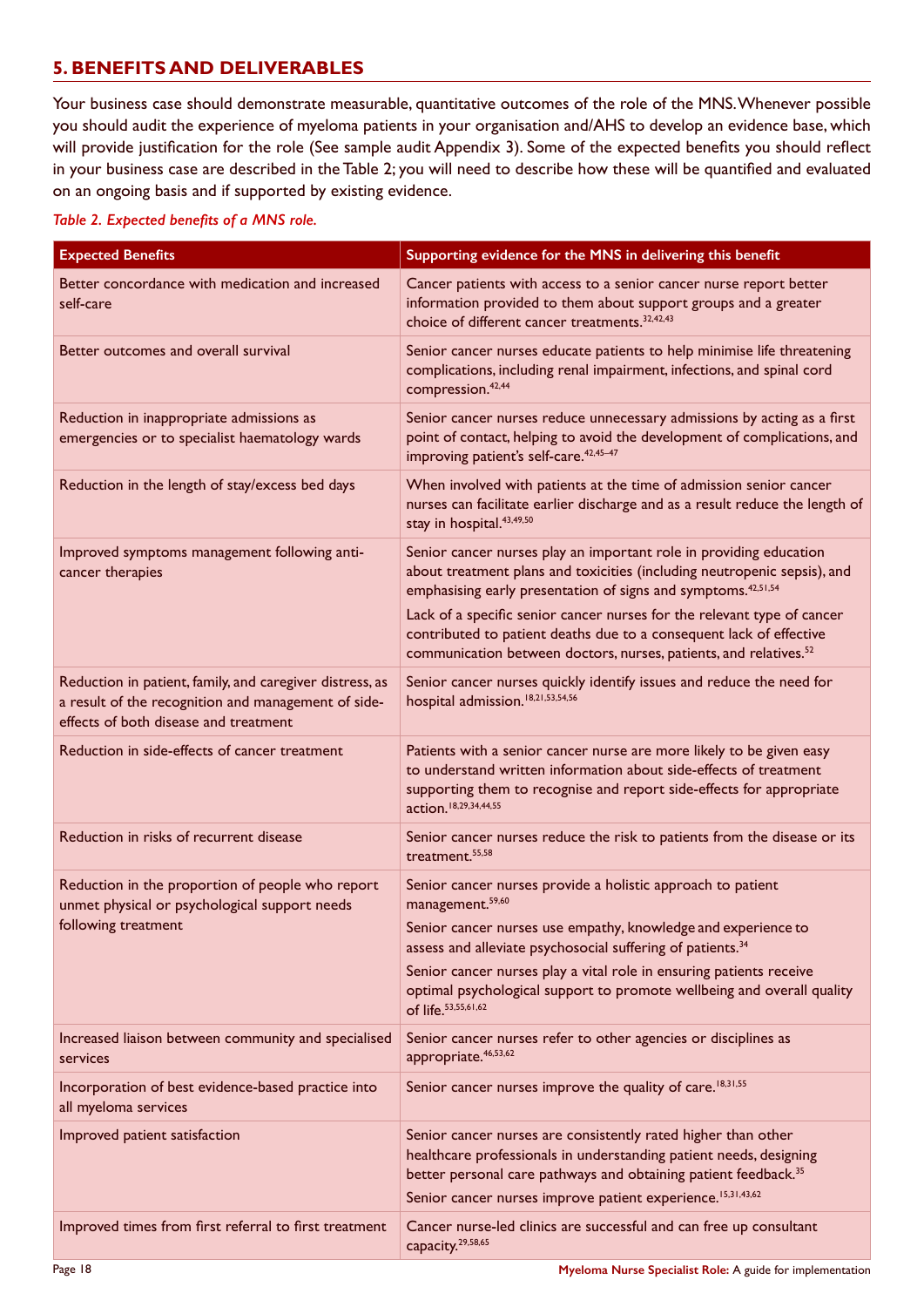| Reduced clinic waiting times                                                                            | Senior cancer nurses can be a cost-effective alternative to speed up<br>patient throughput. <sup>42,64-66</sup>                                                                                                 |
|---------------------------------------------------------------------------------------------------------|-----------------------------------------------------------------------------------------------------------------------------------------------------------------------------------------------------------------|
| Evidence of MDT working to benefit patients (shared<br>protocols and improved communication strategies) | Senior cancer nurses act as the key accessible professional for the<br>MDT <sub>.33,58</sub>                                                                                                                    |
| Increase in myeloma patients' participation in clinical<br>trials                                       | Senior cancer nurses can help patients overcome barriers to<br>participation in clinical trials and their communication style about the<br>pros and cons of clinical trials can positively influence enrolment. |

#### **6.0 CONSTRAINTS AND DEPENDENCIES**

Within this section of your business case, you should outline current resources and service provision to myeloma patients, their families, and caregivers, including:

- If there is a MNS currently in the post, and the business case is to extend this post, or if you are applying to recruit a new or additional MNS.
- Outline current capacity and demand on myeloma services:
	- X number of myeloma patients are reviewed each month in your organisation and/or AHS (state the time period).
	- X number of nurse reviews (and/or phone consultations by a nurse) were carried out over the same period, and what was the need of these consultations/phone discussions.
	- Current rates of new diagnoses, patients' need for psychological support, assessment, end-of-life support, and symptom control review.

Think about what else would the MNS contribute to the haematology/myeloma services of your organisation and/or AHS. For example:

- Attendance at weekly network haematology MDT meetings.
- Support to achieve Cancer peer review measures.
- Dependency and impact of the role on other services, including support services.

#### **7.0 OPTIONS APPRAISAL**

Your business case should outline the options to be explored (at high level), including:

- The impact on haematology/myeloma services if you 'do nothing.'
- The benefits of appointing a MNS.

Provide a short narrative and simple summary regarding each option and describe the preferred option at this stage.

#### **OPTION 1: Do nothing**

**Outline the implications of failing to fund, or continue funding the position of a MNS, within your organisation and/ or AHS. Some suggestions include:**

- Non-compliance with cancer standards
- Myeloma patients receive a lower quality of support, management, treatment, and care
- Attendance at consultant clinics increases due to the added pressure of newly diagnosed myeloma patients
- Physicians' workload increases, putting further strain on their practice with less time to review each patient
- Escalation in admissions and costs
- Potential increase in indirect costs due to increased prescribing
- Lost opportunity to promote partnerships for improved integration across inpatient and ambulatory care services
- Reduced ability to participate in clinical trials
- Population growth and aging population will continue to place an increased demand on health services and resources.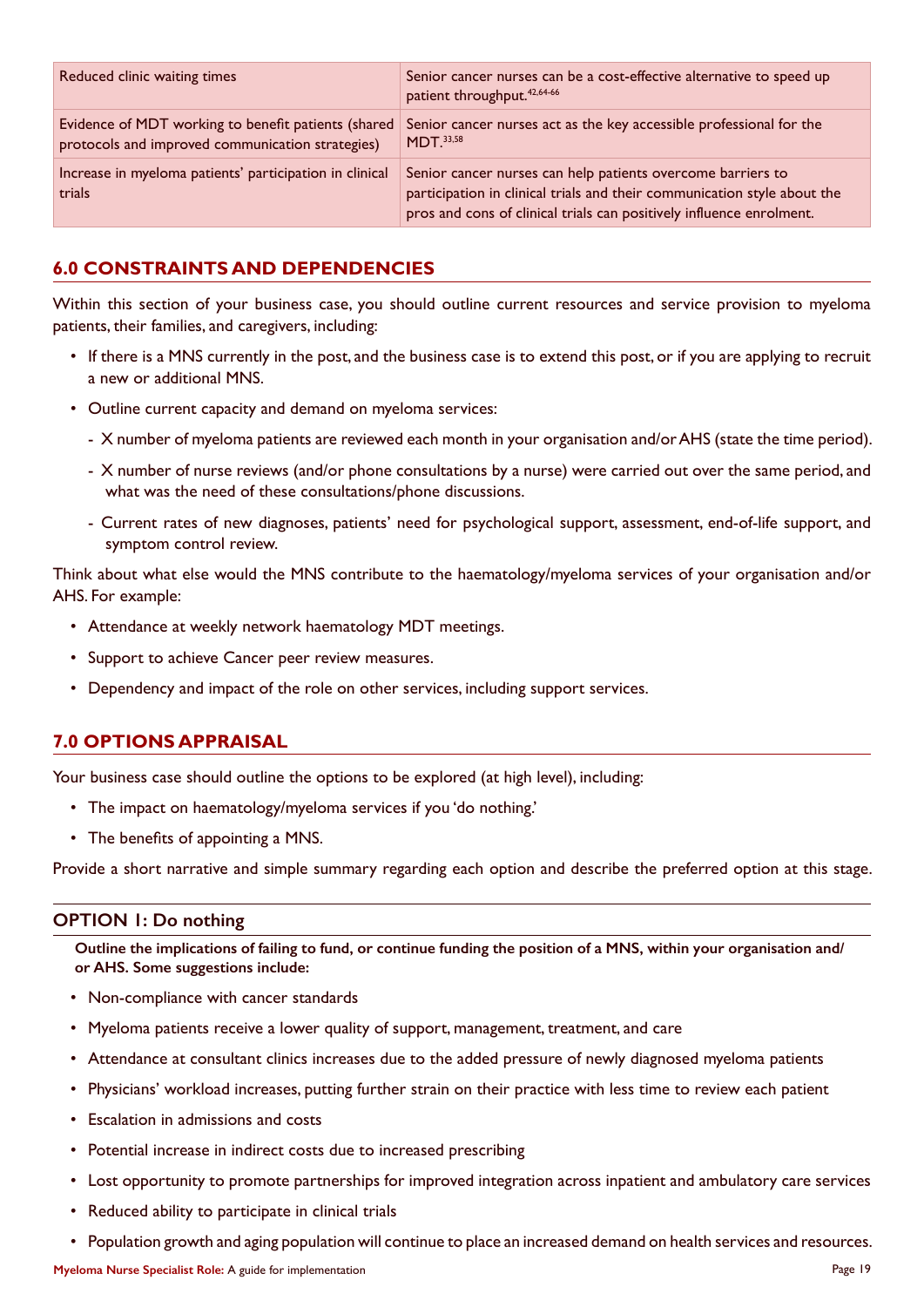#### **OPTION 2: Appoint one full time equivalent MNS**

Outline the benefits of funding or continuing to fund the position of a MNS, within your organisation and/or AHS. **Some suggestions include:**

- Delivery of high-quality, expert service to myeloma patients and compliance with all national cancer standards and peer review measures
- Improve outcomes for patients
- Develop expertise and local advocates for patients
- Improve the patient experience throughout their cancer pathway
- Reduce attendance at consultant clinics
- Reduce pressure and demands on consultants' time
- Improve sustainability of clinical haematology
- Reduce telephone calls and visits due to lack of clear and consistent information
- Reduce emergency admissions and strain on other hospital services.

#### **State the preferred option at this point.**

#### **8.0 FINANCIAL EVALUATION**

In addition to the quality of care and patient outcome benefits, your business case must include the financial benefits of a MNS post. It is important to involve the relevant finance lead within your organisation and/or AHS to help complete this section of your business case.

- 1. Ensure that all financial consequences have been identified
- 2. Where possible compare costs of various options MNS in the post compared to not in the post, and the financial implications this will have on other services
- 3. Highlight how the role of the MNS is value for money (cost-neutral or generate savings)
- 4. Assess the implications of both cost and potential income.

Your case should not only highlight how the appointment of a MNS can save costs, but ways to ensure that the cost-effectiveness of the role can be maximised. AHS and governments are often looking to make cost savings within health services and some senior managers may see a MNS (particularly a NP position) role as an unaffordable luxury.

There are very few financial risks associated with this proposal outside the normal operational issues, with the most obvious risk being the cost of employing a senior registered nurse.

Savings and benefits include:

- Nurse led clinics can replace some physician led clinics at a reduced cost.
- Nurse led clinics can improve patient through put and provide consistency of care.

The timely recognition of side-effects and patient education provided by a MNS can:

- Reduce morbidities and emergency hospital admissions.
- Prevent unnecessary and lengthy inpatient stays.
- Reduce the length of stay and therefore excess bed days of admitted myeloma patients (include local numbers and figures).

This can be further supported by using data to support the cost-effectiveness for the organisation. Considerations should include the following: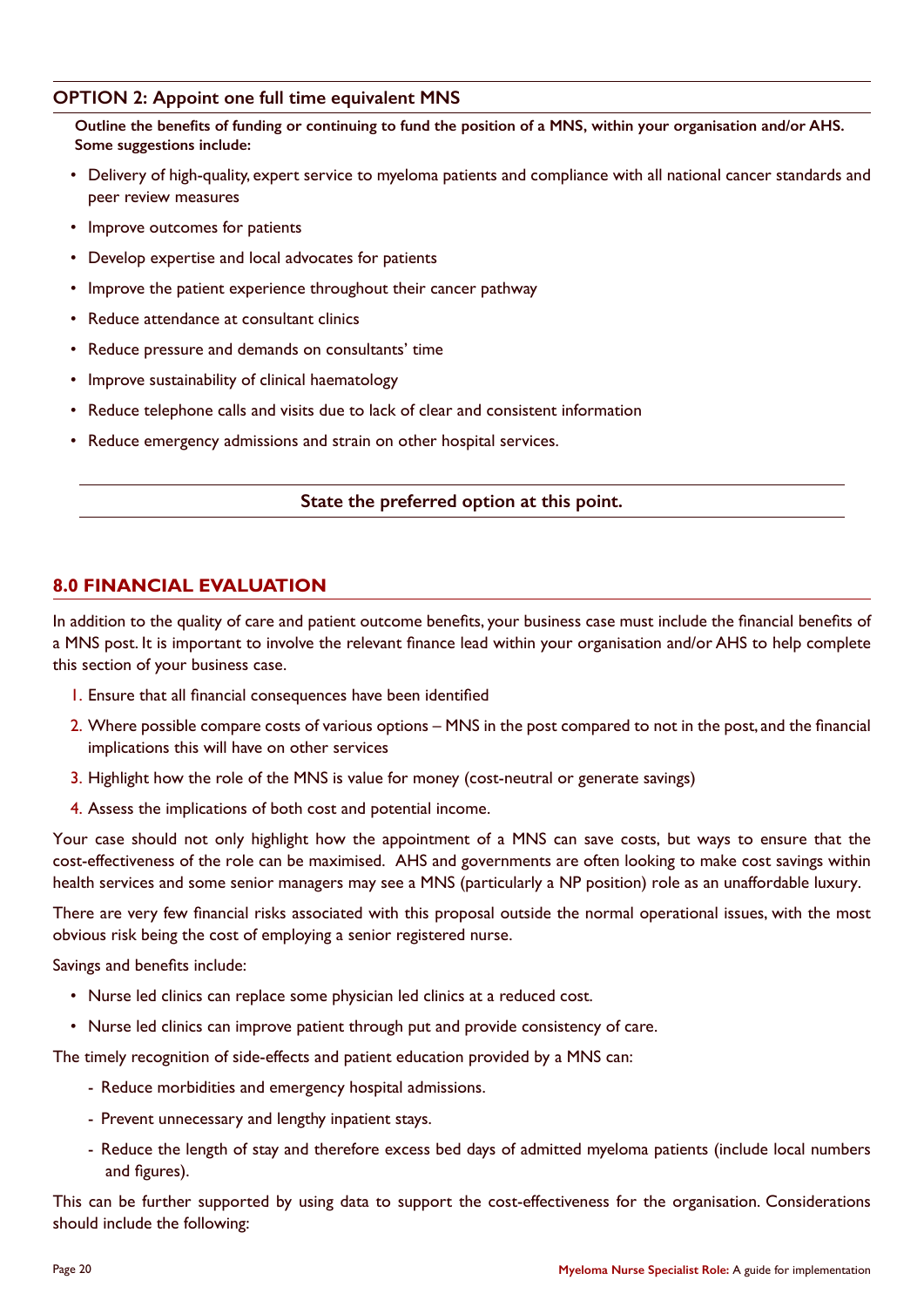- Health professional wages physician vs senior registered nurse or NP.
- Potential decrease in inpatient bed number days.
- Decrease in hospital length of stay.
- Prevention of unnecessary admissions to the Emergency department.
- Reduction of readmission rate (currently this is X%) of myeloma patient admissions in your organisation.

The creation of the MNS may generate income. Potential sources of income may include:

- Increased outpatient activity.
- Nurse led clinics.
- Chargeable telephone consultations.
- Reduction in excess inpatient bed stays.

Some of these costs are incurred by the hospital or AHS directly, but most are of interest to administrators. Including increasing improvements in the quality and co-ordination of patient care resulting in reduced Emergency bed days, routine follow-up and GP visits. Given healthcare administrators, state and federal governments, are under continual pressure to make efficiency savings, a continued high level of Emergency admissions and prolonged hospital admissions is unsustainable.

Each Australian state and territory will also have their own health budget, so it will help to liaise with someone locally in the finance department to assist with the financial details.

#### **9.0 NON-FINANCIAL RISK**

Your business case should also address any non-financial risks, and the impact the MNS will have on these risks to myeloma patients, or other services or departments within your hospital or AHS. As mentioned previously completing a SWOT assessment (See Appendix 1) will outline the strengths, weaknesses, opportunities, and threats associated with developing the role. Identified potential risks should be identified, quantified (i.e. major, minor, low, high), and assessed for manageability.

Non-financial risks should be linked to the options appraisal (See section 7), even if after your research and evidence collecting - your hospital or AHS chooses option 1: do nothing.

Within this section you should also state:

- What are the chances of success in securing the role of a MNS?
- Whether the evidence collected for the business case shows that the appointment of the role of a MNS is necessary and achievable.
- What the consequences are if the business case is unsuccessful?

Risks associated with a non-myeloma specialist operating within the field include:

- Non-compliance with cancer standards.
- Patients will not receive high-quality and consistent nursing care, which may impact on their access to treatment, clinical outcomes and patient experience.
- Nurses operating in the field as non-specialists, who don't have sufficient specialist knowledge and experience to deliver the best possible evidence-based treatment and care to patients.
- Attendance at consultant clinics will increase with newly diagnosed myeloma patients.
- Medical Consultants' workload will continue to increase.
- Wider MDT, including allied healthcare professionals, won't have access to a nurse specialist's expertise and advice.
- Reduction in the ability to participate in clinical trials.

#### **Consider the options if this role is not established or continued.**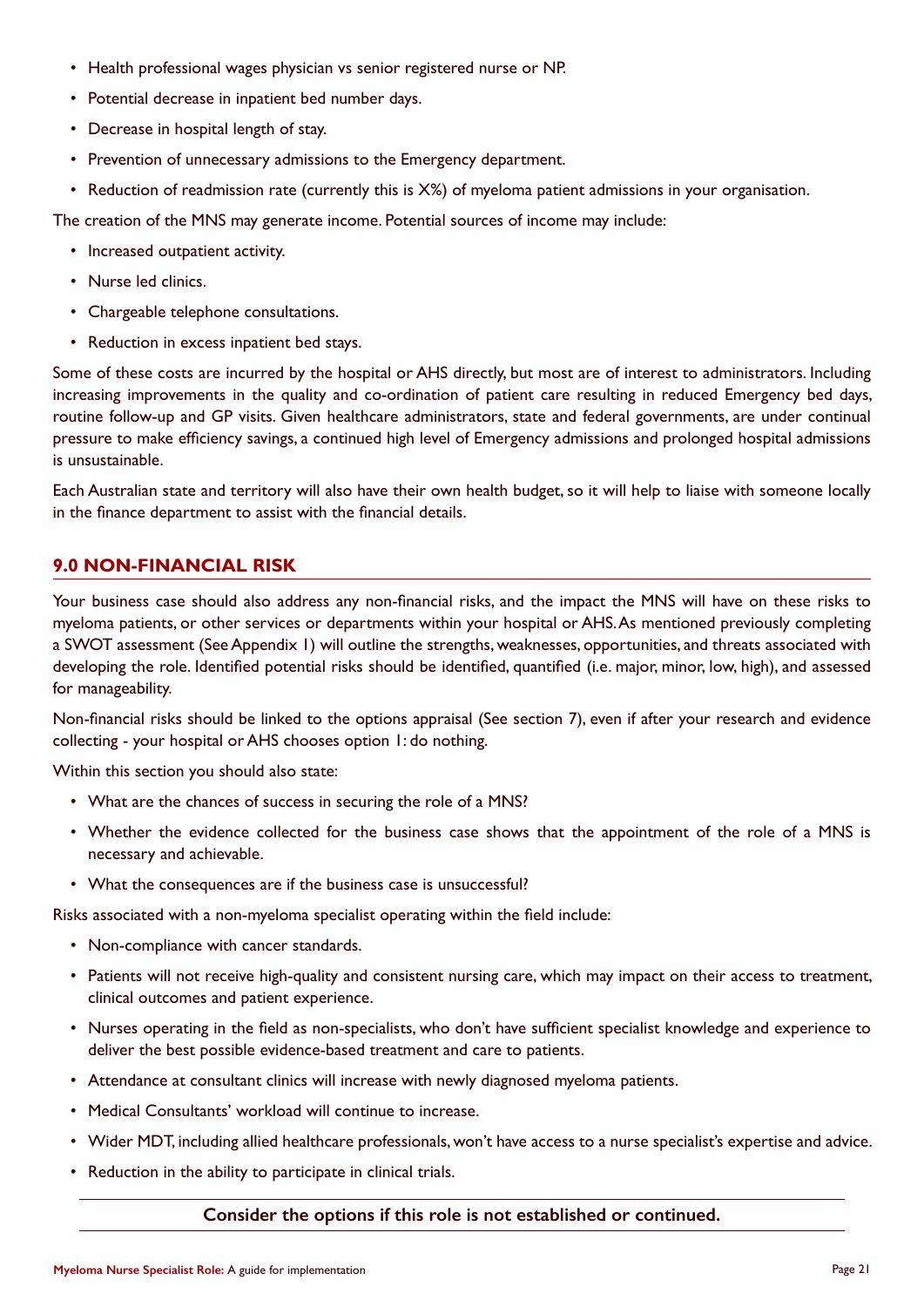#### **10. IMPACT ON OTHER SERVICES**

The impact of the role of a MNS (both positive and negative) on other departments in your organisation and AHS services should be addressed. The appointment of the post could lead to an increase in demand on other services, including, for example an increase in referrals to:

- Physiotherapy
- Clinical psychology
- Occupational health
- Other medical specialities
- General practitioners
- Investigational units such as radiology and bone density
- Pathology and transfusion services
- Increased workload in ambulatory care
- The work load of community-based nursing services

The business case should address how any identified impact issues will be addressed and negated so as not to overburden other services within your hospital or AHS.

Any potential impact issues should also be addressed including the financial evaluation and nonfinancial risks (See section 8 and 9).

#### **11. CONCLUSION AND RECOMMENDATIONS**

#### **MEASURES OF SUCCESS**

Appropriate assessment criteria should be in place to effectively measure the success of appointing a MNS to the post. Here you could consider KPIs matched to the job description and scope of practice. As an example, some measures may include:

- Reduction of Emergency Department presentations.
- Reduction of length of stay for myeloma patients in hospital.
- Establishment of a myeloma nurse led clinic demonstrates consistency in follow-up and increased throughput of patients.

The evidence and data that you collect to support the business case should be collected over a defined period of time (minimum of six months), to demonstrate the positive impact on services and patient care where a MNS is currently in post.

#### **CONCLUSION**

The business case conclusion should state that significant developments of novel therapies and new drug combinations in recent years, means that myeloma is now a treatable chronic disease, although cure remains elusive. Treatment, along with ongoing care and support aims to extend patient survival, minimise disease complications and improve quality of life. A high proportion of younger patients can now expect to live with myeloma as a chronic cancer and maintain a good quality life.

Reiterate as outlined in the business case, MNSs are highly skilled nurses, with expert knowledge and understanding in myeloma and are an invaluable resource to patients in supporting them to live well with this chronic cancer. Highlight how the role provide patients with the information and support required to make informed decisions about their treatment and care throughout their myeloma pathway, but also how the appointment of the role can have a significant impact on the current financial and service burdens facing your hospital/AHS directly and the overall public health care system in Australia.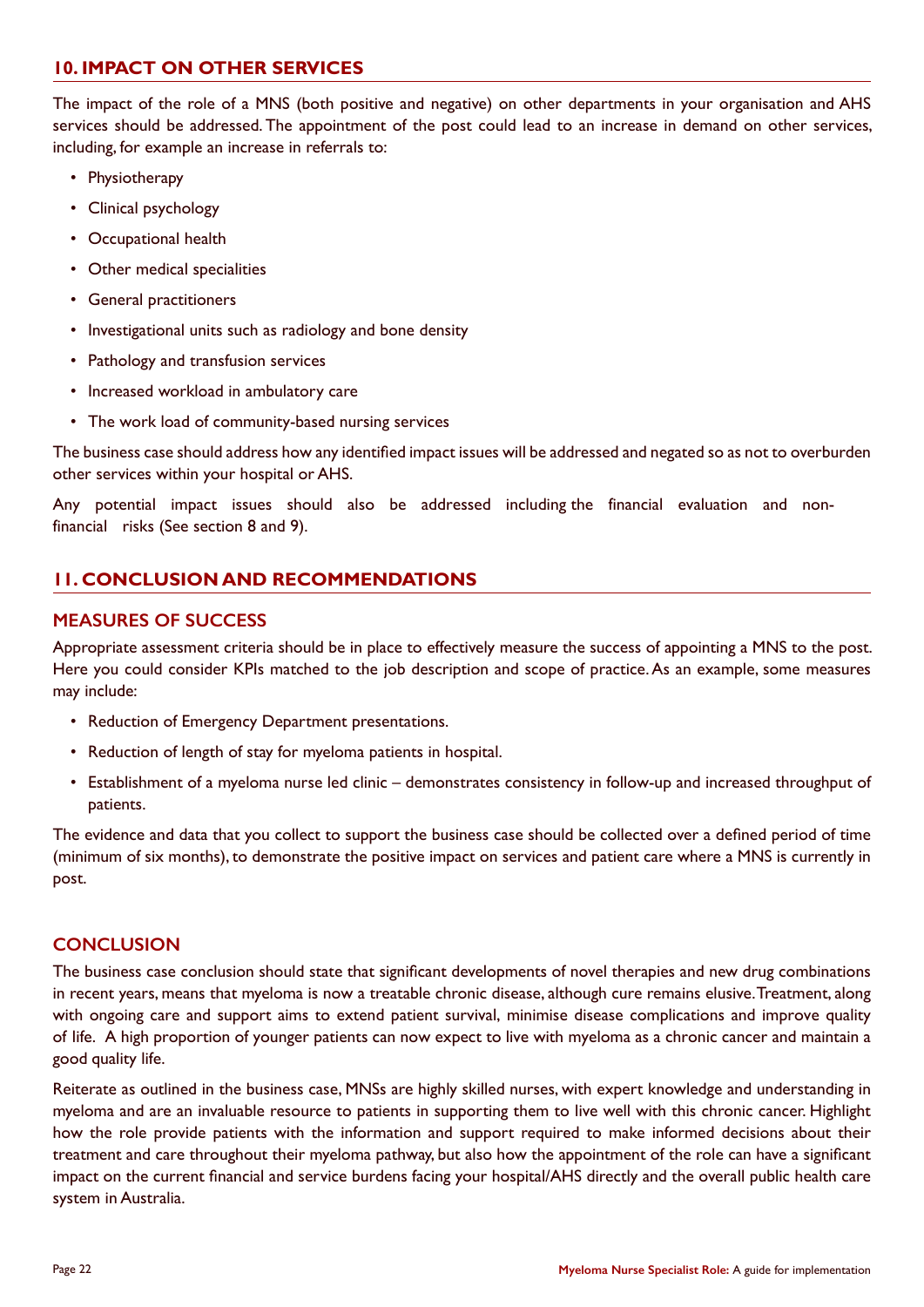In your conclusion, you should refer to the options appraisal (See section 7) and state that you are applying for the appointment or continuation of the role of a MNS and reinforce the negative impact of not appointing or maintaining the role on:

- Patients and their families
- Nursing peers
- Department/clinical team
- Other organisation or AHS services
- Organisation and AHS targets

It might be worth considering, at the end of the process of evidence gathering to support the appointment of a MNS, whether your myeloma patient population and service demands justify the appointment (especially under such stringent healthcare economics). In such circumstances, you may wish to develop a business case to propose joint working or splitting the post with another senior nurse post as a means of improving services and maintaining continuity of care for patients.

The evidence base and data that you have collected to write the business case should be used to support your conclusion and recommendations and reiterate what you have highlighted within your proposed case. We recommend that your findings and recommendations are included in your executive summary at the beginning of your business case.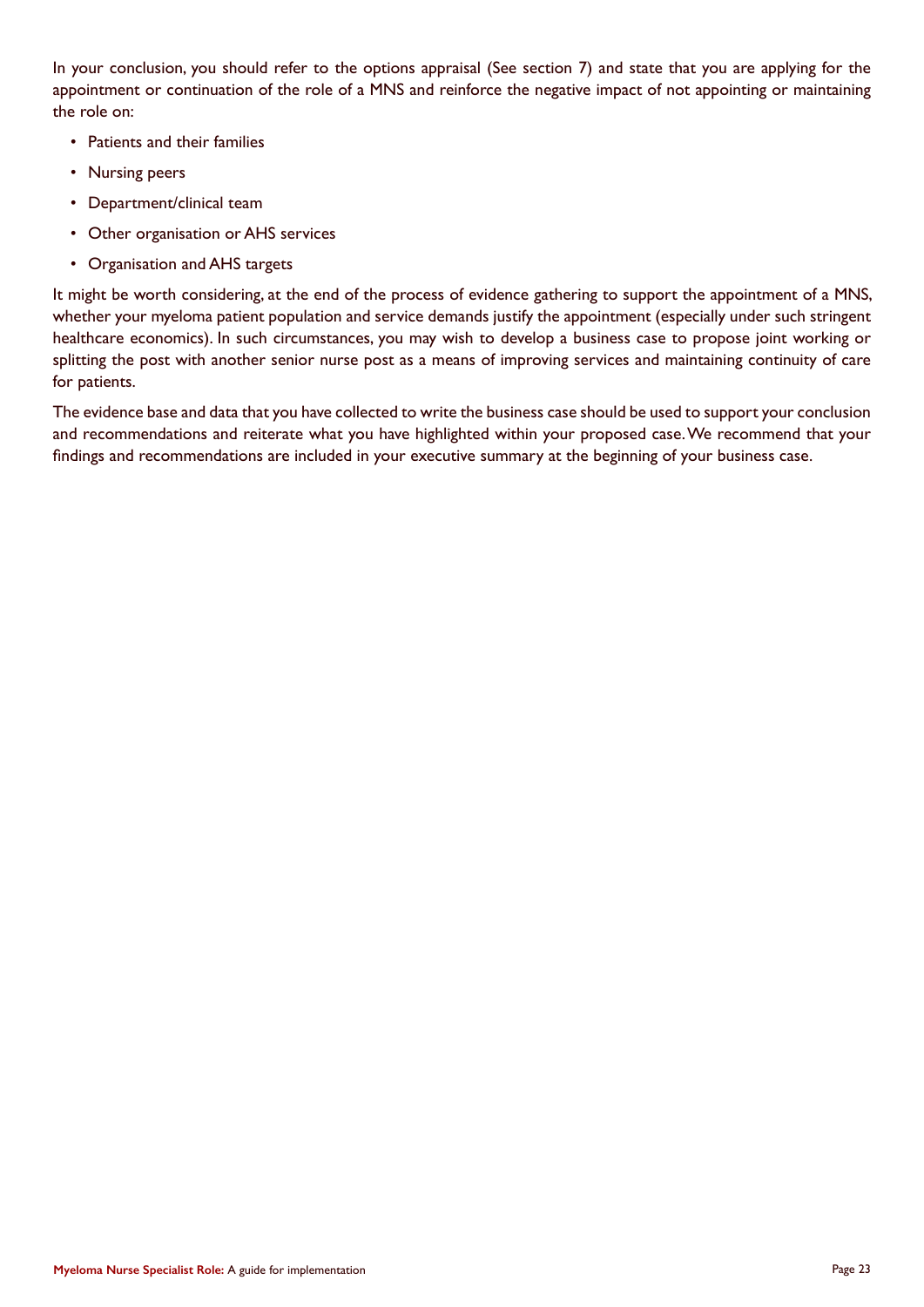#### **REFERENCES**

- 1. Kennedy B, Curtis K, and Waters D. Is there a relationship between personality and choice of nursing specialty: an integrative literature review. BMC Nursing 2014;13(1):40.
- 2. Gardner G, Chang A, and Duffield C. Making nursing work: breaking through the role confusion of advanced practice nursing. Journal of Advanced Nursing 2007;57(4):382–91.
- 3. Coombes R. Dr Nurse will see you now. British Medical Journal 2008;337:a1522.
- 4. Byrant-Lukosius D and Dicenso A. A framework for the introduction and evaluation of advanced practice nursing roles. Journal or Advanced Nursing 2004;48(5):530–40.
- 5. Stasa H, Casin A, Buckley T, et al. Advancing advanced practice: clarifying the conceptual confusion. Nursing Education Today 2014;34(2):356–61.
- 6. Masso M and Thompson C. (2014). Nurse practitioners in NSW Gaining Momentum: Rapid review of the nurse practitioner literature. Centre for Health Service Development, University of Wollongong. Available at: http://www.health.nsw.gov.au/ nursing/practice/Publications/nurse-practitioner-review.pdf.
- 7. Giles M, Parker V, Mitchell R, et al. How do nurse consultant job characteristics impact on job satisfaction? An Australian quantitative study. BMC Nursing 2017;16:51.
- 8. Carryer J, Gardner G, Dunn S, Gardner A. The core role of the nurse practitioner: practice, professionalism, and clinical leadership. Journal of Clinical Nursing 2007;16(10):1818–25.
- 9. Terpos, E, Kleber, M, Engelhardt, et al. on behalf of the European Myeloma Network. European Myeloma Network. Guidelines for the Management of Multiple Myeloma-related Complications. Haematologica 2015;100(10):1254–1266.
- 10.Snowden J, Greenfield D, Bird J, et al. on behalf of the UK Myeloma Forum (UKMF) and the British Society for Haematology (BSH). Guidelines for screening and management of late and long-term consequences of myeloma and its treatment. British Journal Haematology. 2017;doi: 10.1111/bjh.14514.
- 11.Quach H, Joshua D, Ho J, et al. Treatment of patients with multiple myeloma who are not eligible for stem cell transplantation: position statement of the myeloma foundation of Australia Medical and Scientific Advisory Group. Internal Medicine Journal 2015;45(3):335–343.
- 12.Australian Institute of Health and Welfare (AIHW). Cancer in Australia 2017. Cancer Series np.101. Cat.no. CAN100. Canberra. AIHW. Available at: https://www.aihw.gov.au/reports/cancer/cancer-in-australia-2017/contents/table-of-contents.
- 13.Medical Scientific Advisory Group (MSAG) to the Myeloma Foundation of Australia (MFA). Coordinated on behalf of MSAG by Quach, H., Prince, M. (2017). Clinical Practice Guideline Multiple Myeloma. V.4. Updated March 2017. Available at: http:// myeloma.org.au/wp-content/uploads/sites/2/2017/05/MSAG-Clinical-Practice-Guideline-Myeloma-V4-March-2017.pdf.
- 14.Snowden J, Ahmedzai S, Ashcroft J, et al. On behalf of the Haematology-oncology Task Force of the British Committee for Standards in Haemtology and UK Myeloma Forum. Guidelines for supportive care in Multiple Myeloma. British Journal Haematology. 2011;54:76–103.
- 15.King, T., King, M., White, K. Patient Reported Outcomes in Optimizing Myeloma Patients' Health-Related Quality of Life. Seminars in Oncology Nursing 2017;33(3):299–315.
- 16.Aranda S and Yates P. (2009). A national professional development framework for cancer nursing. 2nd edn. Canberra: The National Cancer Nursing Education Project (EdCaN), Cancer Australia. Available at: http://edcan.org.au/professionaldevelopment/edcan-framework.
- 17.Yates P, Ash K, and Pike S. (2013). Introduction EdCaN Cancer Nursing Program (Entry to Specialty). Canberra: The National Cancer Nursing Education Project (EdCaN), Cancer Australia. Available at: http://edcan.org.au/assets/edcan/files/docs/EdCaN-Intro.pdf.
- 18.Lobban L and Perkins. Role of the specialist nurse in caring for patients with myeloma. Nursing Standard 2013;28(5):37–41.
- 19.Kelly M and Dowling M. Patients' lived experience of myeloma. Nursing Standard 2011;25(28):38–44.
- 20.Brigle K. on behalf of the International Myeloma Foundation Nurse Leadership Board. Resources for Patients and Caregivers with Multiple Myeloma and Their Providers. Journal Advanced Practice Oncology 2016;7(Suppl1):79–82.
- 21.Catamero D, Noonan K, Richards T, et al. International Myeloma Foundation Nurse Leadership Board. Distress, Fatigue and sexuality. Understanding and treating concerns and symptoms in patients with multiple myeloma. Clinical Journal of Oncology Nursing 2017;S21(5):7–18.
- 22.National Institute for Health and Care Excellence (NICE) (2016). NICE Guideline (NG35). Myeloma: diagnosis and management. Available at: https://www.nice.org.uk/guidance/ng35.
- 23.Monterosso L, Platt V, Krishnassamy M, et al. The Cancer Nurse Coordinator Service in WA: Perspectives of specialist cancer nurse coordinators. Australian Journal of Advanced Nursing 2016;34(2):16–26.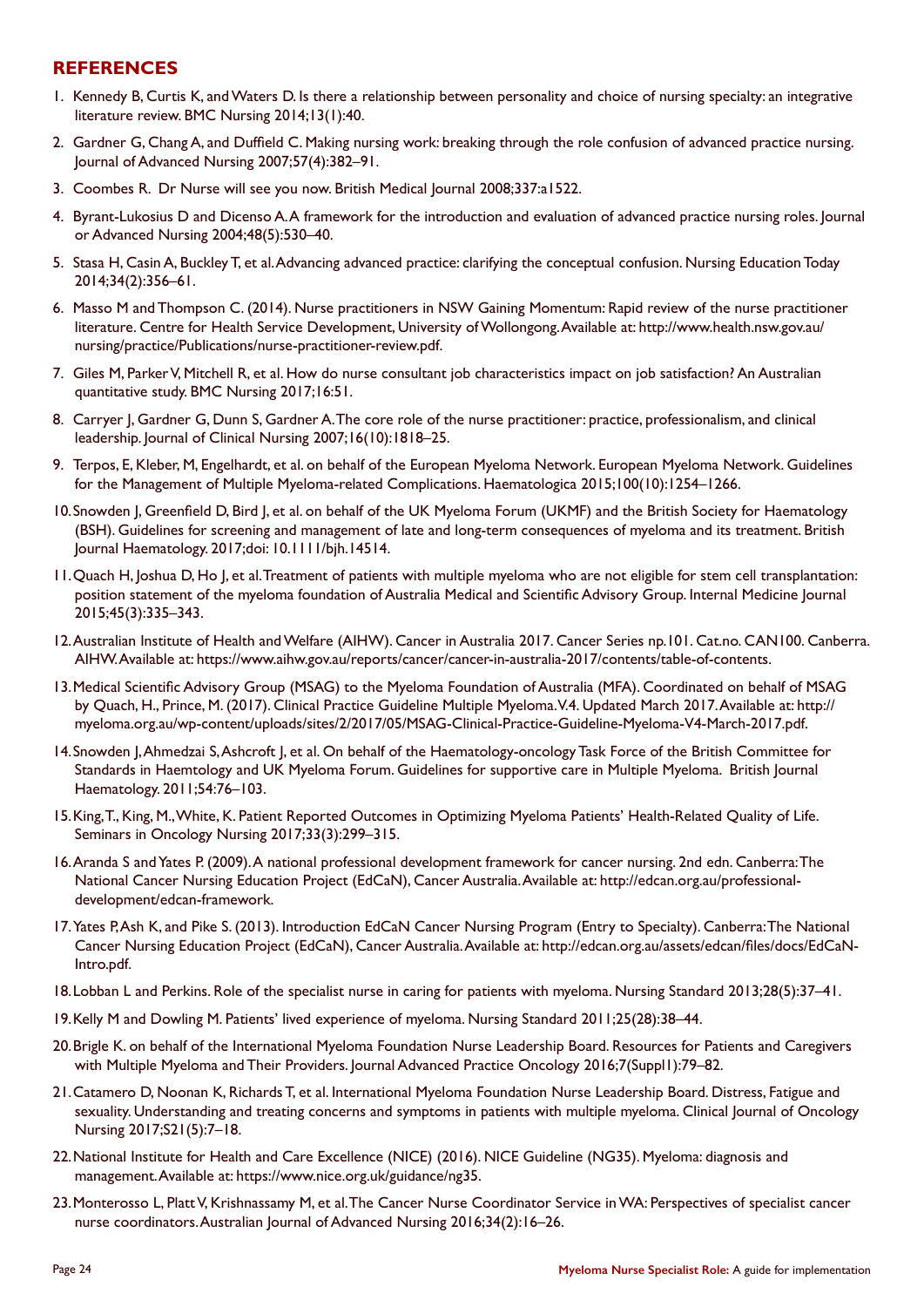- 24.Australian Health Practitioner Regulation Agency (AHPRA). Nursing and Midwifery Board of Australia (NMBA) professional standards to practice. Available at: http://www.nursingmidwiferyboard.gov.au/Codes-Guidelines-Statements/Professionalstandards.aspx.
- 25.Dowling M, Kelly M and Meenaghan T. Multiple myeloma: managing a complex blood cancer. British Journal of Nursing 2016;25(16):S18–28.
- 26.Morgan B and Tarbi E. The Role of the Advanced Practice Nurse in Geriatric Oncology Care. Seminars in Oncology Nursing 2016;32(1):33–43.
- 27.Blakely K and Cope DG. Establishing an Advanced Practice Nursing Clinic in the Cancer Setting. Seminars in Oncology Nursing 2015;31(4):282–9.
- 28.Cancer Nurse Society of Australia (CNSA). Cancer Care Coordinator Position Statement. 2015. Available at: https://www.cnsa. org.au/documents/item/225.
- 29.Ewing J. Roles played by advanced practitioners in oncology: present status and future outlook. Clinical Journal of Oncology Nursing 2015;19(2):226–227.
- 30.Vidall C, Barlow H, Crowe M, et al. Clinical nurse specialists: essential resource for an effective NHS. British Journal of Nursing 2011;20(17):S23–7.
- 31.National Cancer Action Team. Excellence in Cancer Care. The Contribution of the Clinical; Nurse Specialist. 2010. NHS London. Available at: https://www.macmillan.org.uk/documents/aboutus/commissioners/ excellenceincancercarethecontributionoftheclinicalnursespecialist.pdf.
- 32.Kurtin S, Colson K, Tariman J, Faiman B, Finley-Oliver, E. On behalf of the International Myeloma Foundation Nurse Leadership Board. Journal of Advanced Practice Oncology. 2016;7(Suppl1):71-77.
- 33. Tariman J, Mehmeti E, Spawn N, et al. Oncology Nursing and Shared Decision Making for Cancer Treatment. Clinical Journal of Oncology Nursing. 2016;20(5):560–563
- 34.Yarnell L, et al. (2011). Clinical Nurse Specialists in Cancer Care: Provision, Proportion and Performance. A census of the cancer specialist nurse workforce in England 2011.
- 35.Royal College of Nursing (RCN). (2010). Specialist nurses: Changing lives, saving money. https://my.rcn.org.uk/\_\_data/assets/ pdf\_file/0008/302489/003581.pdf.
- 36.Myeloma UK. (2015). Meeting the nursing needs of myeloma patients: Myeloma Clinical Nurse Specialist Business Case. Available at: https://academy.myeloma.org.uk/wp-content/uploads/sites/2/2015/04/Business\_Case-2015-Final.pdf.
- 37.National Health Service (NHS) England. National Cancer Patient Experience Survey 2014. Available at: https://www.qualityhealth.co.uk/resources/surveys/national-cancer-experience-survey/2013-national-cancer-patient-exerience-survey/2013 national-cancer-patient-experience-survey-reports/532-2013-national-cancer-patient-experience-survey-ccgs-report/file.
- 38.Kariyawasan CC, Hughes DA, Jayatillake MM, Mehta AB. Multiple myeloma: causes and consequences of delay in diagnosis. QJM. An International Journal of Medicine 2007;100(10):635-40.
- 39.Blimark C, Holmberg E, Mellqvist UH, et al. Multiple myeloma and infections: a population-based study on 9253 multiple myeloma patients. Haematologica 2015;100(1):107–113.
- 40.Teh B, Harrison S, Worth L, et al. Risks, severity and timing of infections in patients with multiple myeloma: a longitudinal cohort study in the era of immunomodulatory drug therapy. British Journal of Haematology 2015;171:100–108.
- 41.Australian Institute of Health and Welfare. (AIHW). Australia's Health 2016. Available at: https://www.aihw.gov.au/reports/ australias-health/australias-health-2016/contents/summary.
- 42.Ewing G, Austin L, Diffin L, et al. Developing a person-centred approach to carer assessment and support. British Journal of Community Nursing 2015;20(12):580–4.
- 43.Thompson R, Tonkin J, Francis Y, et al. Nurse-led clinics for haematological disorders. Cancer Nursing Practice 2012;11(10):14– 20.
- 44.Bertolotti P, Pierre A, Rome S, Faiman B. Evidence-Based Guidelines for Preventing and Managing Side Effects of Multiple Myeloma. Seminars in Oncology Nursing 2017;33(3):332–347.
- 45.Ruegg TA. A nurse practitioner-led urgent care center: meeting the needs of the patient with cancer. Clinical Journal of Oncology Nursing 2013;17(4):E52–7.
- 46.Fletcher M. Assessing the value of specialist nurses. Nursing Times 2011;107(30-31):12–4.
- 47.McCorkle R, Dowd M, Ercolano E, et al. Effects of a nursing intervention on quality of life outcomes in post-surgical women with gynecological cancers Psychooncology 2009;18(1):62–70.
- 48.Cancer Nurses Society of Australia (CNSA). 2014–2015 Annual Report. Available at: https://www.cnsa.org.au/documents/ item/111.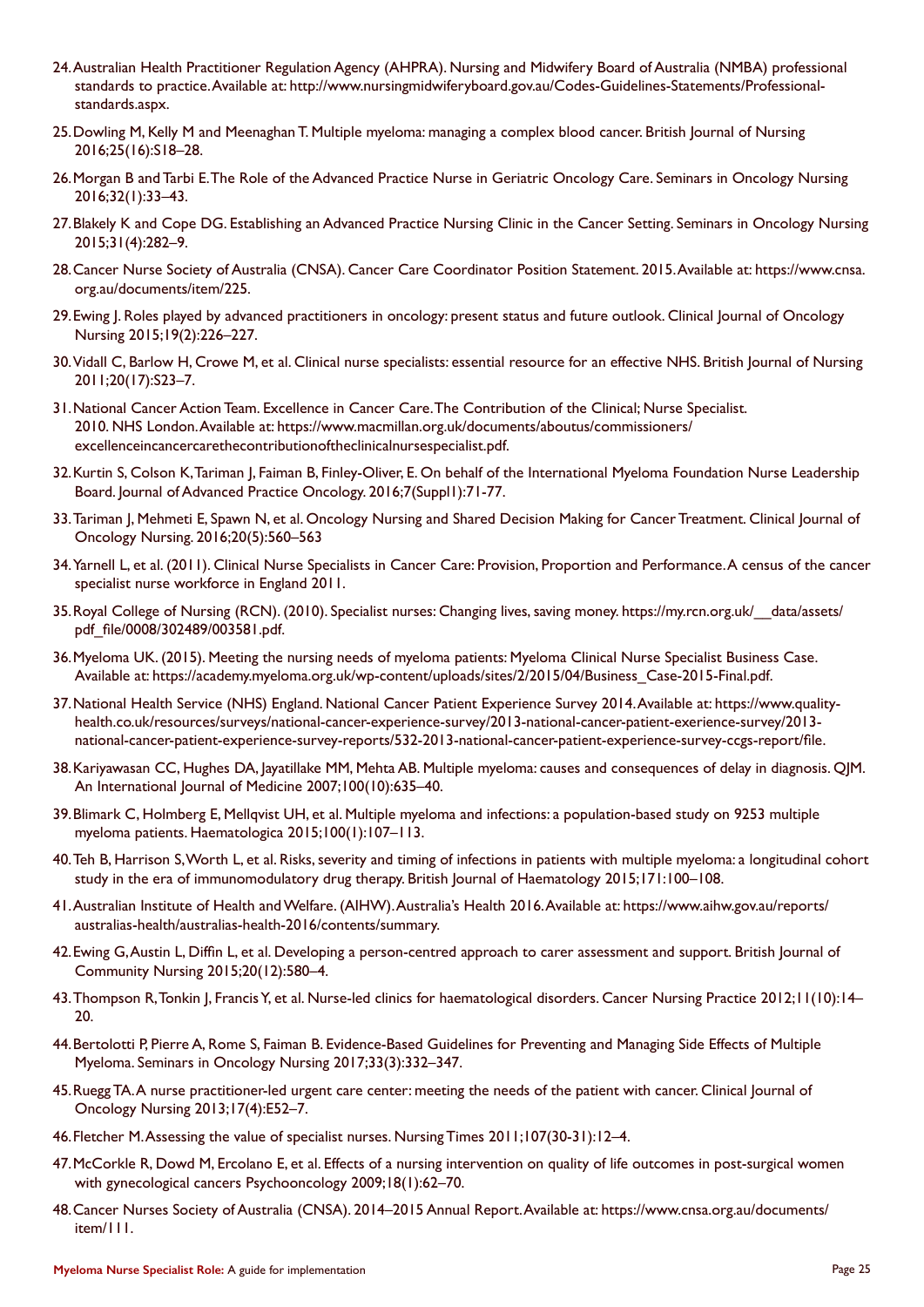- 49.Bauer JC. Nurse practitioners as an underutilized resource for health reform: evidence-based demonstrations of costeffectiveness. Journal of American Academy of Nurse Practitioners 2010;22(4):228–31.
- 50.Royal College of Nursing (RCN). Principles of Nursing Practice. August–October 2010. Available at: https://my.rcn.org.uk/\_\_ data/assets/pdf\_file/0007/349549/003875.pdf.
- 51.Baxter J and Leary A. Productivity gains by specialist nurses. Nursing Times. 2011;107;30/31.
- 52.Mort D, (2008). A review of the care of patients who died within 30 days of receiving systemic anti-cancer therapy. National Confidential Enquiry into Patient Outcome and Death (NCEPOD). London. Available at: http://www.ncepod.org. uk/2008report3/Downloads/SACT\_report\_old.pdf.
- 53.Clinical Oncology Society of Australia (COSA) 2015. Cancer Care Coordinator Position Statement November 2015. Available at: https://www.cnsa.org.au/documents/item/225.
- 54.Bertolotti P, Bilotti E, Colson K, et al. Management of Side Effects of Novel Therapies for Multiple Myeloma: Consensus Statements Developed by the International Myeloma Foundation's Nurse Leadership Board. Clinical Journal of Oncology Nursing 2008;12(3 Suppl):9–12.
- 55.Faiman B. & Noonan K. The Critical Role of Nurses in the Care of Patients with Multiple Myeloma. ONS Connect 2015;30(4):78–81.
- 56.Morris M, Marshall-Lucette S. The experience of myeloma caregivers during home-based oral chemotherapy treatment; A qualitative study. Seminars in Oncology Nursing 2017;33(3):362–371.
- 57.Kurtin S. Living with multiple myeloma: A continuum-based approach to cancer survivorship. Seminars in Oncology Nursing 2017;33(3):348–361.
- 58.Leary A, Lung Cancer. A multidisciplinary approach. 2012 Oxford: Wiley Blackwell.
- 59.McCorkle R, Engelking C, Lazenby M, et al. Perceptions of roles, practice patterns, and professional growth opportunities; Broadening the scope of advanced practice in Oncology. Clinical Journal Oncology Nursing. 2012;16(4):382–7.
- 60.Lai XB, Ching SSY, Wong FKY. Nurse-led cancer care: A scope review of the past years (2003-2016) International Journal of Nursing Sciences 2017;4(2):184–195.
- 61.Tariman JD and Estrella SM. The changing treatment paradigm in patients with newly diagnosed multiple myeloma: implications for nursing. Oncology Nursing Forum 2005;32(6):E127–38.
- 62.Haeksdottir B, Klinke ME, Gunnarsdóttir S, Björnsdóttir K. Patients' Experiences with Multiple Myeloma: A Meta-Aggregation of Qualitative Studies. Oncology Nursing Forum. 2017;44(2):E64–81.
- 63.Vogal WH. Oncology Advanced Practitioners Bring Advanced Community Oncology Care. American Society Clinical Oncology Education Book. 2016;35:e97-e100.
- 64.Nevidjon B. Using Leadership and Advocacy to Improve Cancer Pain Management Based on a Presentation at the Cancer Pain, Suffering and Spirituality Course. Asian Pacific Journal Cancer Prevention 2010;11(MECC supplement):13–16.
- 65.Loftus, LA., Weston, V. The development of nurse lead clinics in cancer. Journal Clinical Nursing 2001;10(2):215–220.
- 66.Thompson, J. Transformational leadership can improve workforce competencies. Nursing Management 2012;18(10):21–24.
- 67.Leary A. (Editor). 2012. Lung Cancer: A Multidisciplinary Approach. Oxford. Wiley Blackwell.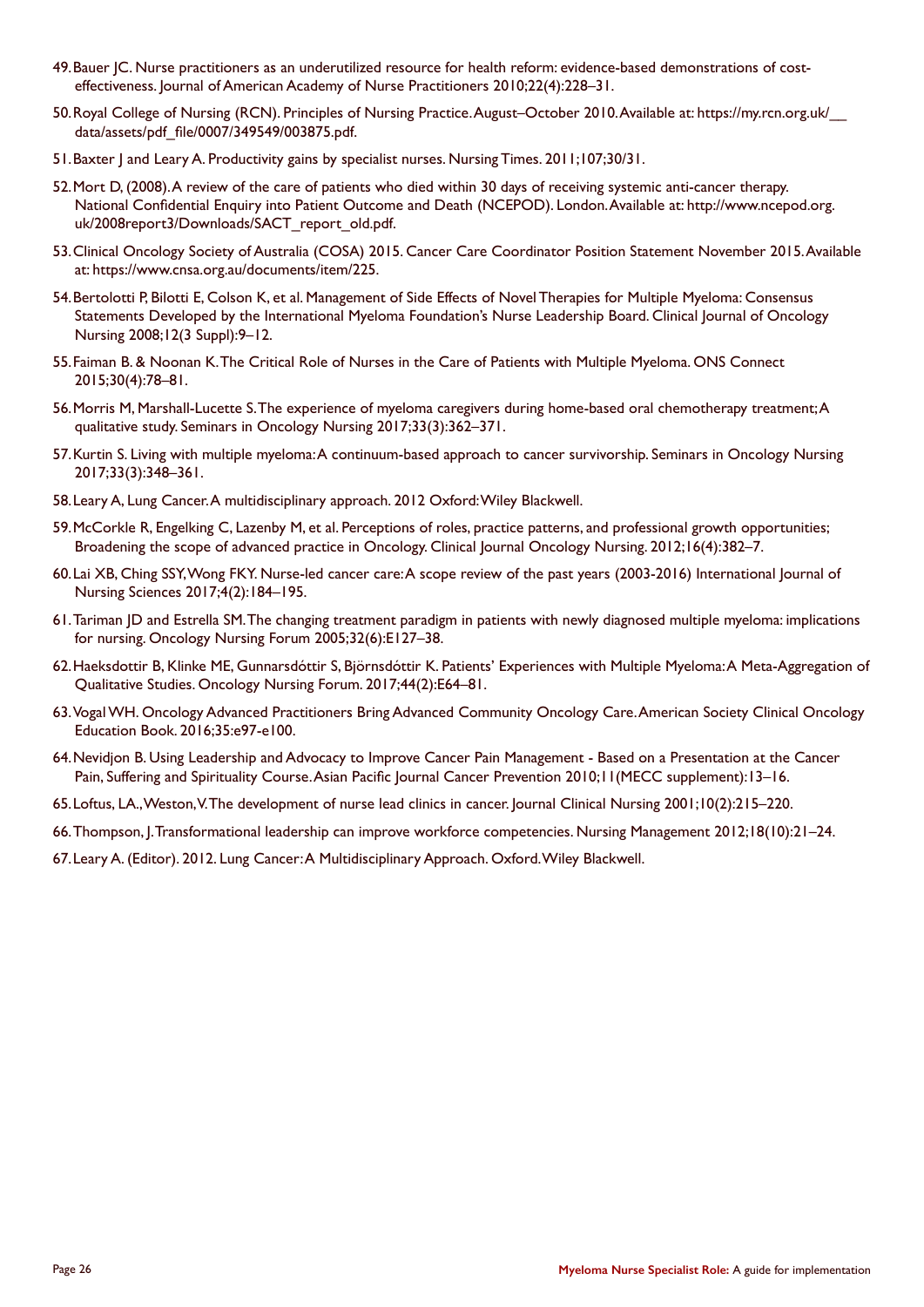# **APPENDIXES**

#### **APPENDIX 1: SWOT ANALYSIS**

SWOT analysis is a useful technique for understanding your strengths and weaknesses, and for identifying both the opportunities open to you and the threats you face. Strengths and weaknesses are often internal to your organisation, while opportunities and threats generally relate to external factors.

|                                                           | <b>HELPFUL</b>       | <b>HARMFUL</b><br>to achieving the objective to achieving the objective |
|-----------------------------------------------------------|----------------------|-------------------------------------------------------------------------|
| <b>EXTERNAL ORIGIN</b><br>(attributes of the environment) | <b>Strengths</b>     | <b>Weaknesses</b>                                                       |
| (attributes of the environment)<br>EXTERNAL ORIGIN        | <b>Opportunities</b> | <b>Threats</b>                                                          |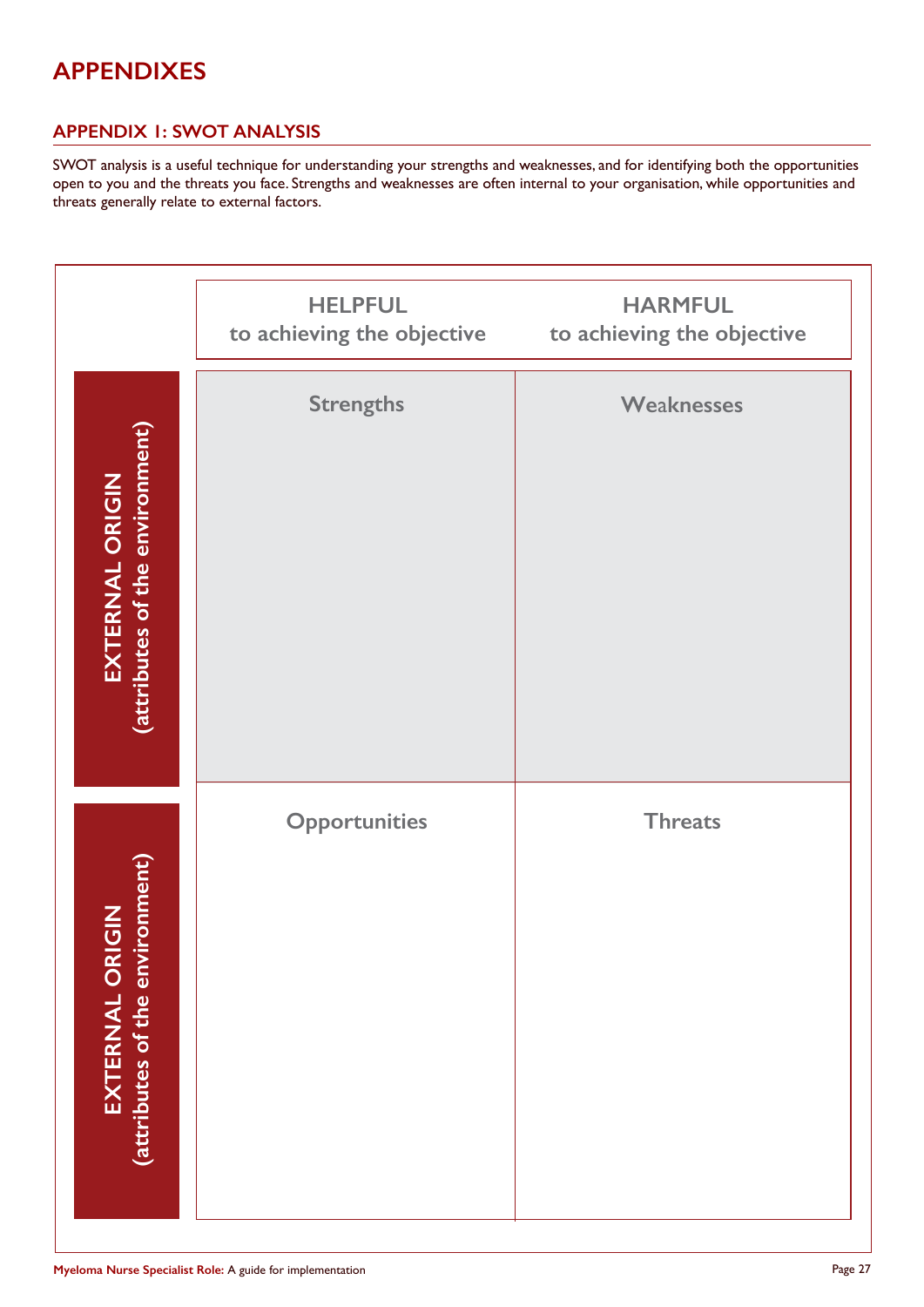#### **APPENDIX 2: JOB PLAN**

Myeloma Nurse Specialist – Scope of Practice (Example)

**Name:**

**Speciality:**

**Area Health Service/Organisation**:

#### **PRACTICE CONTEXT/SETTING**

#### **PURPOSE OF THE POSITION**

The MNS model of care offers an opportunity to introduce a senior nursing role into the service at (insert organisation): The primary objectives of the MNS is to optimise the management, coordination, and quality of clinical care for MM patients.

The MNS is well positioned to provide ongoing and complicated care needs of MM patients and monitor and manage symptoms related to myeloma and treatments, underpinned by evidenced based clinical practice guidelines.

The position will support education, research clinical practice and quality care for patients with myeloma and their significant others

# **PRINCIPLE DUTIES**

Clinical assessment and management of patients with MM and treatment related adverse effects. This includes:

- Review and interpretation of pathology and other common diagnostics in MM management including routine diagnostics to determine extent of disease and organ function (B2M, FBE, electrolytes, serum and urinary paraprotein, albumin), BMAT and non- routine investigations that include assessment of comorbidities
- Perform comprehensive patient interview and history taking includes assessment and management of patient comorbidities prior to commencing Myeloma treatment
- Medication management including patient education and assessment of compliance
- Optimisation of patients receiving therapy for MM with emphasis on maintaining optimum health including patient assessment for peripheral neuropathy, assessment for DVT risk, instigation, prescribing and monitoring of anti-thrombotic (aspirin, enoxaparin), antimicrobial prophylaxis (valaciclovir), and bisphosphonates
- Early instigation, prescribing and monitoring of supportive therapies to prevent and/or treat adverse effects related to disease or treatment - such as blood product support, and immunoglobulin administration.
- Provision of ongoing patient education pertinent when patient clinical status alters and treatment may require readjustment given intolerance to therapy; when new treatment begins, and to ensure patient compliance to therapies
- Assess timing, instigate and order restaging diagnostic investigations at the end of treatment or prior to commencing new treatment and/or at disease progression
- Early identification and assessment for disease progression including Physical and laboratory assessment for signs and symptoms of adverse effects or progressive myeloma including bone pain, worsening cytopenias (particularly anaemia), abnormal renal function and electrolyte imbalances. Prompt communication to treating haematologist to follow.
- Referral to appropriate services

# **CLINICAL GUIDANCE**

- The MNS will support and clinical education of staff working in (xx unit) caring for patients with MM
- The MNS will work collaboratively with medical staff and other members of the MDT working within the (xx unit).
- For patients receiving treatment in (xx unit) clinical problems/issues are triaged by xx nursing staff and referred to the MNS to assess in the first instance. Medical problems outside the MNS scope are referred directly to the medical registrar or treating haematologist.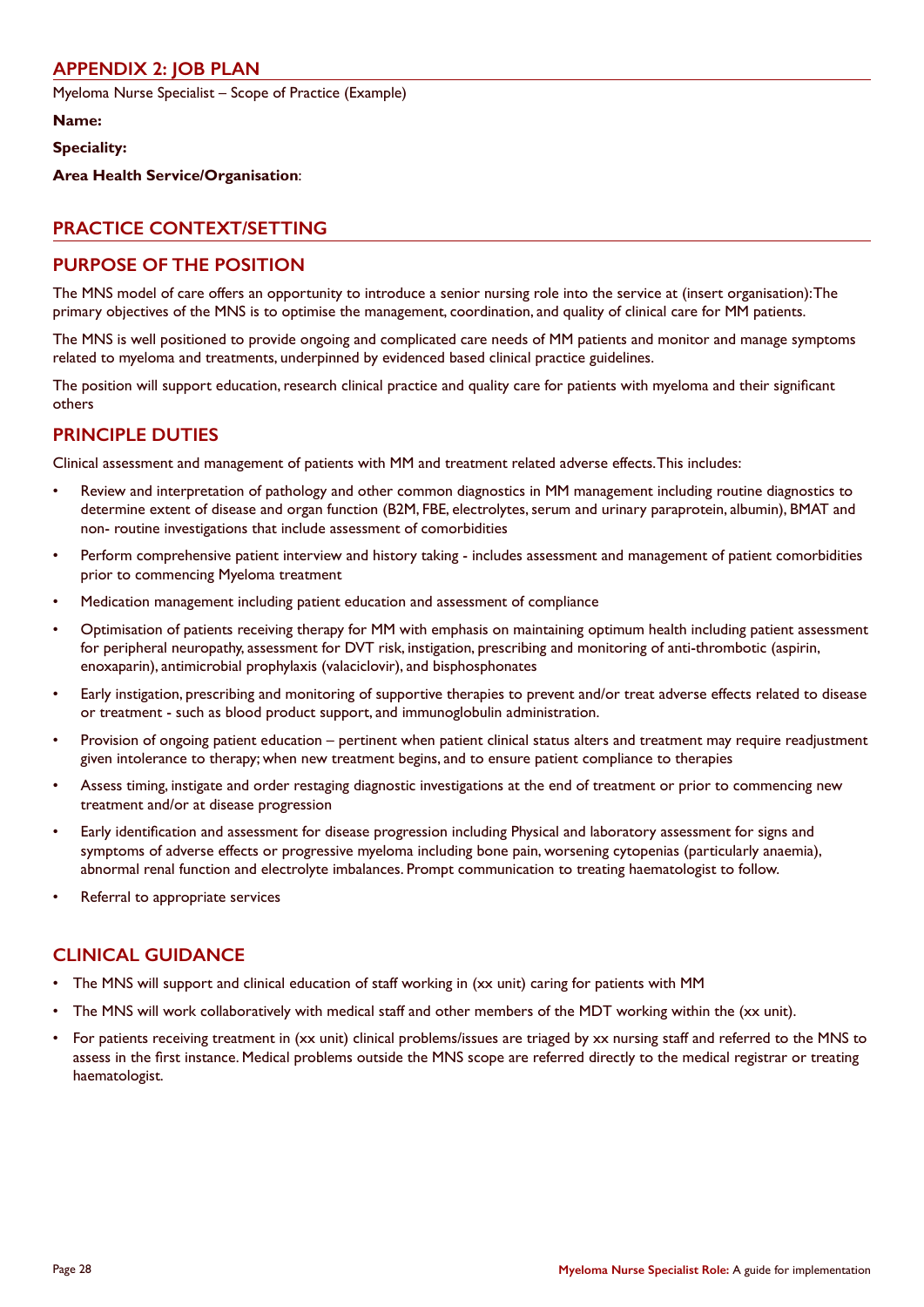#### **SERVICE DESCRIPTION**

#### **Target Population for Service**

Patients over the age of 16 years with MM.

#### **HEALTH SERVICE SETTING**

- The MNS will assess and manage patients within the (insert organisation) public health services provided within the (AHS), primarily in the ambulatory care setting.
- Inpatients that require MNS expertise will primarily be on a consultative and educational basis,
- Follow-up assessment will be coordinated and reviewed on an ongoing basis in the ambulatory care setting.

#### **FACILITIES/FACILITY WHERE MYELOMA NURSE SPECIALIST ROLE OR SERVICE OPERATES**

The MNS will be based in the Ambulatory Care setting at (organisation), primarily on in (Unit x). This will include:

- Myeloma clinic every second month
- Nurse led clinic every month
- Review of patients in DTU on a needs basis

#### **OPERATIONAL ASPECTS**

The MNS will work in collaboration, and as a core member of the Haematology MDT, within an interdisciplinary framework in the (AHS) and throughout (region) and (state) as required.

The MNS will require:

- Flexible working hours to meet patient demand
- A telephone and pager to enable communication with patients and the MDT.
- A work desk and computer to ensure efficient and quick access to patient information and documentation to ensure provision of the best up-to-date evidenced based clinical care for patients.

Services available to support the MNS include:

Located at xx:

- **Haematologists**
- Haematology MDT
- Clinical Nurse Consultants
- Clinical Nurse Educators
- Transfusion Services
- Radiology services including Nuclear Medicine
- Diagnostic Pathology (NSW Health Pathology and Private Laboratories)
- Pharmacy department

Services and specialists (outside of organisation)

- **General Practitioners**
- **Community Services**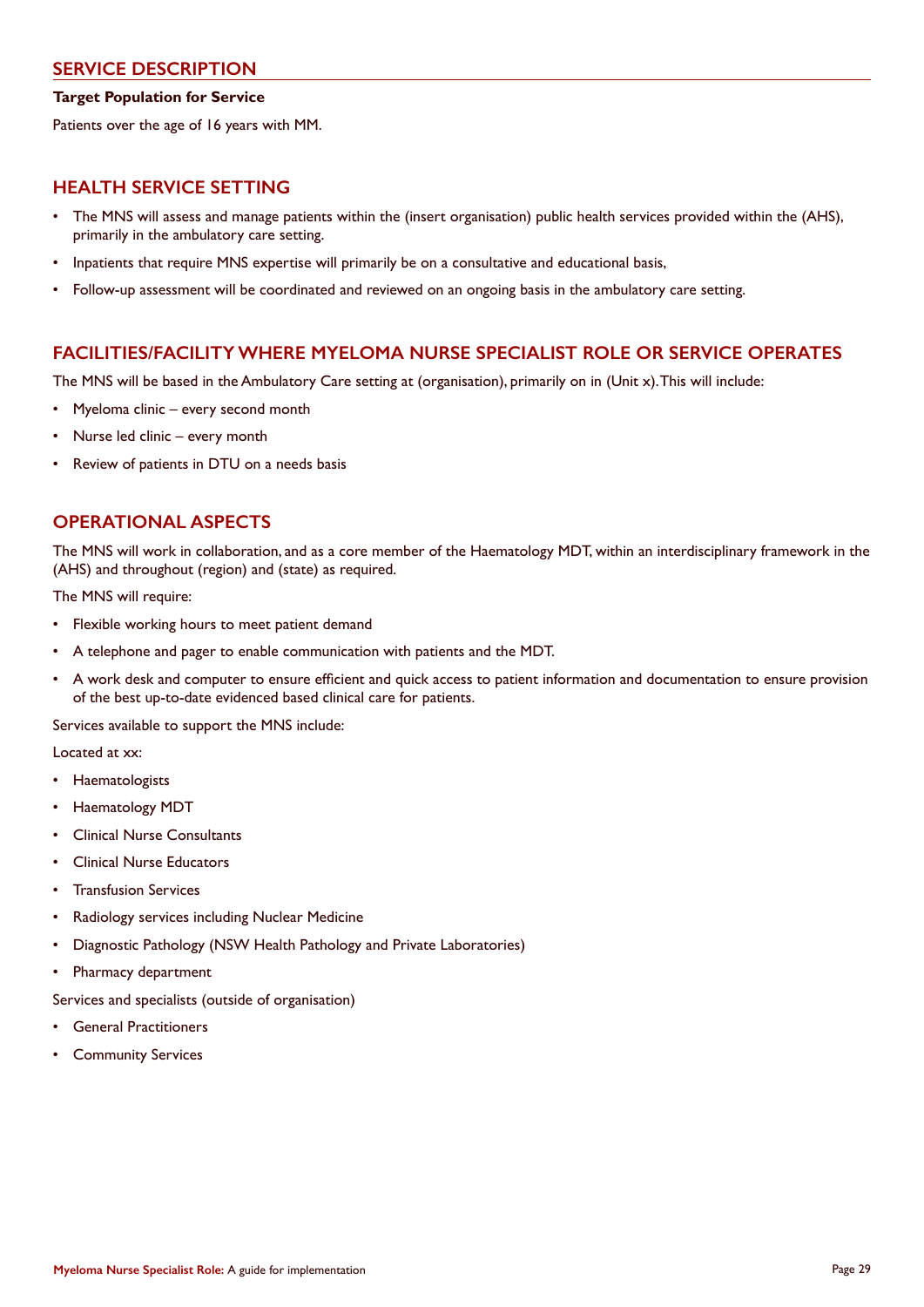#### **ELEMENTS OF CARE**

Elements of care include:

- Comprehensive history taking and assessment
- Comprehensive clinical assessments (NP only)
- Initiation and interpretation of diagnostic interventions (NP only)
- Differential diagnosis (NP only)
- Health promotion and education
- Initiation and evaluation of therapeutic management plans
- Patient advocacy
- Medication management including review, titration and initiation (NP only)
- Symptom assessment and management
- Referral to (and from) other health care professionals (NP only)

#### **COMMON PRESENTING CONDITIONS AND DISEASE STATES MANAGED BY THE MNS (NOT EXHAUSTIVE)**

• Individuals with MM

#### **COMMON CONDITIONS THE MNS WILL COORDINATE AND/OR MANAGE THE FOLLOWING PATIENT GROUPS:**

- with MM, receiving outpatient treatment
- with MM, not receiving active treatment
- at high risk of developing opportunistic infections
- peripheral neuropathy
- steroid adverse effects, such as hyperglycemia and mood disturbances
- cytopenias
- deep venous thrombosis
- hypogammaglobulinemia
- multiple complex drug management
- at risk of psychological distress, anxiety and depression

#### **EXCLUSIONS OF CARE**

- demonstrating haemodynamic instability or evidence of life threatening conditions
- Evidence of disease progression in patients with MM or other PCD
- **Inpatients**

Patients demonstrating significant haemodynamic instability and or evidence of life threatening conditions will receive initial treatment as appropriate within the MNS scope of practice (including emergency measures) and subsequently transferred for appropriate medical care. The treating haematologist and team will be informed and arrangements will be made for the patient to be transferred directly to the clinically appropriate in-patient ward or the Emergency Department.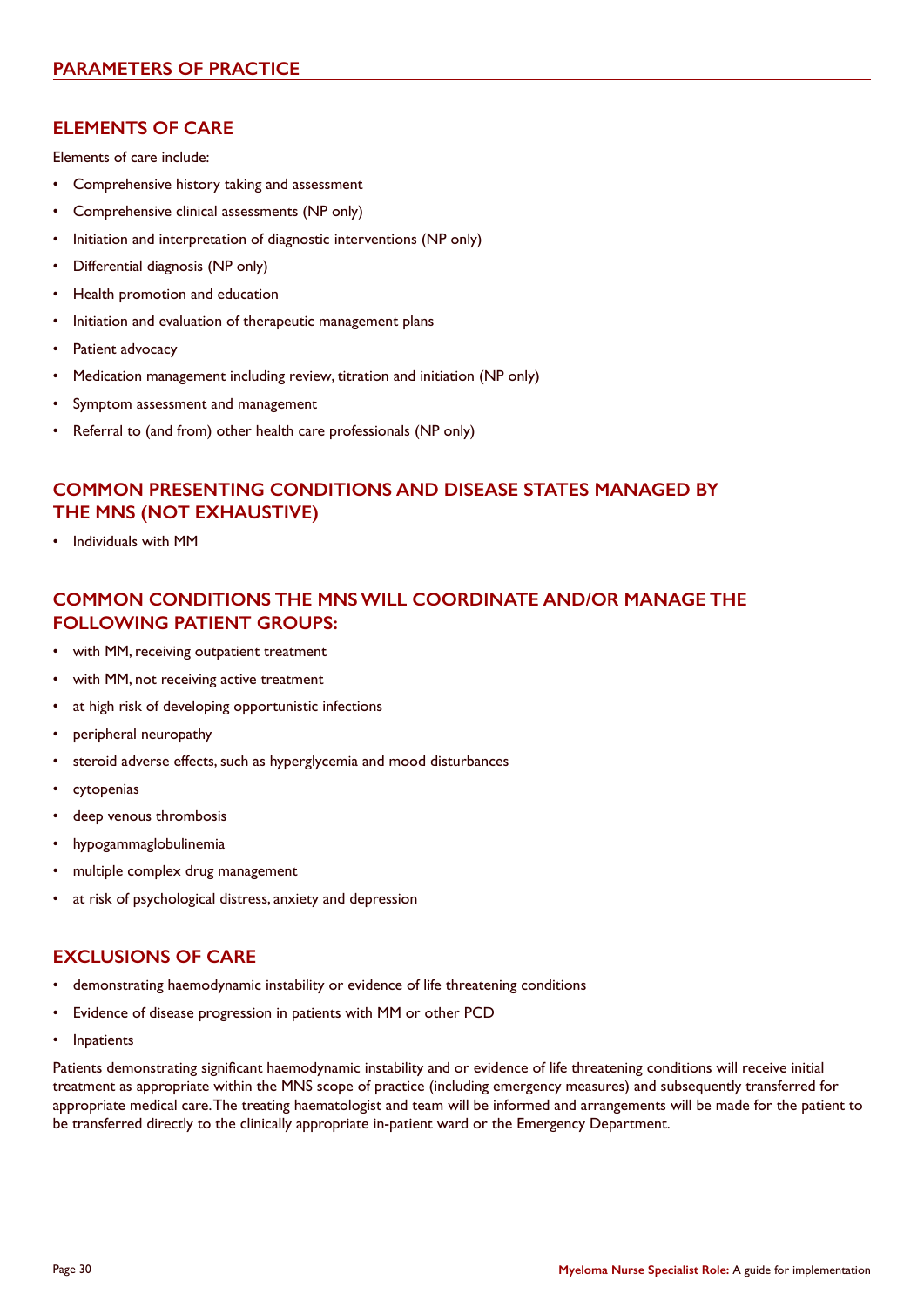#### **PART A: STUDY, CLINICAL SUPERVISION AND MENTORSHIP ARRANGEMENTS**

Mentorship of the MNS is provided by:

- (Head of Haematology Department)
- (Nurse Manager)
- (Director of Research and Practice Development)
- Additional: consider colleagues in other organisations.

Periods of supervised practice in clinical settings, to demonstrate competence will be provided by (nurse practitioners, medical colleagues, other clinical nurse consultants).

#### PART B: DESCRIBE WHO THE NP ROLE / SERVICE ARTICULATES INTO ORGANISATIONAL GOVERNANCE ARRANGEMENTS

- The MNS reports operationally and professionally to the (Nurse Manager).
- Annual performance development and review of the scope of practice is undertaken at a (management) level.
- The MNS will play a key role in assessing and developing protocols and guidelines for the clinical management of patients with Multiple Myeloma.
- Concerns regarding clinical performance of the MNS will be referred to the (Direct line Nurse Manager).
- Regular quantitative and qualitative reviews of the role are planned and will be evaluated at a departmental level.

#### **PROFESSIONAL ROLE ACTIVITIES**

#### **CLINICAL LEADERSHIP, EDUCATION, AND RESEARCH**

Senior and advanced nursing practice as part of the MNS role encompasses clinical leadership, education, quality improvement and research activities.

#### **Clinical leadership**

- Provision of consultation to policy and planning activities for (service) locally, statewide and nationally
- Provision of clinical expertise, support and advise to the wider Haematology MDT including doctors, nurses and allied healthcare professionals within (AHS, other organisations, statewide and nationally).
- Acts as a role model, mentor and expert point of clinical knowledge and practice to nurses and junior doctors caring for patients with MM
- Actively participates as a senior member and/or leader of relevant MDTs.

#### **EDUCATION**

- Provision of mentoring and educational role for nurses caring for patients with MM
- Provision of clinical expertise, support and advise to the Haematology MDT and throughout the organisation
- Provision of advice and guidance to nurses on matters of clinical practice and professional development.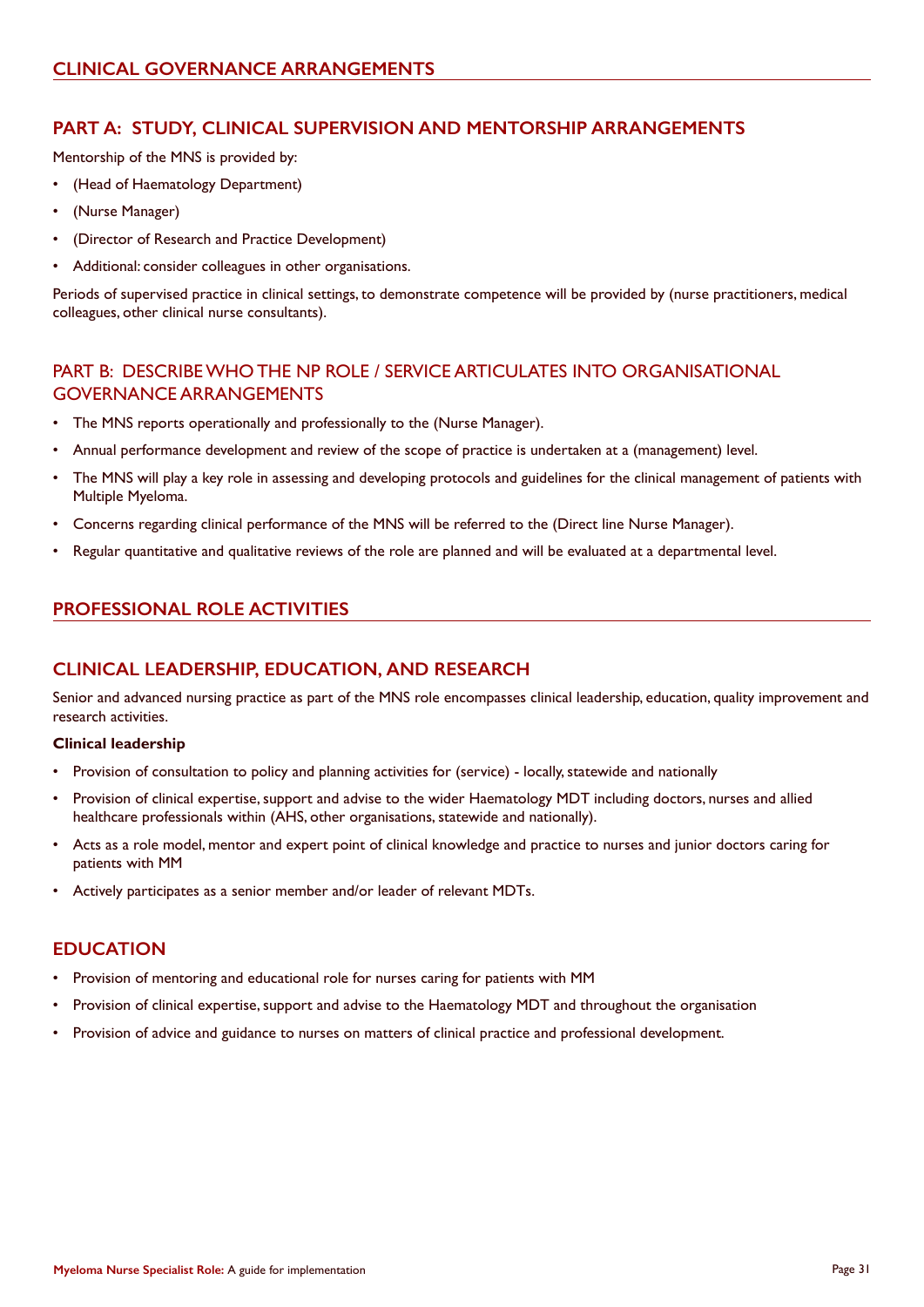#### **QUALITY IMPROVEMENT**

- Initiation, development, input and/or updating of clinical practice policies & quality initiatives in MM
- Identification and promotion of quality activities to optimise evidence based clinical practice
- Active participation in clinical peer review activities within (organisation), the speciality of haematology and senior clinical nurse practice forums.

#### **RESEARCH ACTIVITIES**

- Remains up-to-date with contemporary issues and evidenced based practice that impacts care of myeloma patients through active contribution in meetings and scientific conferences at the local, state and national level.
- Application of up-to-date evidence based in routine clinical practice
- Evaluate clinical practice and identifies/undertakes relevant research activities to improve practice
- Supports a research culture within the clinical workplace and throughout (organisation).

#### **EVALUATION**

#### **Strategy for evaluation of MNS scope of practice review**

Activity data surrounding the various aspects of the role are maintained and reviewed as part of the annual performance review.

Clinical practice is audited and evaluated.

Additionally, evaluation of quality outcomes using qualitative and quantitative approaches will be used.

#### **Performance Review**

- Annually
- Registration requirements as per APHRA
- Performance review with direct line nurse manager
- Review of scope of practice.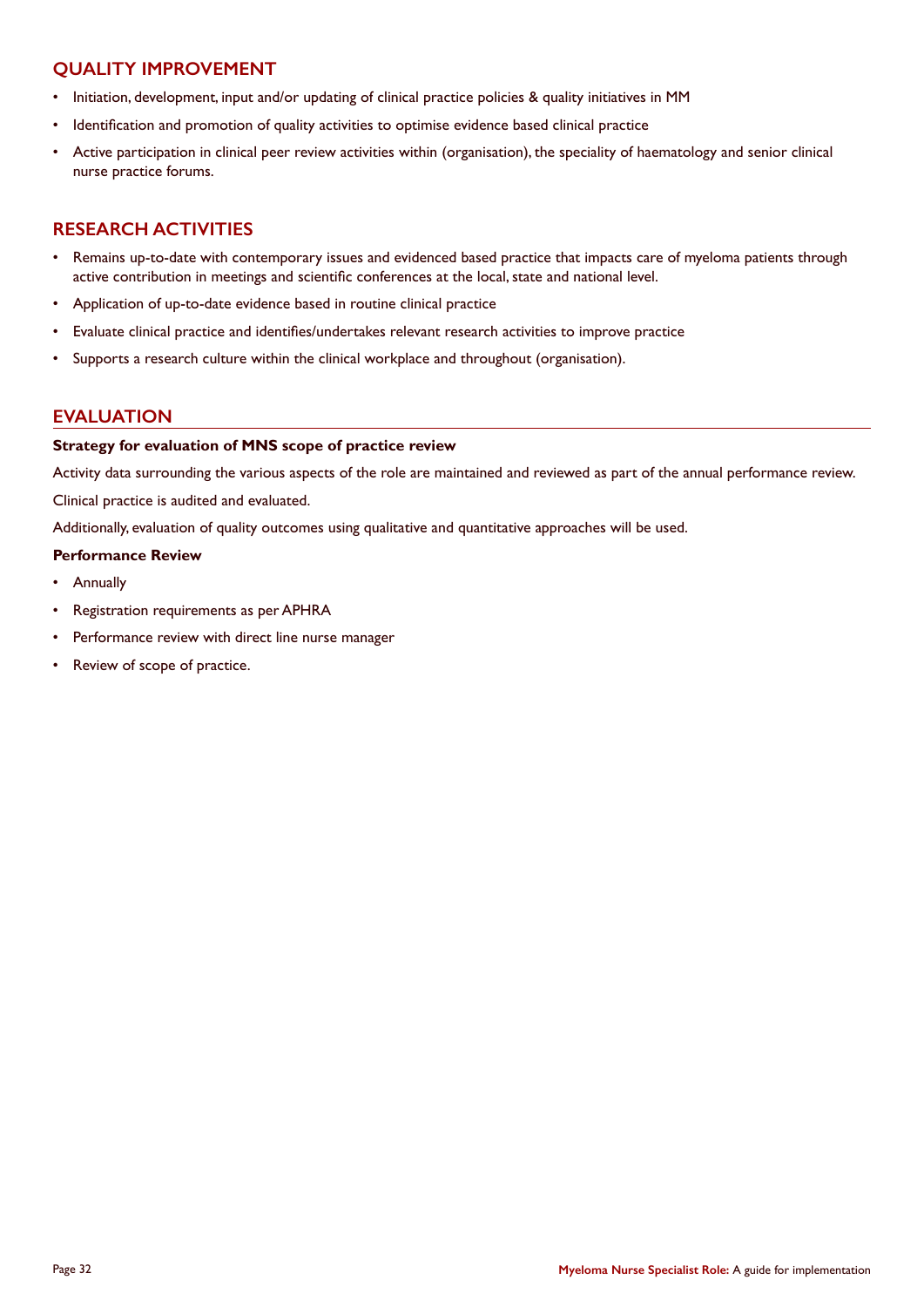# **APPENDIX 3: SAMPLE AUDIT**

#### **About you and your hospital**

| QI. How old are you?     |  |
|--------------------------|--|
|                          |  |
| Q2. What is your gender? |  |

| iale. |  | Female |
|-------|--|--------|

| Q3. What region of the Australia do you live in? |            |  |
|--------------------------------------------------|------------|--|
| <b>NSW</b>                                       | <b>VIC</b> |  |
| <b>ACT</b>                                       | <b>TAS</b> |  |
| <b>QLD</b>                                       | <b>WA</b>  |  |
| <b>SA</b>                                        | <b>NT</b>  |  |

| Q4. Please tick the box below that most accurately describes your employment status? |         |  |
|--------------------------------------------------------------------------------------|---------|--|
| Employed - Full time                                                                 | Retired |  |
| Employed - Part time                                                                 | Student |  |
| Unemployed                                                                           |         |  |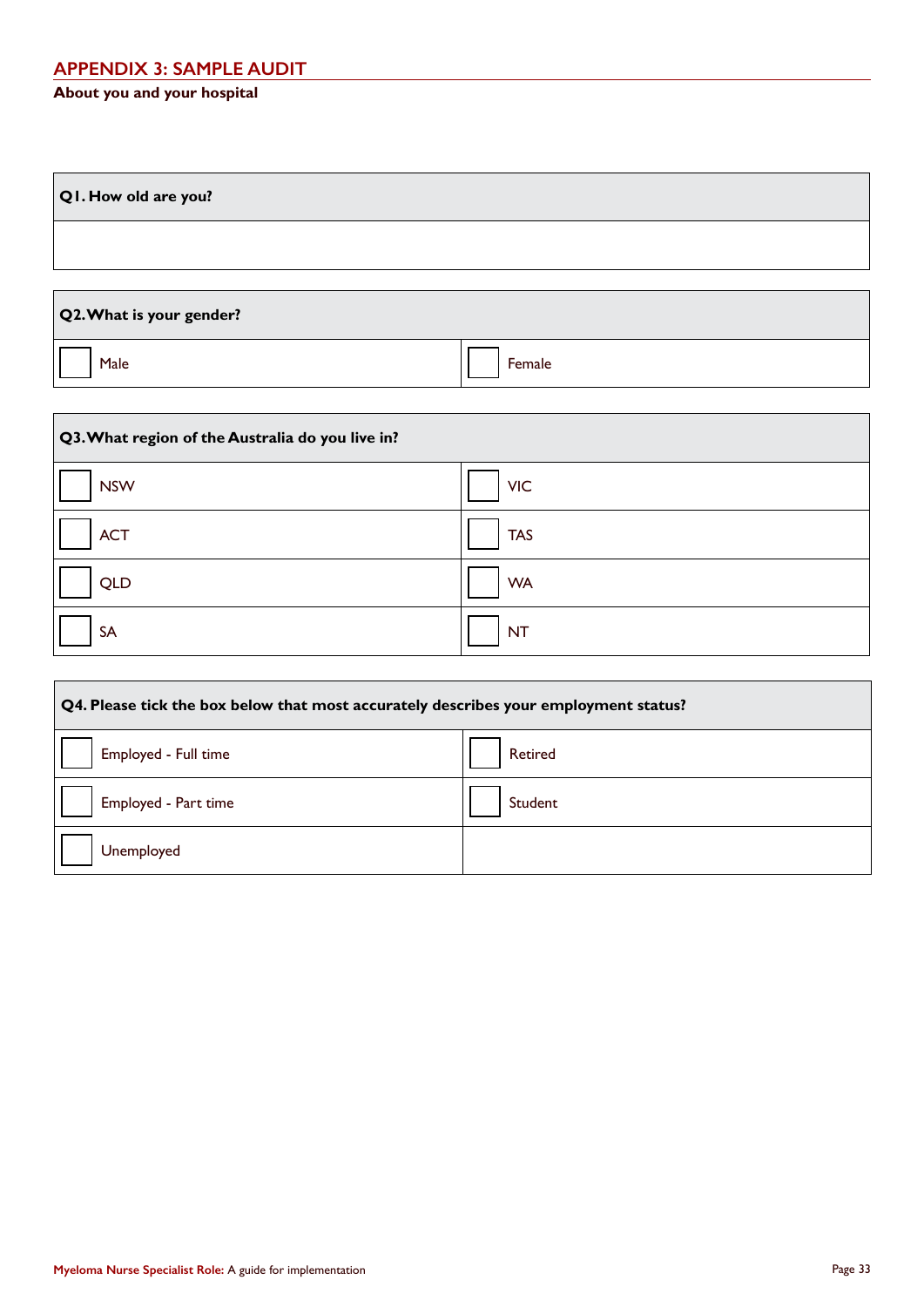| Q5. When were you diagnosed with MM    |                  |  |  |  |
|----------------------------------------|------------------|--|--|--|
| Newly diagnosed (within a month)       | I - 2 years ago  |  |  |  |
| 2 months - 6 months ago                | 3- 5 years ago   |  |  |  |
| 7 months - 12 months ago               | 6 - 10 years ago |  |  |  |
| More than 10 years ago                 |                  |  |  |  |
| Q6. Which hospital are you treated at? |                  |  |  |  |
|                                        |                  |  |  |  |

| Q7. Is the majority of your routine care as an outpatient (receive medical treatment without being admitted) |  |
|--------------------------------------------------------------------------------------------------------------|--|
| or an inpatient (a patient who stays in a hospital while under treatment)?                                   |  |

Inpatient **Indiana Community Contract Community** Contract in the Contract of Contract in the Contract of Community Community Community Community Community Community Community Community Community Community Community Communi

| Q8. How often do you visit your hospital for a check-up/consultant appointment? |                            |  |  |  |
|---------------------------------------------------------------------------------|----------------------------|--|--|--|
| Every week                                                                      | Every 4 - 6 months         |  |  |  |
| Every 2 - 4 weeks                                                               | Every 7 - 12 months        |  |  |  |
| Every 2 - 3 months                                                              | More than every 12 months? |  |  |  |

| Q9. How often do you go to the hospital to receive your treatment? |                            |  |  |  |
|--------------------------------------------------------------------|----------------------------|--|--|--|
| More than once a week                                              | Every 4 - 6 months         |  |  |  |
| Every week                                                         | Every 7 - 12 months        |  |  |  |
| Every 2 - 4 weeks                                                  | More than every 12 months? |  |  |  |
| Every 2 - 3 months                                                 |                            |  |  |  |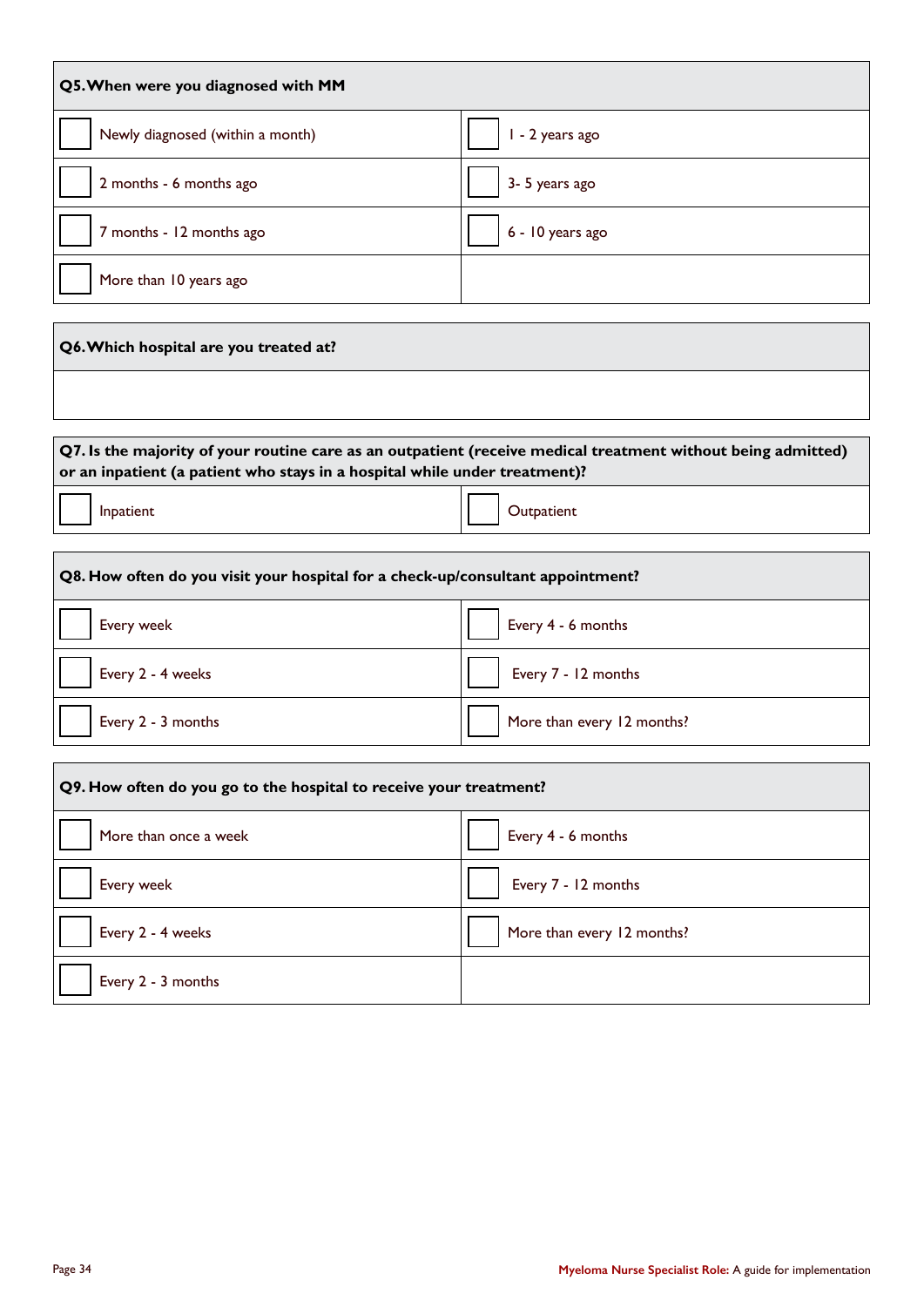| $\vert$ Q14. Do you have a specialist nurse at your hospital who is involved in your treatment and care? If your answer<br>is No/I'm not sure, please go to Q17 |    |              |  |  |  |
|-----------------------------------------------------------------------------------------------------------------------------------------------------------------|----|--------------|--|--|--|
| Yes                                                                                                                                                             | No | I'm not sure |  |  |  |

| Q15. If you do have a specialist nurse, do you know how to contact them during office hours? |     |  |  |
|----------------------------------------------------------------------------------------------|-----|--|--|
| Yes                                                                                          | No. |  |  |
|                                                                                              |     |  |  |

| Q16. If you do have a specialist nurse, do you know how to contact them outside of office hours? |       |  |  |  |
|--------------------------------------------------------------------------------------------------|-------|--|--|--|
| Yes                                                                                              | No No |  |  |  |

| Q16a. What type of specialist nurse do you have access to? (please tick all that apply) |                                             |  |  |  |
|-----------------------------------------------------------------------------------------|---------------------------------------------|--|--|--|
| Myeloma specialist nurse                                                                | Haematology specialist nurse                |  |  |  |
| Transplant specialist nurse                                                             | Research & clinical trials specialist nurse |  |  |  |
| Oncology specialist nurse                                                               | I'm not sure                                |  |  |  |
| Other (please specify)                                                                  |                                             |  |  |  |
|                                                                                         |                                             |  |  |  |
|                                                                                         |                                             |  |  |  |
|                                                                                         |                                             |  |  |  |

#### **At diagnosis**

(Please only answer the questions that apply to you)

| Q17. Who was present when you received your diagnosis? |                                                                         |  |  |  |  |
|--------------------------------------------------------|-------------------------------------------------------------------------|--|--|--|--|
| Just your consultant                                   | Your consultant and a specialist nurse                                  |  |  |  |  |
| Your consultant and a junior nurse                     | Your consultant and another healthcare professional<br>(please specify) |  |  |  |  |
| Other (please specify)                                 |                                                                         |  |  |  |  |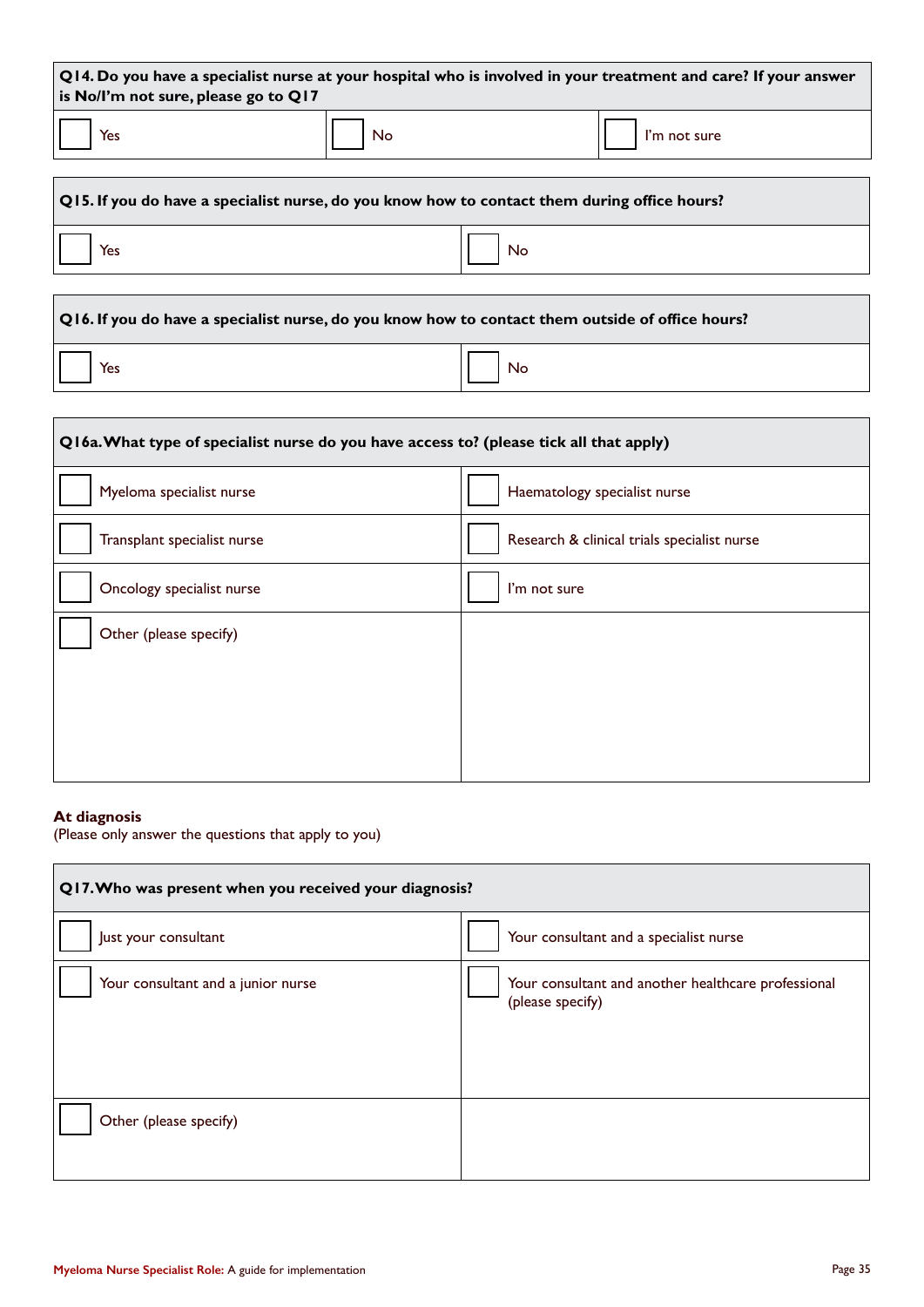| Q18. What if any, information did you receive at diagnosis? (Please tick all that apply) |                                                                                                                  |  |  |  |  |
|------------------------------------------------------------------------------------------|------------------------------------------------------------------------------------------------------------------|--|--|--|--|
| Verbal information about MM                                                              | Verbal and written information about MM                                                                          |  |  |  |  |
| The nurse/ward contact details                                                           | The contact details for other organisations, for example<br>Myeloma Foundation Australia (MFA) or Cancer Council |  |  |  |  |
| Other (please specify)                                                                   |                                                                                                                  |  |  |  |  |

| Q19. If you did NOT have a specialist nurse present at diagnosis, do you think this would have been beneficial? |    |  |  |  |  |
|-----------------------------------------------------------------------------------------------------------------|----|--|--|--|--|
| Yes (please explain why)                                                                                        | No |  |  |  |  |
|                                                                                                                 |    |  |  |  |  |
|                                                                                                                 |    |  |  |  |  |
|                                                                                                                 |    |  |  |  |  |
|                                                                                                                 |    |  |  |  |  |
|                                                                                                                 |    |  |  |  |  |
|                                                                                                                 |    |  |  |  |  |

| Q20. If a specialist nurse WAS present at diagnosis, how important was their presence/role? |                                                                                                                                        |   |   |   |   |                         |
|---------------------------------------------------------------------------------------------|----------------------------------------------------------------------------------------------------------------------------------------|---|---|---|---|-------------------------|
|                                                                                             |                                                                                                                                        |   | 4 | 5 | 6 | 7                       |
| Not valuable                                                                                |                                                                                                                                        |   |   |   |   | Very valuable           |
|                                                                                             |                                                                                                                                        |   |   |   |   |                         |
|                                                                                             | Q21. If a specialist nurse was NOT present at diagnosis, how valuable do you think this would think their<br>presence would have been? |   |   |   |   |                         |
|                                                                                             |                                                                                                                                        | 3 | 4 | 5 | 6 |                         |
|                                                                                             | It would have made no difference valuable                                                                                              |   |   |   |   | It would have been very |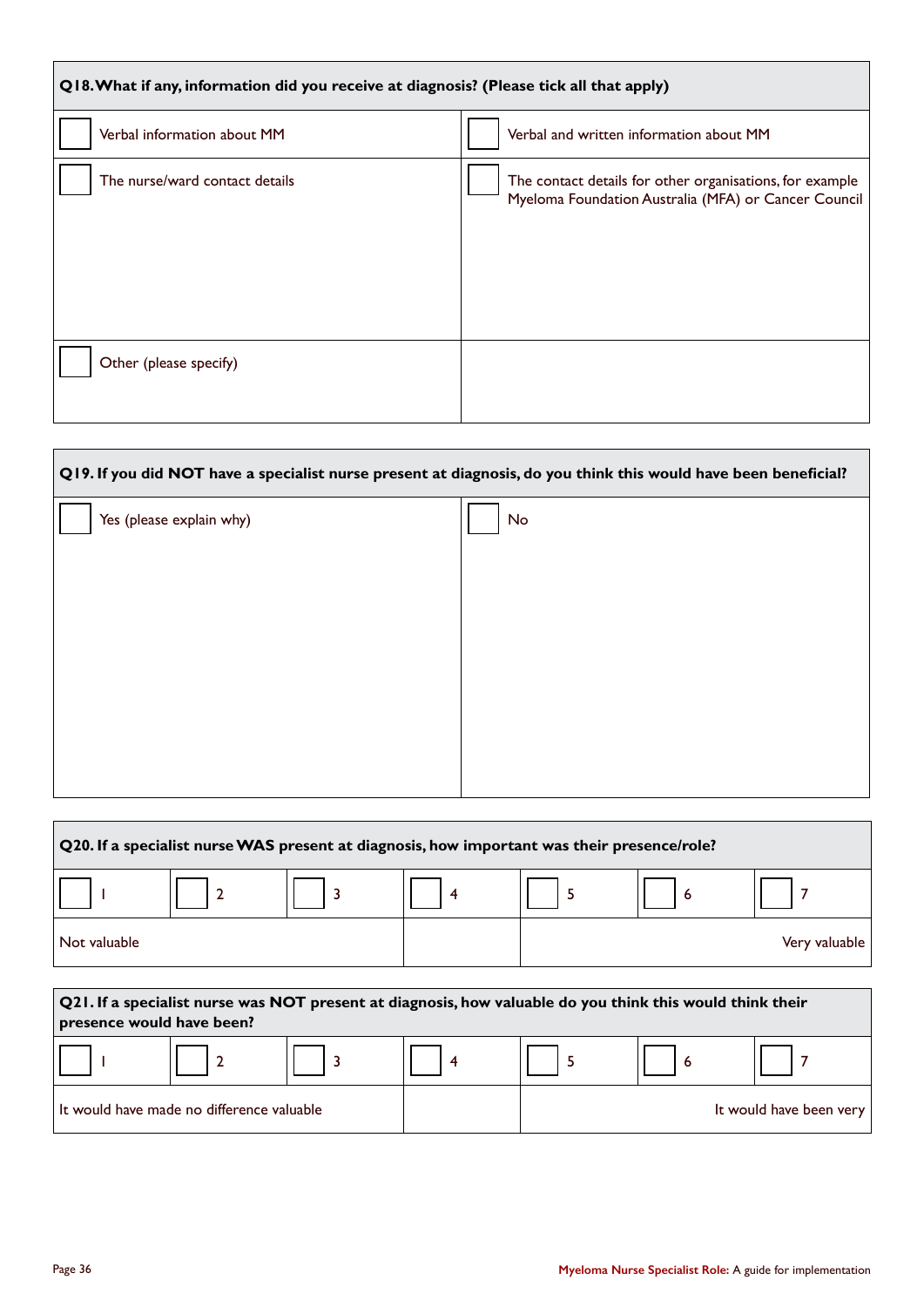| Q22. If you had any questions or concerns about your health in-between hospital appointments who<br>would you contact? |                                                      |  |
|------------------------------------------------------------------------------------------------------------------------|------------------------------------------------------|--|
| My specialist nurse directly                                                                                           | <b>Emergency Department</b>                          |  |
| My GP                                                                                                                  | Myeloma Foundation Australia (MFA) or Cancer Council |  |
| I'm not sure, I haven't had to contact anyone<br>in-between appointments                                               | Other (please specify)                               |  |

| Q23. Have you been told who you should contact in an emergency? |    |
|-----------------------------------------------------------------|----|
| Yes                                                             | No |

| Q24. Who have you been told to contact/who would you contact in an emergency? |                                                      |  |
|-------------------------------------------------------------------------------|------------------------------------------------------|--|
| My specialist nurse directly                                                  | <b>Emergency Department</b>                          |  |
| My GP                                                                         | Myeloma Foundation Australia (MFA) or Cancer Council |  |
| Use the internet                                                              |                                                      |  |

| Q25. Is there anything else you would like to add or anything else you think we need to know about your<br>myeloma specialist nurse |  |  |
|-------------------------------------------------------------------------------------------------------------------------------------|--|--|
|                                                                                                                                     |  |  |
|                                                                                                                                     |  |  |
|                                                                                                                                     |  |  |
|                                                                                                                                     |  |  |
|                                                                                                                                     |  |  |
|                                                                                                                                     |  |  |
|                                                                                                                                     |  |  |
|                                                                                                                                     |  |  |

 $\mathsf{r}$ 

٦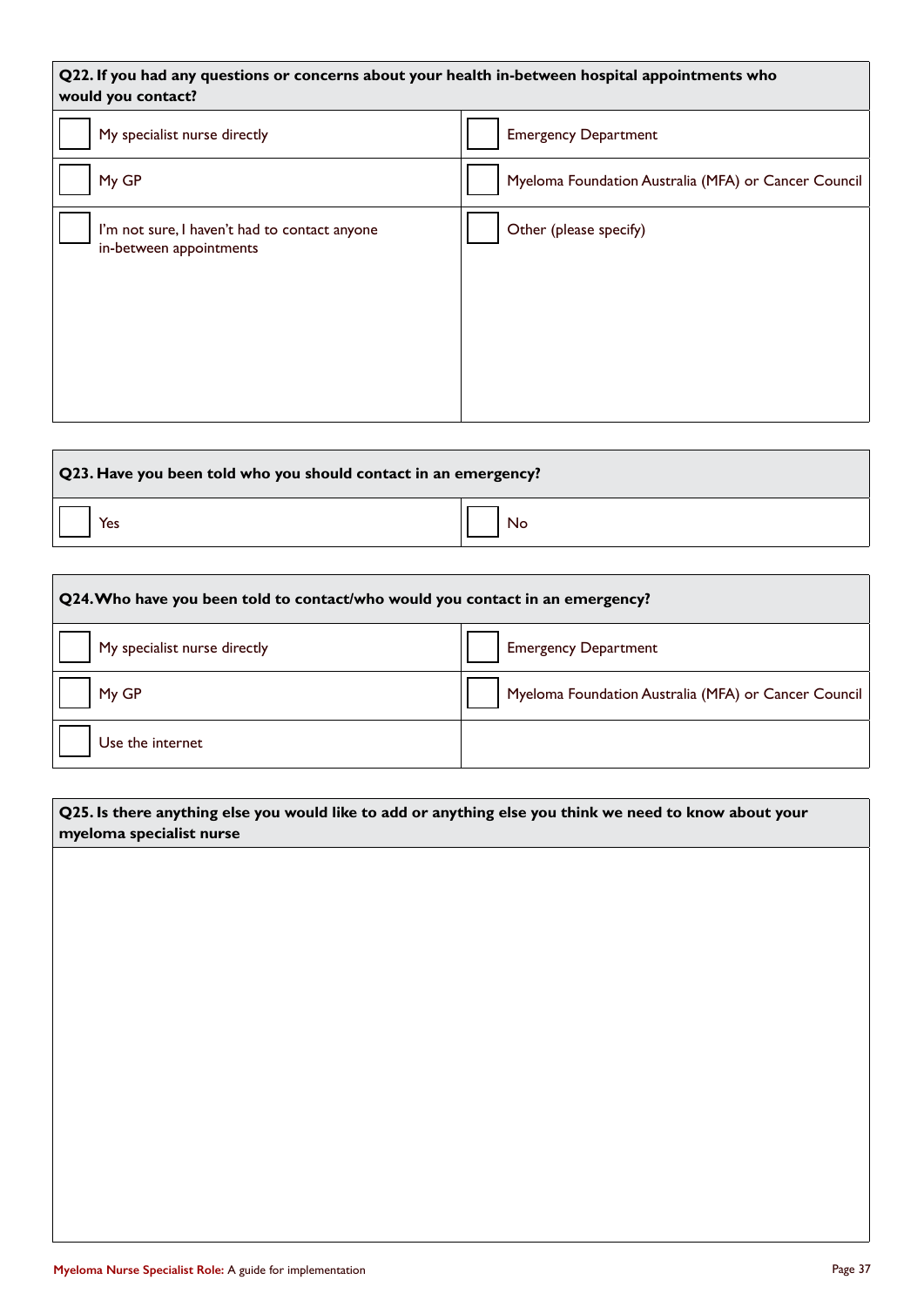#### **APPENDIX 4: RESOURCES**

**Australian Government. Department of Health. 2016–2017 Health Portfolio Budget Statements.**  Available at: http://www.health.gov.au/internet/budget/publishing.nsf/content/2016-2017\_health\_pbs.

**Australian Government. Department of Health Annual Report 2015–2016.**  Available at: http://www.health.gov.au/internet/main/publishing.nsf/Content/annual-report2015-16.

**Australian Government. Department of Health. Palliative Care.**  Available at: http://www.health.gov.au/palliativecare.

#### **Australian Institute of health and Welfare (AIHW) 2013. Australian Cancer Incidence and Mortality Book. Multiple Myeloma. AIHW. Canberra.**

Available at: http://www.aihw.gov.au/acim-books/

**Australian Institute of health and Welfare (AIHW) 2017. Cancer in Australia.**  Available at: http://www.aihw.gov.au/WorkArea/DownloadAsset.aspx?id=60129559144.

#### **Australian Health Practitioner Regulation Agency (AHPRA). Nursing and Midwifery Board of Australia (NMBA) professional standards to practice.**

Available at: http://www.nursingmidwiferyboard.gov.au/Codes-Guidelines-Statements/Professional-standards.aspx.

**Cancer Australia (2014). Cancer Australia Strategic Plan 2014—19, Cancer Australia, Surrey Hills, NSW.**  Available at: https://canceraustralia.gov.au/system/tdf/publications/cancer-australias-strategic-plan-2014-2019/pdf/2014\_ strategic\_plan.pdf?file=1&type=node&id=4028.

#### **Cancer Australia Clinical Best Practice. Multidisciplinary Team (MDT).**

Available at: https://canceraustralia.gov.au/clinical-best-practice/service-delivery/key-elements-cannet/multidisciplinarycare.

**Cancer Institute NSW.** 

Available at: https://www.cancerinstitute.org.au.

**Cancer Institute. Focus areas.** 

Available at: https://www.cancerinstitute.org.au/cancer-plan/focus-areas and http://palliativecare.org.au/.

**Cancer Learning.** 

Available at: http://edcan.org.au/

#### **Central Adelaide Local Health Network. Government of South Australia. South Australia Health.**

Available at: http://www.sahealth.sa.gov.au/wps/wcm/connect/public+content/sa+health+internet/about+us/ our+local+health+networks/central+adelaide+local+health+network.

**Doherty, T. et al (2010). Standards for Chemotherapy in South Australia. 2010.**  Available at: http://www.sahealth.sa.gov.au/wps/wcm/connect/89ec480045a68ae78fdeaf9f9859b7b1/ Standards+for+Chemotherapy+Services+in+South+Australia+January+2011.

pdf?MOD=AJPERES&CACHEID=89ec480045a68ae78fdeaf9f9859b7b1&CACHE=NONE.

**National Institute for Health and Care Excellence (NICE) 2016. NICE Guideline (NG35). Myeloma: diagnosis and management.**

Available at: https://www.nice.org.uk/guidance/ng35.

**National Myeloma Tumour Standards Working Group. 2013. Standards of Service Provision for Myeloma Patients in New Zealand - Provisional. Wellington: Ministry of Health.** 

Available at: http://www.health.govt.nz/our-work/diseases-and-conditions/cancer-programme/faster-cancer-treatmentprogramme/national-tumour-standards.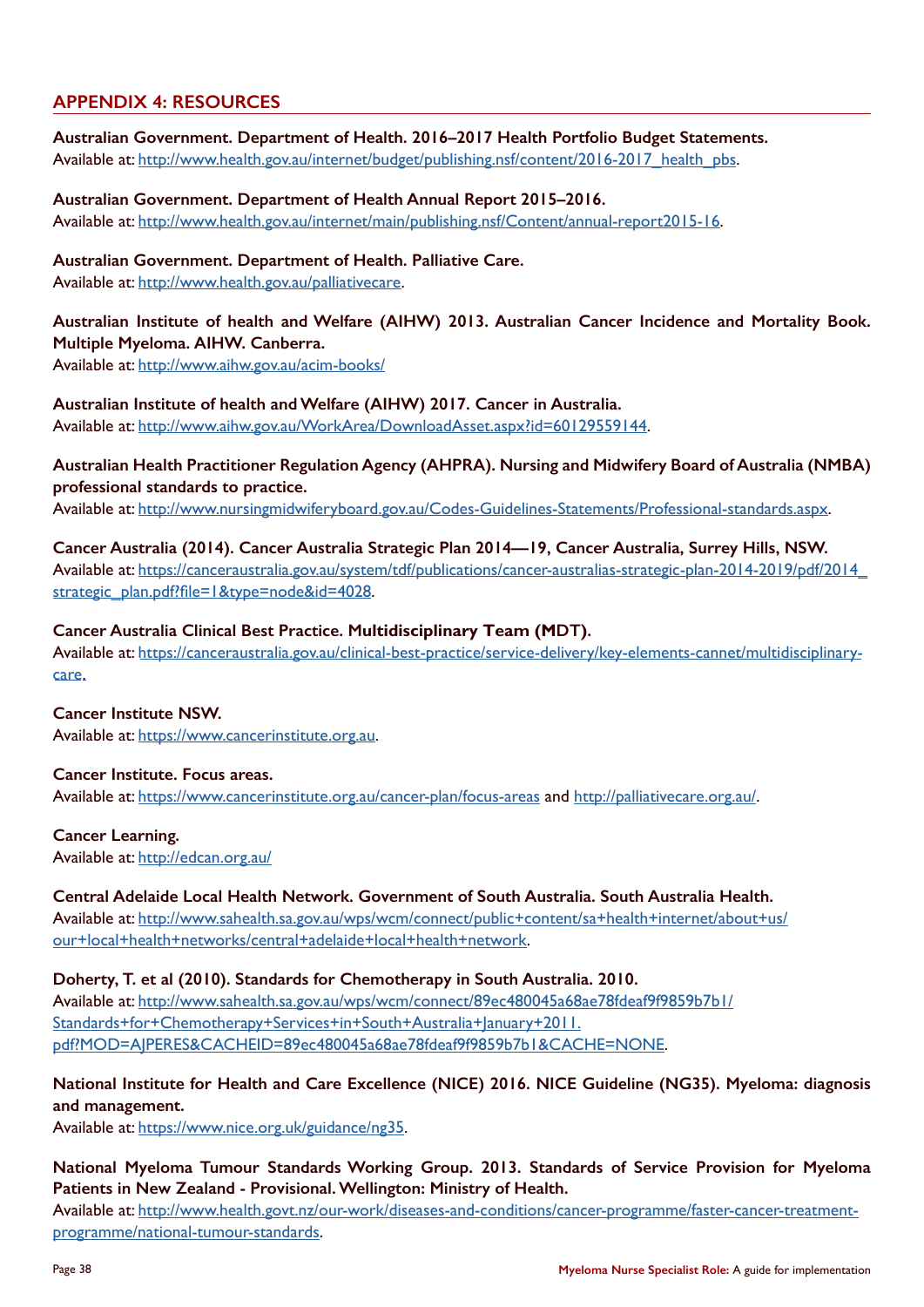#### **Northern Sydney Area Health District. Strategic Plan and Objectives.**

Available at: http://www.nslhd.health.nsw.gov.au/AboutUs/StrategicPlan/Documents/170711-FINAL-NSLHD\_Strategic\_ Plan\_A4\_0407\_LR.pdf.

#### **Nursing and Midwifery Board of Australia. Registered nurse standards.**

Available at: http://www.nursingmidwiferyboard.gov.au/Codes-Guidelines-Statements/Professional-standards/ registered-nurse-standards-for-practice.aspx.

**Nurse Practitioners in NSW Guidelines for Implementation of Nurse Practitioner Roles – NSW Health.**  Available at:http://www1.health.nsw.gov.au/PDS/pages/doc.aspx?dn=GL2012\_004.

#### **Nurse practitioners in South Australia – A toolkit for the implementation of the role.**

Available at: http://www.sahealth.sa.gov.au/wps/wcm/connect/c9998680452470f59b9edb005ba75f87/ Nurse+Practitioner+Implementation+Toolkit.pdf?MOD=AJPERES.

**NSW Government. NSW Cancer Plan, Cancer Institute NSW, Sydney, April 2016.**  Available at: https://www.cancerinstitute.org.au/getattachment/cancerplan/CancerPlan2016\_Final.pdf?lang=en-AU.

**Palliative Care Australia. Standards for providing quality palliative care for all Australians. 2005.**  Available at: http://palliativecare.org.au/wp-content/uploads/2015/07/Standards-for-providing-quality-palliative-care-forall-Australians.pdf.

**Snowden, J, Ahmedzai, S, Ashcroft, J, et al. On behalf of the Haematology-oncology Task Force of the British Committee for Standards in Haemtology and UK Myeloma Forum. Guidelines for supportive care in Multiple Myeloma. British Journal Haematology. 2011; 54:76-103.** 

Available at: http://www.b-s-h.org.uk/guidelines/guidelines/supportive-care-in-multiple-myeloma/.

Snowden, J. Writing Group Chair, Greenfield, D. Bird, J. Boland, E. Bowcock, S. Fisher, A. Low, E. Morris, M. **Yong, K, Pratt, G on behalf of the UK Myeloma Forum (UKMF) and the British Society for Haematology (BSH). Guidelines for screening and management of late and long-term consequences of myeloma and its treatment. British Journal Haematology. 2017; doi: 10.1111/bjh.14514.** 

Available at: http://www.b-s-h.org.uk/guidelines/guidelines/screening-and-management-of-late-and-long-termconsequences-of-myeloma-and-its-treatment/

**The National Institute for Health and Care Excellence (NICE). Myeloma diagnosis and management.**  Available at: https://www.nice.org.uk/guidance/ng35

**Victorian Government 2016. Victorian Cancer plan.** 

Available at: https://www2.health.vic.gov.au/about/health-strategies/cancer-care/victorian-cancer-plan.

#### **Victorian Government. Improving Cancer Outcomes Act 2014.**

Available at: http://www.legislation.vic.gov.au/Domino/Web\_Notes/LDMS/PubStatbook.nsf/f932b66241ecf1b7ca256e92 000e23be/3D121EB1DA0BA318CA257D7800162E36/\$FILE/14-078aa%20authorised.pdf.